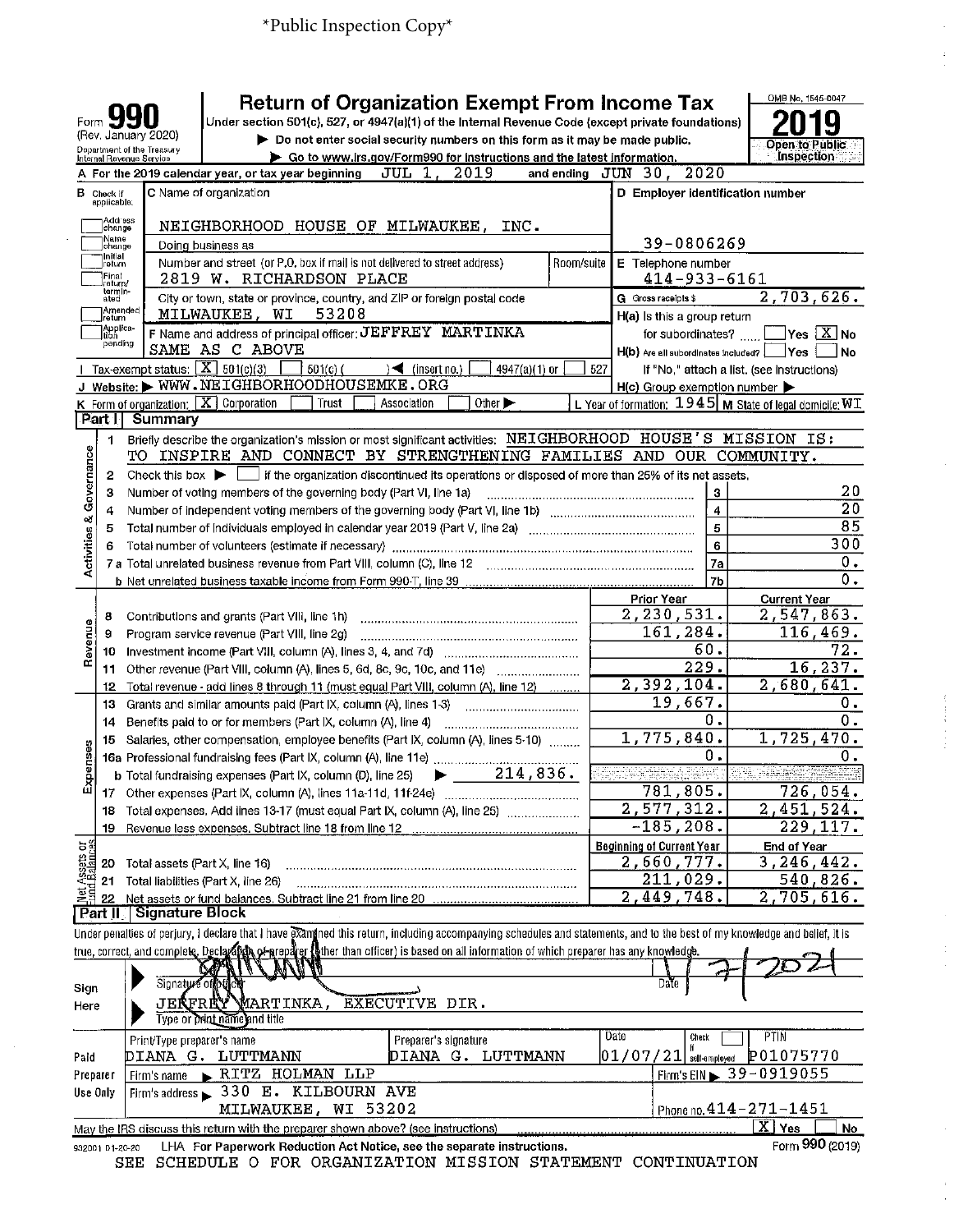|              | NEIGHBORHOOD HOUSE OF MILWAUKEE, INC.<br>Form 990 (2019)                                                                                     | 39-0806269   | Page 2                                 |
|--------------|----------------------------------------------------------------------------------------------------------------------------------------------|--------------|----------------------------------------|
|              | <b>Statement of Program Service Accomplishments</b><br>Part III                                                                              |              |                                        |
|              |                                                                                                                                              |              | $\overline{\mathbf{x}}$                |
| 1            | Briefly describe the organization's mission:                                                                                                 |              |                                        |
|              | NEIGHBORHOOD HOUSE'S MISSION IS:<br>TO INSPIRE AND CONNECT BY                                                                                |              |                                        |
|              | "NORMAL" NON-COVID-19                                                                                                                        |              |                                        |
|              | STRENGTHENING FAMILIES AND OUR COMMUNITY.<br>IN                                                                                              |              |                                        |
|              | YEARS, WE REACH NEARLY 4,000 PEOPLE ANNUALLY THROUGH OUR WRAP-AROUND                                                                         |              |                                        |
|              | INCLUDING TOP QUALITY EARLY CHILD CARE, COMPREHENSIVE AFTER<br>SERVICES,                                                                     |              |                                        |
| $\mathbf{2}$ | Did the organization undertake any significant program services during the year which were not listed on the                                 |              |                                        |
|              | prior Form 990 or 990-EZ?                                                                                                                    |              | $\sqrt{}$ Yes $\sqrt{}$ X $\sqrt{}$ No |
|              | If "Yes," describe these new services on Schedule O.                                                                                         |              |                                        |
| 3            | Did the organization cease conducting, or make significant changes in how it conducts, any program services?                                 |              | $ Y$ es $[X]$ No                       |
|              | If "Yes," describe these changes on Schedule O.                                                                                              |              |                                        |
| 4            | Describe the organization's program service accomplishments for each of its three largest program services, as measured by expenses.         |              |                                        |
|              |                                                                                                                                              |              |                                        |
|              | Section 501(c)(3) and 501(c)(4) organizations are required to report the amount of grants and allocations to others, the total expenses, and |              |                                        |
|              | revenue, if any, for each program service reported.                                                                                          |              |                                        |
| 4a           | 842,847.<br>including grants of \$<br>) (Revenue \$<br>(Code:<br>(Expenses \$                                                                |              | 88,627.                                |
|              | THE GOAL OF THE EARLY CHILDHOOD<br>THE EARLY CHILDHOOD PROGRAM (ECP):                                                                        |              |                                        |
|              | PROGRAM IS TO DEVELOP AND SUPPORT HIGH QUALITY, COMMUNITY- AND                                                                               |              |                                        |
|              | IN 2019/2020, THE PROGRAM<br>FAMILY-FOCUSED EARLY CHILDHOOD EDUCATION.                                                                       |              |                                        |
|              | 160 INFANTS AND CHILDREN BETWEEN THE AGES OF SIX WEEKS TO ELEVEN<br>SERVED                                                                   |              |                                        |
|              | INFANTS AND CHILDREN PARTICIPATE IN MULTI-DISCIPLINARY<br>YEARS.                                                                             |              |                                        |
|              | ACTIVITIES THAT ENHANCE EARLY BRAIN DEVELOPMENT AND COGNITIVE SKILLS.                                                                        |              |                                        |
|              | THE PROGRAM CONTINUES TO OPERATE UNDER THE PRESTIGIOUS EARLY HEADSTART                                                                       |              |                                        |
|              | PARTNERSHIP PROGRAM, UNDER THE COORDINATION OF OUR PARTNERS AT NEXT                                                                          |              |                                        |
|              | OUR ECP PROGRAM RETAINS A TOP YOUNG STAR 5 RATING FROM THE STATE                                                                             |              |                                        |
|              | DOOR.                                                                                                                                        |              |                                        |
|              | OF WISCONSIN, PLACING IT IN THE TOP 6% OF PRESCHOOL PROGRAMS IN THE                                                                          |              |                                        |
|              | MILWAUKEE AREA, AND LAST YEAR,<br>THE UNITED WAY OF GREATER MILWAUKEE AND                                                                    |              |                                        |
|              | WAUKESHA COUNTY RATED OUR ECP PROGRAM AS "EXCEEDS EXPECTATIONS",                                                                             |              |                                        |
| 4b           | 349, 110. including grants of \$<br>(Expenses \$<br>) (Revenue \$<br>(Code:                                                                  |              | 2,361.                                 |
|              | THE INTERNATIONAL LEARNING PROGRAM<br>OUR ILP PREPARES<br>(ILP):                                                                             |              |                                        |
|              | NEWLY-ARRIVED REFUGEES, MAINLY FROM SOUTHEAST ASIA AND EAST AFRICA, FOR                                                                      |              |                                        |
|              | SELF-SUFFICIENCY AND SUCCESS BY CONDUCTING ENGLISH AS A SECOND LANGUAGE                                                                      |              |                                        |
|              | ESL), CITIZENSHIP CLASSES AND FINANCIAL LITERACY CLASSES AND HELPING                                                                         |              |                                        |
|              | PARTICIPANTS PREPARE FOR AND SEEK EMPLOYMENT.<br>ILP SERVED                                                                                  | 380 REFUGEES |                                        |
|              | IN 2019/2020, RETAINING OUR ROLE AS THE LARGEST EDUCATOR OF REFUGEES                                                                         |              | - IN                                   |
|              | SIXTY-EIGHT OF OUR LEARNERS EARNED U.S. CITIZENSHIP LAST<br>WISCONSIN.                                                                       |              |                                        |
|              | YEAR, UP FROM 49 IN THE PRIOR YEAR.<br>TO OFFER WHOLE FAMILY SERVICES,                                                                       |              |                                        |
|              | THE ILC ALSO PROVIDES EARLY CHILDHOOD EDUCATION FOR THE CHILDREN OF                                                                          |              |                                        |
|              | ADULT ILP STUDENTS. IN ADDITION, THE ILP CONTINUED TO EXPAND ITS                                                                             |              |                                        |
|              | CONTRACT WORK TO PROVIDE JOB TRAINING SKILLS TO OUR REFUGEE STUDENTS                                                                         |              |                                        |
|              | DURING THE YEAR. THAT EMPLOYMENT WORK IS DONE BOTH AT OUR ORIGINAL ILC                                                                       |              |                                        |
|              |                                                                                                                                              |              |                                        |
|              | ) (Expenses \$ $642$ , $759$ $\cdot$ including grants of \$ $\hspace{1.5cm}$ ) (Revenue \$ $\hspace{1.5cm}$<br>$4c$ (Code:                   |              | 24,026.                                |
|              | COMMUNITY SERVICES PROGRAMS:                                                                                                                 |              |                                        |
|              | NEIGHBORHOOD HOUSE PROVIDES A VARIETY OF COMMUNITY PROGRAMS IN THE                                                                           |              |                                        |
|              | HEALTH, ENVIRONMENTAL AND FAMILY SERVICE AREAS, WITH 1,497 PROGRAM                                                                           |              |                                        |
|              | PARTICIPANTS IN THE COVID-19-ABBREVIATED 2019/2020 FISCAL YEAR.                                                                              | AS A         |                                        |
|              | KEY EXAMPLE, NEIGHBORHOOD HOUSE OPERATES THE PERSONAL RESPONSIBILITY                                                                         |              |                                        |
|              | EDUCATION PROGRAM (PREP) IN COOPERATION WITH THE STATE OF WISCONSIN AND                                                                      |              |                                        |
|              | THE MEDICAL COLLEGE OF WISCONSIN. IT OFFERS AN INITIATIVE FOCUSED ON                                                                         |              |                                        |
|              | TEACHING FINANCIAL LITERACY, HEALTH EDUCATION, SOCIAL SKILLS AND CAREER                                                                      |              |                                        |
|              | PLANNING, IN COOPERATION WITH MILWAUKEE SCHOOLS AND OTHER NEIGHBORHOOD                                                                       |              |                                        |
|              | CENTERS.                                                                                                                                     |              |                                        |
|              |                                                                                                                                              |              |                                        |
|              | OUR OUTDOOR ENVIRONMENTAL EDUCATION PROGRAMS PROVIDE ENVIRONMENTAL AND                                                                       |              |                                        |
|              | URBAN AGRICULTURE PROGRAMMING TO OUR FAMILIES AND YOUTH, BOTH AT OUR                                                                         |              |                                        |
|              | 4d Other program services (Describe on Schedule O.)                                                                                          |              |                                        |
|              | $157$ , $258$ $\cdot$ including grants of \$<br>(Expenses \$<br>(Revenue \$                                                                  | 1,455.       |                                        |
|              | 4e Total program service expenses <b>COVID-1991, 974.</b>                                                                                    |              |                                        |
|              |                                                                                                                                              |              | $F_{\text{arm}}$ 990 (2010)            |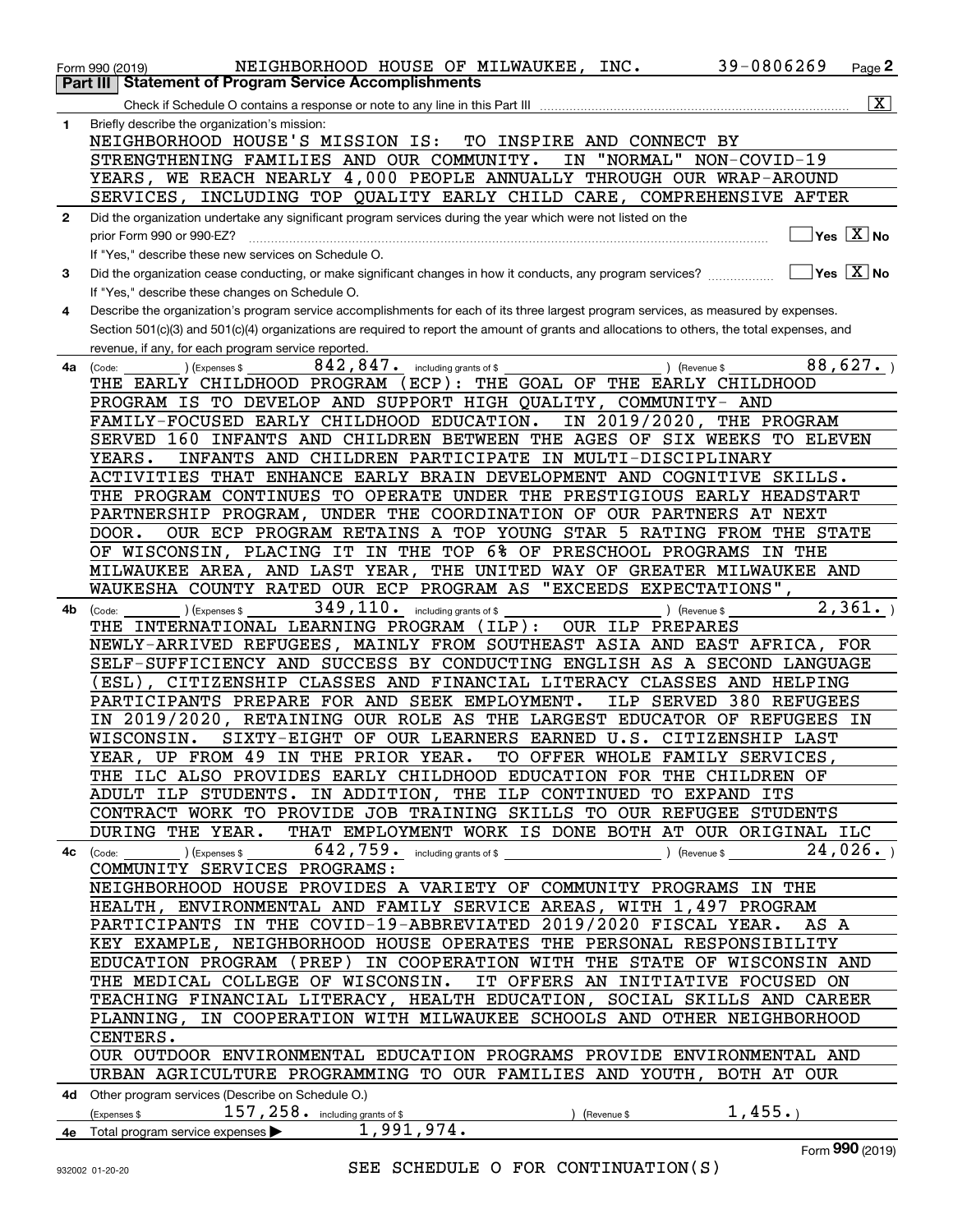|  | Form 990 (2019) |  |
|--|-----------------|--|

|     |                                                                                                                                                                                                                                                   |                 | Yes                     | No                           |
|-----|---------------------------------------------------------------------------------------------------------------------------------------------------------------------------------------------------------------------------------------------------|-----------------|-------------------------|------------------------------|
| 1.  | Is the organization described in section 501(c)(3) or 4947(a)(1) (other than a private foundation)?                                                                                                                                               |                 |                         |                              |
|     |                                                                                                                                                                                                                                                   | 1.              | X                       |                              |
| 2   |                                                                                                                                                                                                                                                   | $\overline{2}$  | $\overline{\mathbf{x}}$ |                              |
| 3   | Did the organization engage in direct or indirect political campaign activities on behalf of or in opposition to candidates for                                                                                                                   |                 |                         |                              |
|     |                                                                                                                                                                                                                                                   | 3               |                         | x                            |
| 4   | Section 501(c)(3) organizations. Did the organization engage in lobbying activities, or have a section 501(h) election in effect                                                                                                                  |                 |                         |                              |
|     |                                                                                                                                                                                                                                                   | 4               |                         | x                            |
| 5   | Is the organization a section 501(c)(4), 501(c)(5), or 501(c)(6) organization that receives membership dues, assessments, or                                                                                                                      |                 |                         |                              |
|     |                                                                                                                                                                                                                                                   | 5               |                         | x                            |
| 6   | Did the organization maintain any donor advised funds or any similar funds or accounts for which donors have the right to                                                                                                                         |                 |                         |                              |
|     | provide advice on the distribution or investment of amounts in such funds or accounts? If "Yes," complete Schedule D, Part I                                                                                                                      | 6               |                         | x                            |
| 7   | Did the organization receive or hold a conservation easement, including easements to preserve open space,                                                                                                                                         |                 |                         |                              |
|     |                                                                                                                                                                                                                                                   | $\overline{7}$  |                         | x                            |
| 8   | Did the organization maintain collections of works of art, historical treasures, or other similar assets? If "Yes," complete                                                                                                                      |                 |                         |                              |
|     |                                                                                                                                                                                                                                                   | 8               |                         | x                            |
| 9   | Did the organization report an amount in Part X, line 21, for escrow or custodial account liability, serve as a custodian for                                                                                                                     |                 |                         |                              |
|     | amounts not listed in Part X; or provide credit counseling, debt management, credit repair, or debt negotiation services?                                                                                                                         |                 |                         |                              |
|     |                                                                                                                                                                                                                                                   | 9               |                         | x                            |
| 10  | Did the organization, directly or through a related organization, hold assets in donor-restricted endowments                                                                                                                                      |                 |                         |                              |
|     |                                                                                                                                                                                                                                                   | 10              |                         | x                            |
| 11  | If the organization's answer to any of the following questions is "Yes," then complete Schedule D, Parts VI, VII, VIII, IX, or X                                                                                                                  |                 |                         |                              |
|     | as applicable.                                                                                                                                                                                                                                    |                 |                         |                              |
| a   | Did the organization report an amount for land, buildings, and equipment in Part X, line 10? If "Yes," complete Schedule D,                                                                                                                       |                 |                         |                              |
|     |                                                                                                                                                                                                                                                   | 11a             | X                       |                              |
| b   | Did the organization report an amount for investments - other securities in Part X, line 12, that is 5% or more of its total                                                                                                                      |                 |                         |                              |
|     |                                                                                                                                                                                                                                                   | 11 <sub>b</sub> | X                       |                              |
| c   | Did the organization report an amount for investments - program related in Part X, line 13, that is 5% or more of its total                                                                                                                       |                 |                         |                              |
|     |                                                                                                                                                                                                                                                   | 11c             |                         | х                            |
|     | d Did the organization report an amount for other assets in Part X, line 15, that is 5% or more of its total assets reported in                                                                                                                   |                 |                         |                              |
|     |                                                                                                                                                                                                                                                   | 11d             |                         | X<br>$\overline{\mathbf{x}}$ |
|     | Did the organization report an amount for other liabilities in Part X, line 25? If "Yes," complete Schedule D, Part X                                                                                                                             | <b>11e</b>      |                         |                              |
| f   | Did the organization's separate or consolidated financial statements for the tax year include a footnote that addresses<br>the organization's liability for uncertain tax positions under FIN 48 (ASC 740)? If "Yes," complete Schedule D, Part X | 11f             | х                       |                              |
|     | 12a Did the organization obtain separate, independent audited financial statements for the tax year? If "Yes," complete                                                                                                                           |                 |                         |                              |
|     |                                                                                                                                                                                                                                                   | 12a             | X                       |                              |
|     |                                                                                                                                                                                                                                                   |                 |                         |                              |
|     | <b>b</b> Was the organization included in consolidated, independent audited financial statements for the tax year?                                                                                                                                |                 |                         |                              |
| 13  | If "Yes," and if the organization answered "No" to line 12a, then completing Schedule D, Parts XI and XII is optional<br>Is the organization a school described in section $170(b)(1)(A)(ii)?$ If "Yes," complete Schedule E                      | 12D<br>13       |                         | ᅀ<br>$\mathbf X$             |
| 14a | Did the organization maintain an office, employees, or agents outside of the United States?                                                                                                                                                       | 14a             |                         | $\mathbf X$                  |
| b   | Did the organization have aggregate revenues or expenses of more than \$10,000 from grantmaking, fundraising, business,                                                                                                                           |                 |                         |                              |
|     | investment, and program service activities outside the United States, or aggregate foreign investments valued at \$100,000                                                                                                                        |                 |                         |                              |
|     |                                                                                                                                                                                                                                                   | 14b             |                         | x                            |
| 15  | Did the organization report on Part IX, column (A), line 3, more than \$5,000 of grants or other assistance to or for any                                                                                                                         |                 |                         |                              |
|     |                                                                                                                                                                                                                                                   | 15              |                         | x                            |
| 16  | Did the organization report on Part IX, column (A), line 3, more than \$5,000 of aggregate grants or other assistance to                                                                                                                          |                 |                         |                              |
|     |                                                                                                                                                                                                                                                   | 16              |                         | x                            |
| 17  | Did the organization report a total of more than \$15,000 of expenses for professional fundraising services on Part IX,                                                                                                                           |                 |                         |                              |
|     |                                                                                                                                                                                                                                                   | 17              |                         | x                            |
| 18  | Did the organization report more than \$15,000 total of fundraising event gross income and contributions on Part VIII, lines                                                                                                                      |                 |                         |                              |
|     |                                                                                                                                                                                                                                                   | 18              | х                       |                              |
| 19  | Did the organization report more than \$15,000 of gross income from gaming activities on Part VIII, line 9a? If "Yes."                                                                                                                            |                 |                         |                              |
|     |                                                                                                                                                                                                                                                   | 19              |                         | х                            |
| 20a |                                                                                                                                                                                                                                                   | 20a             |                         | $\mathbf X$                  |
| b   | If "Yes" to line 20a, did the organization attach a copy of its audited financial statements to this return?                                                                                                                                      | 20 <sub>b</sub> |                         |                              |
| 21  | Did the organization report more than \$5,000 of grants or other assistance to any domestic organization or                                                                                                                                       |                 |                         |                              |
|     |                                                                                                                                                                                                                                                   | 21              |                         | x                            |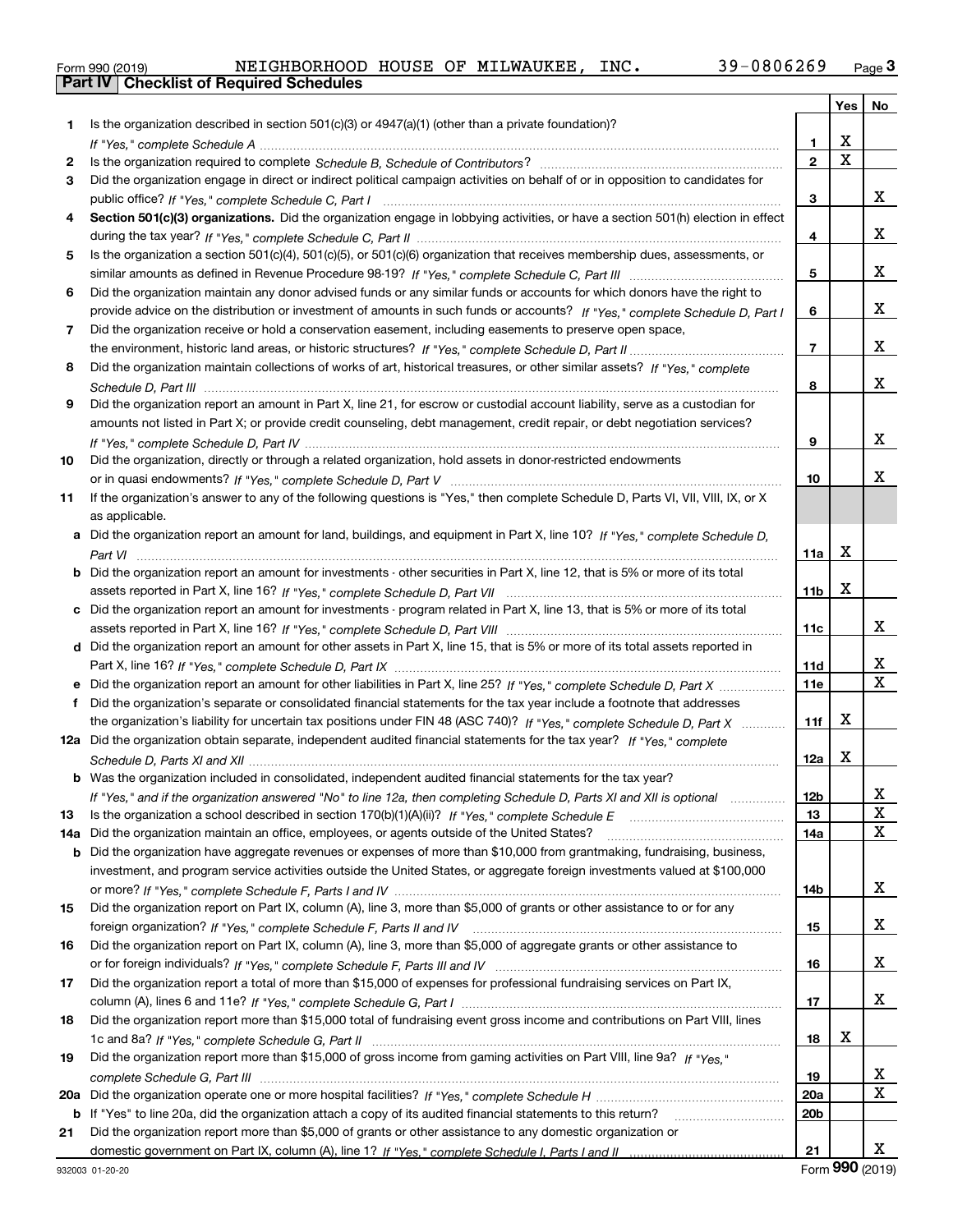| Form 990 (2019) | NEIGHBORHOOD HOUSE OF MILWAUKEE,                             |  | INC. | 39-0806269 | Page 4 |
|-----------------|--------------------------------------------------------------|--|------|------------|--------|
|                 | <b>Part IV   Checklist of Required Schedules</b> (continued) |  |      |            |        |

*(continued)*

| Did the organization report more than \$5,000 of grants or other assistance to or for domestic individuals on<br>22<br>22<br>Did the organization answer "Yes" to Part VII, Section A, line 3, 4, or 5 about compensation of the organization's current<br>23<br>and former officers, directors, trustees, key employees, and highest compensated employees? If "Yes," complete<br>23<br>24a Did the organization have a tax-exempt bond issue with an outstanding principal amount of more than \$100,000 as of the<br>last day of the year, that was issued after December 31, 2002? If "Yes," answer lines 24b through 24d and complete<br>24a<br>24b<br><b>b</b> Did the organization invest any proceeds of tax-exempt bonds beyond a temporary period exception?<br>c Did the organization maintain an escrow account other than a refunding escrow at any time during the year to defease<br>24c<br>24d<br>25a Section 501(c)(3), 501(c)(4), and 501(c)(29) organizations. Did the organization engage in an excess benefit<br>x<br>25a<br>b Is the organization aware that it engaged in an excess benefit transaction with a disqualified person in a prior year, and<br>that the transaction has not been reported on any of the organization's prior Forms 990 or 990-EZ? If "Yes," complete<br>x<br>25b<br>Schedule L, Part I<br>Did the organization report any amount on Part X, line 5 or 22, for receivables from or payables to any current<br>26<br>or former officer, director, trustee, key employee, creator or founder, substantial contributor, or 35%<br>x<br>26<br>controlled entity or family member of any of these persons? If "Yes," complete Schedule L, Part II<br>Did the organization provide a grant or other assistance to any current or former officer, director, trustee, key employee,<br>27<br>creator or founder, substantial contributor or employee thereof, a grant selection committee member, or to a 35% controlled<br>x<br>entity (including an employee thereof) or family member of any of these persons? If "Yes," complete Schedule L, Part III<br>27<br>Was the organization a party to a business transaction with one of the following parties (see Schedule L, Part IV<br>28<br>instructions, for applicable filing thresholds, conditions, and exceptions):<br>a A current or former officer, director, trustee, key employee, creator or founder, or substantial contributor? If<br>X<br>28a<br>$\overline{\mathbf{X}}$<br>28b<br>c A 35% controlled entity of one or more individuals and/or organizations described in lines 28a or 28b? If<br>x<br>28c<br>$\overline{\mathbf{x}}$<br>29<br>29<br>Did the organization receive contributions of art, historical treasures, or other similar assets, or qualified conservation<br>30<br>x<br>30<br>$\overline{\mathbf{X}}$<br>Did the organization liquidate, terminate, or dissolve and cease operations? If "Yes," complete Schedule N, Part I<br>31<br>31<br>Did the organization sell, exchange, dispose of, or transfer more than 25% of its net assets? If "Yes," complete<br>32<br>X<br>32<br>Did the organization own 100% of an entity disregarded as separate from the organization under Regulations<br>33<br>x<br>33<br>Was the organization related to any tax-exempt or taxable entity? If "Yes," complete Schedule R, Part II, III, or IV, and<br>34<br>х<br>34<br>$\mathbf X$<br>35a Did the organization have a controlled entity within the meaning of section 512(b)(13)?<br>35a<br>b If "Yes" to line 35a, did the organization receive any payment from or engage in any transaction with a controlled entity<br>35b<br>Section 501(c)(3) organizations. Did the organization make any transfers to an exempt non-charitable related organization?<br>36<br>x<br>36<br>Did the organization conduct more than 5% of its activities through an entity that is not a related organization<br>37<br>x<br>37<br>Did the organization complete Schedule O and provide explanations in Schedule O for Part VI, lines 11b and 19?<br>38 |  | Yes | No |
|------------------------------------------------------------------------------------------------------------------------------------------------------------------------------------------------------------------------------------------------------------------------------------------------------------------------------------------------------------------------------------------------------------------------------------------------------------------------------------------------------------------------------------------------------------------------------------------------------------------------------------------------------------------------------------------------------------------------------------------------------------------------------------------------------------------------------------------------------------------------------------------------------------------------------------------------------------------------------------------------------------------------------------------------------------------------------------------------------------------------------------------------------------------------------------------------------------------------------------------------------------------------------------------------------------------------------------------------------------------------------------------------------------------------------------------------------------------------------------------------------------------------------------------------------------------------------------------------------------------------------------------------------------------------------------------------------------------------------------------------------------------------------------------------------------------------------------------------------------------------------------------------------------------------------------------------------------------------------------------------------------------------------------------------------------------------------------------------------------------------------------------------------------------------------------------------------------------------------------------------------------------------------------------------------------------------------------------------------------------------------------------------------------------------------------------------------------------------------------------------------------------------------------------------------------------------------------------------------------------------------------------------------------------------------------------------------------------------------------------------------------------------------------------------------------------------------------------------------------------------------------------------------------------------------------------------------------------------------------------------------------------------------------------------------------------------------------------------------------------------------------------------------------------------------------------------------------------------------------------------------------------------------------------------------------------------------------------------------------------------------------------------------------------------------------------------------------------------------------------------------------------------------------------------------------------------------------------------------------------------------------------------------------------------------------------------------------------------------------------------------------------------------------------------------------------------------------------------------------------------------------------------------------------------------------------------------------------------------------------------------------------------------------------------------------------|--|-----|----|
|                                                                                                                                                                                                                                                                                                                                                                                                                                                                                                                                                                                                                                                                                                                                                                                                                                                                                                                                                                                                                                                                                                                                                                                                                                                                                                                                                                                                                                                                                                                                                                                                                                                                                                                                                                                                                                                                                                                                                                                                                                                                                                                                                                                                                                                                                                                                                                                                                                                                                                                                                                                                                                                                                                                                                                                                                                                                                                                                                                                                                                                                                                                                                                                                                                                                                                                                                                                                                                                                                                                                                                                                                                                                                                                                                                                                                                                                                                                                                                                                                                                                  |  |     |    |
|                                                                                                                                                                                                                                                                                                                                                                                                                                                                                                                                                                                                                                                                                                                                                                                                                                                                                                                                                                                                                                                                                                                                                                                                                                                                                                                                                                                                                                                                                                                                                                                                                                                                                                                                                                                                                                                                                                                                                                                                                                                                                                                                                                                                                                                                                                                                                                                                                                                                                                                                                                                                                                                                                                                                                                                                                                                                                                                                                                                                                                                                                                                                                                                                                                                                                                                                                                                                                                                                                                                                                                                                                                                                                                                                                                                                                                                                                                                                                                                                                                                                  |  |     | x  |
|                                                                                                                                                                                                                                                                                                                                                                                                                                                                                                                                                                                                                                                                                                                                                                                                                                                                                                                                                                                                                                                                                                                                                                                                                                                                                                                                                                                                                                                                                                                                                                                                                                                                                                                                                                                                                                                                                                                                                                                                                                                                                                                                                                                                                                                                                                                                                                                                                                                                                                                                                                                                                                                                                                                                                                                                                                                                                                                                                                                                                                                                                                                                                                                                                                                                                                                                                                                                                                                                                                                                                                                                                                                                                                                                                                                                                                                                                                                                                                                                                                                                  |  |     |    |
|                                                                                                                                                                                                                                                                                                                                                                                                                                                                                                                                                                                                                                                                                                                                                                                                                                                                                                                                                                                                                                                                                                                                                                                                                                                                                                                                                                                                                                                                                                                                                                                                                                                                                                                                                                                                                                                                                                                                                                                                                                                                                                                                                                                                                                                                                                                                                                                                                                                                                                                                                                                                                                                                                                                                                                                                                                                                                                                                                                                                                                                                                                                                                                                                                                                                                                                                                                                                                                                                                                                                                                                                                                                                                                                                                                                                                                                                                                                                                                                                                                                                  |  |     |    |
|                                                                                                                                                                                                                                                                                                                                                                                                                                                                                                                                                                                                                                                                                                                                                                                                                                                                                                                                                                                                                                                                                                                                                                                                                                                                                                                                                                                                                                                                                                                                                                                                                                                                                                                                                                                                                                                                                                                                                                                                                                                                                                                                                                                                                                                                                                                                                                                                                                                                                                                                                                                                                                                                                                                                                                                                                                                                                                                                                                                                                                                                                                                                                                                                                                                                                                                                                                                                                                                                                                                                                                                                                                                                                                                                                                                                                                                                                                                                                                                                                                                                  |  |     | x  |
|                                                                                                                                                                                                                                                                                                                                                                                                                                                                                                                                                                                                                                                                                                                                                                                                                                                                                                                                                                                                                                                                                                                                                                                                                                                                                                                                                                                                                                                                                                                                                                                                                                                                                                                                                                                                                                                                                                                                                                                                                                                                                                                                                                                                                                                                                                                                                                                                                                                                                                                                                                                                                                                                                                                                                                                                                                                                                                                                                                                                                                                                                                                                                                                                                                                                                                                                                                                                                                                                                                                                                                                                                                                                                                                                                                                                                                                                                                                                                                                                                                                                  |  |     |    |
|                                                                                                                                                                                                                                                                                                                                                                                                                                                                                                                                                                                                                                                                                                                                                                                                                                                                                                                                                                                                                                                                                                                                                                                                                                                                                                                                                                                                                                                                                                                                                                                                                                                                                                                                                                                                                                                                                                                                                                                                                                                                                                                                                                                                                                                                                                                                                                                                                                                                                                                                                                                                                                                                                                                                                                                                                                                                                                                                                                                                                                                                                                                                                                                                                                                                                                                                                                                                                                                                                                                                                                                                                                                                                                                                                                                                                                                                                                                                                                                                                                                                  |  |     |    |
|                                                                                                                                                                                                                                                                                                                                                                                                                                                                                                                                                                                                                                                                                                                                                                                                                                                                                                                                                                                                                                                                                                                                                                                                                                                                                                                                                                                                                                                                                                                                                                                                                                                                                                                                                                                                                                                                                                                                                                                                                                                                                                                                                                                                                                                                                                                                                                                                                                                                                                                                                                                                                                                                                                                                                                                                                                                                                                                                                                                                                                                                                                                                                                                                                                                                                                                                                                                                                                                                                                                                                                                                                                                                                                                                                                                                                                                                                                                                                                                                                                                                  |  |     | x  |
|                                                                                                                                                                                                                                                                                                                                                                                                                                                                                                                                                                                                                                                                                                                                                                                                                                                                                                                                                                                                                                                                                                                                                                                                                                                                                                                                                                                                                                                                                                                                                                                                                                                                                                                                                                                                                                                                                                                                                                                                                                                                                                                                                                                                                                                                                                                                                                                                                                                                                                                                                                                                                                                                                                                                                                                                                                                                                                                                                                                                                                                                                                                                                                                                                                                                                                                                                                                                                                                                                                                                                                                                                                                                                                                                                                                                                                                                                                                                                                                                                                                                  |  |     |    |
|                                                                                                                                                                                                                                                                                                                                                                                                                                                                                                                                                                                                                                                                                                                                                                                                                                                                                                                                                                                                                                                                                                                                                                                                                                                                                                                                                                                                                                                                                                                                                                                                                                                                                                                                                                                                                                                                                                                                                                                                                                                                                                                                                                                                                                                                                                                                                                                                                                                                                                                                                                                                                                                                                                                                                                                                                                                                                                                                                                                                                                                                                                                                                                                                                                                                                                                                                                                                                                                                                                                                                                                                                                                                                                                                                                                                                                                                                                                                                                                                                                                                  |  |     |    |
|                                                                                                                                                                                                                                                                                                                                                                                                                                                                                                                                                                                                                                                                                                                                                                                                                                                                                                                                                                                                                                                                                                                                                                                                                                                                                                                                                                                                                                                                                                                                                                                                                                                                                                                                                                                                                                                                                                                                                                                                                                                                                                                                                                                                                                                                                                                                                                                                                                                                                                                                                                                                                                                                                                                                                                                                                                                                                                                                                                                                                                                                                                                                                                                                                                                                                                                                                                                                                                                                                                                                                                                                                                                                                                                                                                                                                                                                                                                                                                                                                                                                  |  |     |    |
|                                                                                                                                                                                                                                                                                                                                                                                                                                                                                                                                                                                                                                                                                                                                                                                                                                                                                                                                                                                                                                                                                                                                                                                                                                                                                                                                                                                                                                                                                                                                                                                                                                                                                                                                                                                                                                                                                                                                                                                                                                                                                                                                                                                                                                                                                                                                                                                                                                                                                                                                                                                                                                                                                                                                                                                                                                                                                                                                                                                                                                                                                                                                                                                                                                                                                                                                                                                                                                                                                                                                                                                                                                                                                                                                                                                                                                                                                                                                                                                                                                                                  |  |     |    |
|                                                                                                                                                                                                                                                                                                                                                                                                                                                                                                                                                                                                                                                                                                                                                                                                                                                                                                                                                                                                                                                                                                                                                                                                                                                                                                                                                                                                                                                                                                                                                                                                                                                                                                                                                                                                                                                                                                                                                                                                                                                                                                                                                                                                                                                                                                                                                                                                                                                                                                                                                                                                                                                                                                                                                                                                                                                                                                                                                                                                                                                                                                                                                                                                                                                                                                                                                                                                                                                                                                                                                                                                                                                                                                                                                                                                                                                                                                                                                                                                                                                                  |  |     |    |
|                                                                                                                                                                                                                                                                                                                                                                                                                                                                                                                                                                                                                                                                                                                                                                                                                                                                                                                                                                                                                                                                                                                                                                                                                                                                                                                                                                                                                                                                                                                                                                                                                                                                                                                                                                                                                                                                                                                                                                                                                                                                                                                                                                                                                                                                                                                                                                                                                                                                                                                                                                                                                                                                                                                                                                                                                                                                                                                                                                                                                                                                                                                                                                                                                                                                                                                                                                                                                                                                                                                                                                                                                                                                                                                                                                                                                                                                                                                                                                                                                                                                  |  |     |    |
|                                                                                                                                                                                                                                                                                                                                                                                                                                                                                                                                                                                                                                                                                                                                                                                                                                                                                                                                                                                                                                                                                                                                                                                                                                                                                                                                                                                                                                                                                                                                                                                                                                                                                                                                                                                                                                                                                                                                                                                                                                                                                                                                                                                                                                                                                                                                                                                                                                                                                                                                                                                                                                                                                                                                                                                                                                                                                                                                                                                                                                                                                                                                                                                                                                                                                                                                                                                                                                                                                                                                                                                                                                                                                                                                                                                                                                                                                                                                                                                                                                                                  |  |     |    |
|                                                                                                                                                                                                                                                                                                                                                                                                                                                                                                                                                                                                                                                                                                                                                                                                                                                                                                                                                                                                                                                                                                                                                                                                                                                                                                                                                                                                                                                                                                                                                                                                                                                                                                                                                                                                                                                                                                                                                                                                                                                                                                                                                                                                                                                                                                                                                                                                                                                                                                                                                                                                                                                                                                                                                                                                                                                                                                                                                                                                                                                                                                                                                                                                                                                                                                                                                                                                                                                                                                                                                                                                                                                                                                                                                                                                                                                                                                                                                                                                                                                                  |  |     |    |
|                                                                                                                                                                                                                                                                                                                                                                                                                                                                                                                                                                                                                                                                                                                                                                                                                                                                                                                                                                                                                                                                                                                                                                                                                                                                                                                                                                                                                                                                                                                                                                                                                                                                                                                                                                                                                                                                                                                                                                                                                                                                                                                                                                                                                                                                                                                                                                                                                                                                                                                                                                                                                                                                                                                                                                                                                                                                                                                                                                                                                                                                                                                                                                                                                                                                                                                                                                                                                                                                                                                                                                                                                                                                                                                                                                                                                                                                                                                                                                                                                                                                  |  |     |    |
|                                                                                                                                                                                                                                                                                                                                                                                                                                                                                                                                                                                                                                                                                                                                                                                                                                                                                                                                                                                                                                                                                                                                                                                                                                                                                                                                                                                                                                                                                                                                                                                                                                                                                                                                                                                                                                                                                                                                                                                                                                                                                                                                                                                                                                                                                                                                                                                                                                                                                                                                                                                                                                                                                                                                                                                                                                                                                                                                                                                                                                                                                                                                                                                                                                                                                                                                                                                                                                                                                                                                                                                                                                                                                                                                                                                                                                                                                                                                                                                                                                                                  |  |     |    |
|                                                                                                                                                                                                                                                                                                                                                                                                                                                                                                                                                                                                                                                                                                                                                                                                                                                                                                                                                                                                                                                                                                                                                                                                                                                                                                                                                                                                                                                                                                                                                                                                                                                                                                                                                                                                                                                                                                                                                                                                                                                                                                                                                                                                                                                                                                                                                                                                                                                                                                                                                                                                                                                                                                                                                                                                                                                                                                                                                                                                                                                                                                                                                                                                                                                                                                                                                                                                                                                                                                                                                                                                                                                                                                                                                                                                                                                                                                                                                                                                                                                                  |  |     |    |
|                                                                                                                                                                                                                                                                                                                                                                                                                                                                                                                                                                                                                                                                                                                                                                                                                                                                                                                                                                                                                                                                                                                                                                                                                                                                                                                                                                                                                                                                                                                                                                                                                                                                                                                                                                                                                                                                                                                                                                                                                                                                                                                                                                                                                                                                                                                                                                                                                                                                                                                                                                                                                                                                                                                                                                                                                                                                                                                                                                                                                                                                                                                                                                                                                                                                                                                                                                                                                                                                                                                                                                                                                                                                                                                                                                                                                                                                                                                                                                                                                                                                  |  |     |    |
|                                                                                                                                                                                                                                                                                                                                                                                                                                                                                                                                                                                                                                                                                                                                                                                                                                                                                                                                                                                                                                                                                                                                                                                                                                                                                                                                                                                                                                                                                                                                                                                                                                                                                                                                                                                                                                                                                                                                                                                                                                                                                                                                                                                                                                                                                                                                                                                                                                                                                                                                                                                                                                                                                                                                                                                                                                                                                                                                                                                                                                                                                                                                                                                                                                                                                                                                                                                                                                                                                                                                                                                                                                                                                                                                                                                                                                                                                                                                                                                                                                                                  |  |     |    |
|                                                                                                                                                                                                                                                                                                                                                                                                                                                                                                                                                                                                                                                                                                                                                                                                                                                                                                                                                                                                                                                                                                                                                                                                                                                                                                                                                                                                                                                                                                                                                                                                                                                                                                                                                                                                                                                                                                                                                                                                                                                                                                                                                                                                                                                                                                                                                                                                                                                                                                                                                                                                                                                                                                                                                                                                                                                                                                                                                                                                                                                                                                                                                                                                                                                                                                                                                                                                                                                                                                                                                                                                                                                                                                                                                                                                                                                                                                                                                                                                                                                                  |  |     |    |
|                                                                                                                                                                                                                                                                                                                                                                                                                                                                                                                                                                                                                                                                                                                                                                                                                                                                                                                                                                                                                                                                                                                                                                                                                                                                                                                                                                                                                                                                                                                                                                                                                                                                                                                                                                                                                                                                                                                                                                                                                                                                                                                                                                                                                                                                                                                                                                                                                                                                                                                                                                                                                                                                                                                                                                                                                                                                                                                                                                                                                                                                                                                                                                                                                                                                                                                                                                                                                                                                                                                                                                                                                                                                                                                                                                                                                                                                                                                                                                                                                                                                  |  |     |    |
|                                                                                                                                                                                                                                                                                                                                                                                                                                                                                                                                                                                                                                                                                                                                                                                                                                                                                                                                                                                                                                                                                                                                                                                                                                                                                                                                                                                                                                                                                                                                                                                                                                                                                                                                                                                                                                                                                                                                                                                                                                                                                                                                                                                                                                                                                                                                                                                                                                                                                                                                                                                                                                                                                                                                                                                                                                                                                                                                                                                                                                                                                                                                                                                                                                                                                                                                                                                                                                                                                                                                                                                                                                                                                                                                                                                                                                                                                                                                                                                                                                                                  |  |     |    |
|                                                                                                                                                                                                                                                                                                                                                                                                                                                                                                                                                                                                                                                                                                                                                                                                                                                                                                                                                                                                                                                                                                                                                                                                                                                                                                                                                                                                                                                                                                                                                                                                                                                                                                                                                                                                                                                                                                                                                                                                                                                                                                                                                                                                                                                                                                                                                                                                                                                                                                                                                                                                                                                                                                                                                                                                                                                                                                                                                                                                                                                                                                                                                                                                                                                                                                                                                                                                                                                                                                                                                                                                                                                                                                                                                                                                                                                                                                                                                                                                                                                                  |  |     |    |
|                                                                                                                                                                                                                                                                                                                                                                                                                                                                                                                                                                                                                                                                                                                                                                                                                                                                                                                                                                                                                                                                                                                                                                                                                                                                                                                                                                                                                                                                                                                                                                                                                                                                                                                                                                                                                                                                                                                                                                                                                                                                                                                                                                                                                                                                                                                                                                                                                                                                                                                                                                                                                                                                                                                                                                                                                                                                                                                                                                                                                                                                                                                                                                                                                                                                                                                                                                                                                                                                                                                                                                                                                                                                                                                                                                                                                                                                                                                                                                                                                                                                  |  |     |    |
|                                                                                                                                                                                                                                                                                                                                                                                                                                                                                                                                                                                                                                                                                                                                                                                                                                                                                                                                                                                                                                                                                                                                                                                                                                                                                                                                                                                                                                                                                                                                                                                                                                                                                                                                                                                                                                                                                                                                                                                                                                                                                                                                                                                                                                                                                                                                                                                                                                                                                                                                                                                                                                                                                                                                                                                                                                                                                                                                                                                                                                                                                                                                                                                                                                                                                                                                                                                                                                                                                                                                                                                                                                                                                                                                                                                                                                                                                                                                                                                                                                                                  |  |     |    |
|                                                                                                                                                                                                                                                                                                                                                                                                                                                                                                                                                                                                                                                                                                                                                                                                                                                                                                                                                                                                                                                                                                                                                                                                                                                                                                                                                                                                                                                                                                                                                                                                                                                                                                                                                                                                                                                                                                                                                                                                                                                                                                                                                                                                                                                                                                                                                                                                                                                                                                                                                                                                                                                                                                                                                                                                                                                                                                                                                                                                                                                                                                                                                                                                                                                                                                                                                                                                                                                                                                                                                                                                                                                                                                                                                                                                                                                                                                                                                                                                                                                                  |  |     |    |
|                                                                                                                                                                                                                                                                                                                                                                                                                                                                                                                                                                                                                                                                                                                                                                                                                                                                                                                                                                                                                                                                                                                                                                                                                                                                                                                                                                                                                                                                                                                                                                                                                                                                                                                                                                                                                                                                                                                                                                                                                                                                                                                                                                                                                                                                                                                                                                                                                                                                                                                                                                                                                                                                                                                                                                                                                                                                                                                                                                                                                                                                                                                                                                                                                                                                                                                                                                                                                                                                                                                                                                                                                                                                                                                                                                                                                                                                                                                                                                                                                                                                  |  |     |    |
|                                                                                                                                                                                                                                                                                                                                                                                                                                                                                                                                                                                                                                                                                                                                                                                                                                                                                                                                                                                                                                                                                                                                                                                                                                                                                                                                                                                                                                                                                                                                                                                                                                                                                                                                                                                                                                                                                                                                                                                                                                                                                                                                                                                                                                                                                                                                                                                                                                                                                                                                                                                                                                                                                                                                                                                                                                                                                                                                                                                                                                                                                                                                                                                                                                                                                                                                                                                                                                                                                                                                                                                                                                                                                                                                                                                                                                                                                                                                                                                                                                                                  |  |     |    |
|                                                                                                                                                                                                                                                                                                                                                                                                                                                                                                                                                                                                                                                                                                                                                                                                                                                                                                                                                                                                                                                                                                                                                                                                                                                                                                                                                                                                                                                                                                                                                                                                                                                                                                                                                                                                                                                                                                                                                                                                                                                                                                                                                                                                                                                                                                                                                                                                                                                                                                                                                                                                                                                                                                                                                                                                                                                                                                                                                                                                                                                                                                                                                                                                                                                                                                                                                                                                                                                                                                                                                                                                                                                                                                                                                                                                                                                                                                                                                                                                                                                                  |  |     |    |
|                                                                                                                                                                                                                                                                                                                                                                                                                                                                                                                                                                                                                                                                                                                                                                                                                                                                                                                                                                                                                                                                                                                                                                                                                                                                                                                                                                                                                                                                                                                                                                                                                                                                                                                                                                                                                                                                                                                                                                                                                                                                                                                                                                                                                                                                                                                                                                                                                                                                                                                                                                                                                                                                                                                                                                                                                                                                                                                                                                                                                                                                                                                                                                                                                                                                                                                                                                                                                                                                                                                                                                                                                                                                                                                                                                                                                                                                                                                                                                                                                                                                  |  |     |    |
|                                                                                                                                                                                                                                                                                                                                                                                                                                                                                                                                                                                                                                                                                                                                                                                                                                                                                                                                                                                                                                                                                                                                                                                                                                                                                                                                                                                                                                                                                                                                                                                                                                                                                                                                                                                                                                                                                                                                                                                                                                                                                                                                                                                                                                                                                                                                                                                                                                                                                                                                                                                                                                                                                                                                                                                                                                                                                                                                                                                                                                                                                                                                                                                                                                                                                                                                                                                                                                                                                                                                                                                                                                                                                                                                                                                                                                                                                                                                                                                                                                                                  |  |     |    |
|                                                                                                                                                                                                                                                                                                                                                                                                                                                                                                                                                                                                                                                                                                                                                                                                                                                                                                                                                                                                                                                                                                                                                                                                                                                                                                                                                                                                                                                                                                                                                                                                                                                                                                                                                                                                                                                                                                                                                                                                                                                                                                                                                                                                                                                                                                                                                                                                                                                                                                                                                                                                                                                                                                                                                                                                                                                                                                                                                                                                                                                                                                                                                                                                                                                                                                                                                                                                                                                                                                                                                                                                                                                                                                                                                                                                                                                                                                                                                                                                                                                                  |  |     |    |
|                                                                                                                                                                                                                                                                                                                                                                                                                                                                                                                                                                                                                                                                                                                                                                                                                                                                                                                                                                                                                                                                                                                                                                                                                                                                                                                                                                                                                                                                                                                                                                                                                                                                                                                                                                                                                                                                                                                                                                                                                                                                                                                                                                                                                                                                                                                                                                                                                                                                                                                                                                                                                                                                                                                                                                                                                                                                                                                                                                                                                                                                                                                                                                                                                                                                                                                                                                                                                                                                                                                                                                                                                                                                                                                                                                                                                                                                                                                                                                                                                                                                  |  |     |    |
|                                                                                                                                                                                                                                                                                                                                                                                                                                                                                                                                                                                                                                                                                                                                                                                                                                                                                                                                                                                                                                                                                                                                                                                                                                                                                                                                                                                                                                                                                                                                                                                                                                                                                                                                                                                                                                                                                                                                                                                                                                                                                                                                                                                                                                                                                                                                                                                                                                                                                                                                                                                                                                                                                                                                                                                                                                                                                                                                                                                                                                                                                                                                                                                                                                                                                                                                                                                                                                                                                                                                                                                                                                                                                                                                                                                                                                                                                                                                                                                                                                                                  |  |     |    |
|                                                                                                                                                                                                                                                                                                                                                                                                                                                                                                                                                                                                                                                                                                                                                                                                                                                                                                                                                                                                                                                                                                                                                                                                                                                                                                                                                                                                                                                                                                                                                                                                                                                                                                                                                                                                                                                                                                                                                                                                                                                                                                                                                                                                                                                                                                                                                                                                                                                                                                                                                                                                                                                                                                                                                                                                                                                                                                                                                                                                                                                                                                                                                                                                                                                                                                                                                                                                                                                                                                                                                                                                                                                                                                                                                                                                                                                                                                                                                                                                                                                                  |  |     |    |
|                                                                                                                                                                                                                                                                                                                                                                                                                                                                                                                                                                                                                                                                                                                                                                                                                                                                                                                                                                                                                                                                                                                                                                                                                                                                                                                                                                                                                                                                                                                                                                                                                                                                                                                                                                                                                                                                                                                                                                                                                                                                                                                                                                                                                                                                                                                                                                                                                                                                                                                                                                                                                                                                                                                                                                                                                                                                                                                                                                                                                                                                                                                                                                                                                                                                                                                                                                                                                                                                                                                                                                                                                                                                                                                                                                                                                                                                                                                                                                                                                                                                  |  |     |    |
|                                                                                                                                                                                                                                                                                                                                                                                                                                                                                                                                                                                                                                                                                                                                                                                                                                                                                                                                                                                                                                                                                                                                                                                                                                                                                                                                                                                                                                                                                                                                                                                                                                                                                                                                                                                                                                                                                                                                                                                                                                                                                                                                                                                                                                                                                                                                                                                                                                                                                                                                                                                                                                                                                                                                                                                                                                                                                                                                                                                                                                                                                                                                                                                                                                                                                                                                                                                                                                                                                                                                                                                                                                                                                                                                                                                                                                                                                                                                                                                                                                                                  |  |     |    |
|                                                                                                                                                                                                                                                                                                                                                                                                                                                                                                                                                                                                                                                                                                                                                                                                                                                                                                                                                                                                                                                                                                                                                                                                                                                                                                                                                                                                                                                                                                                                                                                                                                                                                                                                                                                                                                                                                                                                                                                                                                                                                                                                                                                                                                                                                                                                                                                                                                                                                                                                                                                                                                                                                                                                                                                                                                                                                                                                                                                                                                                                                                                                                                                                                                                                                                                                                                                                                                                                                                                                                                                                                                                                                                                                                                                                                                                                                                                                                                                                                                                                  |  |     |    |
|                                                                                                                                                                                                                                                                                                                                                                                                                                                                                                                                                                                                                                                                                                                                                                                                                                                                                                                                                                                                                                                                                                                                                                                                                                                                                                                                                                                                                                                                                                                                                                                                                                                                                                                                                                                                                                                                                                                                                                                                                                                                                                                                                                                                                                                                                                                                                                                                                                                                                                                                                                                                                                                                                                                                                                                                                                                                                                                                                                                                                                                                                                                                                                                                                                                                                                                                                                                                                                                                                                                                                                                                                                                                                                                                                                                                                                                                                                                                                                                                                                                                  |  |     |    |
|                                                                                                                                                                                                                                                                                                                                                                                                                                                                                                                                                                                                                                                                                                                                                                                                                                                                                                                                                                                                                                                                                                                                                                                                                                                                                                                                                                                                                                                                                                                                                                                                                                                                                                                                                                                                                                                                                                                                                                                                                                                                                                                                                                                                                                                                                                                                                                                                                                                                                                                                                                                                                                                                                                                                                                                                                                                                                                                                                                                                                                                                                                                                                                                                                                                                                                                                                                                                                                                                                                                                                                                                                                                                                                                                                                                                                                                                                                                                                                                                                                                                  |  |     |    |
|                                                                                                                                                                                                                                                                                                                                                                                                                                                                                                                                                                                                                                                                                                                                                                                                                                                                                                                                                                                                                                                                                                                                                                                                                                                                                                                                                                                                                                                                                                                                                                                                                                                                                                                                                                                                                                                                                                                                                                                                                                                                                                                                                                                                                                                                                                                                                                                                                                                                                                                                                                                                                                                                                                                                                                                                                                                                                                                                                                                                                                                                                                                                                                                                                                                                                                                                                                                                                                                                                                                                                                                                                                                                                                                                                                                                                                                                                                                                                                                                                                                                  |  |     |    |
|                                                                                                                                                                                                                                                                                                                                                                                                                                                                                                                                                                                                                                                                                                                                                                                                                                                                                                                                                                                                                                                                                                                                                                                                                                                                                                                                                                                                                                                                                                                                                                                                                                                                                                                                                                                                                                                                                                                                                                                                                                                                                                                                                                                                                                                                                                                                                                                                                                                                                                                                                                                                                                                                                                                                                                                                                                                                                                                                                                                                                                                                                                                                                                                                                                                                                                                                                                                                                                                                                                                                                                                                                                                                                                                                                                                                                                                                                                                                                                                                                                                                  |  |     |    |
|                                                                                                                                                                                                                                                                                                                                                                                                                                                                                                                                                                                                                                                                                                                                                                                                                                                                                                                                                                                                                                                                                                                                                                                                                                                                                                                                                                                                                                                                                                                                                                                                                                                                                                                                                                                                                                                                                                                                                                                                                                                                                                                                                                                                                                                                                                                                                                                                                                                                                                                                                                                                                                                                                                                                                                                                                                                                                                                                                                                                                                                                                                                                                                                                                                                                                                                                                                                                                                                                                                                                                                                                                                                                                                                                                                                                                                                                                                                                                                                                                                                                  |  |     |    |
|                                                                                                                                                                                                                                                                                                                                                                                                                                                                                                                                                                                                                                                                                                                                                                                                                                                                                                                                                                                                                                                                                                                                                                                                                                                                                                                                                                                                                                                                                                                                                                                                                                                                                                                                                                                                                                                                                                                                                                                                                                                                                                                                                                                                                                                                                                                                                                                                                                                                                                                                                                                                                                                                                                                                                                                                                                                                                                                                                                                                                                                                                                                                                                                                                                                                                                                                                                                                                                                                                                                                                                                                                                                                                                                                                                                                                                                                                                                                                                                                                                                                  |  |     |    |
|                                                                                                                                                                                                                                                                                                                                                                                                                                                                                                                                                                                                                                                                                                                                                                                                                                                                                                                                                                                                                                                                                                                                                                                                                                                                                                                                                                                                                                                                                                                                                                                                                                                                                                                                                                                                                                                                                                                                                                                                                                                                                                                                                                                                                                                                                                                                                                                                                                                                                                                                                                                                                                                                                                                                                                                                                                                                                                                                                                                                                                                                                                                                                                                                                                                                                                                                                                                                                                                                                                                                                                                                                                                                                                                                                                                                                                                                                                                                                                                                                                                                  |  |     |    |
| х                                                                                                                                                                                                                                                                                                                                                                                                                                                                                                                                                                                                                                                                                                                                                                                                                                                                                                                                                                                                                                                                                                                                                                                                                                                                                                                                                                                                                                                                                                                                                                                                                                                                                                                                                                                                                                                                                                                                                                                                                                                                                                                                                                                                                                                                                                                                                                                                                                                                                                                                                                                                                                                                                                                                                                                                                                                                                                                                                                                                                                                                                                                                                                                                                                                                                                                                                                                                                                                                                                                                                                                                                                                                                                                                                                                                                                                                                                                                                                                                                                                                |  |     |    |
| 38<br><b>Statements Regarding Other IRS Filings and Tax Compliance</b><br><b>Part V</b>                                                                                                                                                                                                                                                                                                                                                                                                                                                                                                                                                                                                                                                                                                                                                                                                                                                                                                                                                                                                                                                                                                                                                                                                                                                                                                                                                                                                                                                                                                                                                                                                                                                                                                                                                                                                                                                                                                                                                                                                                                                                                                                                                                                                                                                                                                                                                                                                                                                                                                                                                                                                                                                                                                                                                                                                                                                                                                                                                                                                                                                                                                                                                                                                                                                                                                                                                                                                                                                                                                                                                                                                                                                                                                                                                                                                                                                                                                                                                                          |  |     |    |
| Check if Schedule O contains a response or note to any line in this Part V                                                                                                                                                                                                                                                                                                                                                                                                                                                                                                                                                                                                                                                                                                                                                                                                                                                                                                                                                                                                                                                                                                                                                                                                                                                                                                                                                                                                                                                                                                                                                                                                                                                                                                                                                                                                                                                                                                                                                                                                                                                                                                                                                                                                                                                                                                                                                                                                                                                                                                                                                                                                                                                                                                                                                                                                                                                                                                                                                                                                                                                                                                                                                                                                                                                                                                                                                                                                                                                                                                                                                                                                                                                                                                                                                                                                                                                                                                                                                                                       |  |     |    |
|                                                                                                                                                                                                                                                                                                                                                                                                                                                                                                                                                                                                                                                                                                                                                                                                                                                                                                                                                                                                                                                                                                                                                                                                                                                                                                                                                                                                                                                                                                                                                                                                                                                                                                                                                                                                                                                                                                                                                                                                                                                                                                                                                                                                                                                                                                                                                                                                                                                                                                                                                                                                                                                                                                                                                                                                                                                                                                                                                                                                                                                                                                                                                                                                                                                                                                                                                                                                                                                                                                                                                                                                                                                                                                                                                                                                                                                                                                                                                                                                                                                                  |  |     |    |
| Yes<br>47                                                                                                                                                                                                                                                                                                                                                                                                                                                                                                                                                                                                                                                                                                                                                                                                                                                                                                                                                                                                                                                                                                                                                                                                                                                                                                                                                                                                                                                                                                                                                                                                                                                                                                                                                                                                                                                                                                                                                                                                                                                                                                                                                                                                                                                                                                                                                                                                                                                                                                                                                                                                                                                                                                                                                                                                                                                                                                                                                                                                                                                                                                                                                                                                                                                                                                                                                                                                                                                                                                                                                                                                                                                                                                                                                                                                                                                                                                                                                                                                                                                        |  |     | No |
| 1a<br>0<br>Enter the number of Forms W-2G included in line 1a. Enter -0- if not applicable<br>1b                                                                                                                                                                                                                                                                                                                                                                                                                                                                                                                                                                                                                                                                                                                                                                                                                                                                                                                                                                                                                                                                                                                                                                                                                                                                                                                                                                                                                                                                                                                                                                                                                                                                                                                                                                                                                                                                                                                                                                                                                                                                                                                                                                                                                                                                                                                                                                                                                                                                                                                                                                                                                                                                                                                                                                                                                                                                                                                                                                                                                                                                                                                                                                                                                                                                                                                                                                                                                                                                                                                                                                                                                                                                                                                                                                                                                                                                                                                                                                 |  |     |    |
| b<br>Did the organization comply with backup withholding rules for reportable payments to vendors and reportable gaming                                                                                                                                                                                                                                                                                                                                                                                                                                                                                                                                                                                                                                                                                                                                                                                                                                                                                                                                                                                                                                                                                                                                                                                                                                                                                                                                                                                                                                                                                                                                                                                                                                                                                                                                                                                                                                                                                                                                                                                                                                                                                                                                                                                                                                                                                                                                                                                                                                                                                                                                                                                                                                                                                                                                                                                                                                                                                                                                                                                                                                                                                                                                                                                                                                                                                                                                                                                                                                                                                                                                                                                                                                                                                                                                                                                                                                                                                                                                          |  |     |    |
| X<br>1c                                                                                                                                                                                                                                                                                                                                                                                                                                                                                                                                                                                                                                                                                                                                                                                                                                                                                                                                                                                                                                                                                                                                                                                                                                                                                                                                                                                                                                                                                                                                                                                                                                                                                                                                                                                                                                                                                                                                                                                                                                                                                                                                                                                                                                                                                                                                                                                                                                                                                                                                                                                                                                                                                                                                                                                                                                                                                                                                                                                                                                                                                                                                                                                                                                                                                                                                                                                                                                                                                                                                                                                                                                                                                                                                                                                                                                                                                                                                                                                                                                                          |  |     |    |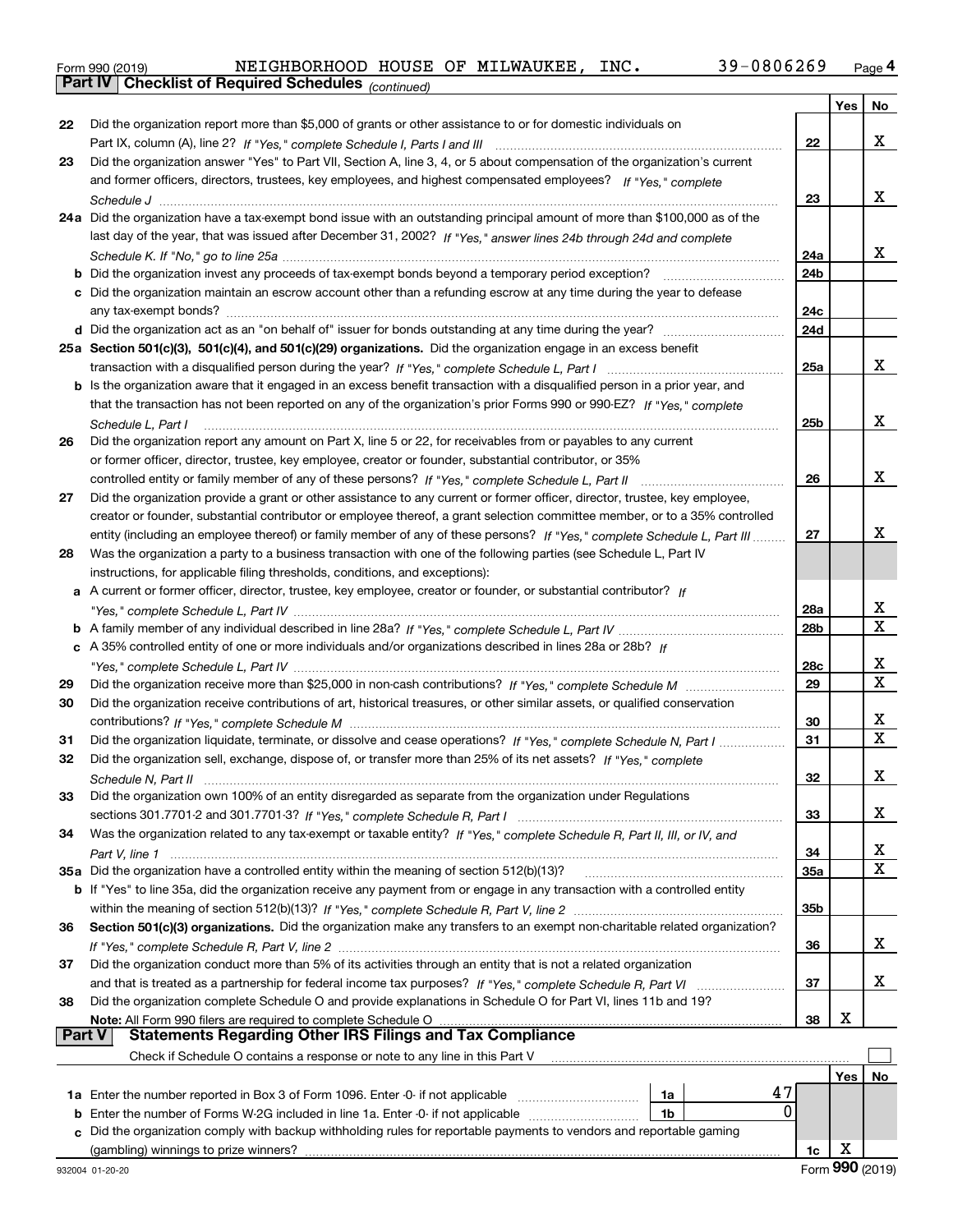|                                                                                                  | 39-0806269<br>NEIGHBORHOOD HOUSE OF MILWAUKEE,<br>INC.<br>Form 990 (2019)                                               |    |     | Page 5 |
|--------------------------------------------------------------------------------------------------|-------------------------------------------------------------------------------------------------------------------------|----|-----|--------|
| <b>Part V</b><br><b>Statements Regarding Other IRS Filings and Tax Compliance</b><br>(continued) |                                                                                                                         |    |     |        |
|                                                                                                  |                                                                                                                         |    | Yes | No     |
| 2а                                                                                               | Enter the number of employees reported on Form W-3, Transmittal of Wage and Tax Statements,                             |    |     |        |
|                                                                                                  | 85<br>filed for the calendar year ending with or within the year covered by this return<br>2a                           |    |     |        |
|                                                                                                  | <b>b</b> If at least one is reported on line 2a, did the organization file all required federal employment tax returns? |    | X   |        |
|                                                                                                  | <b>Note:</b> If the sum of lines 1a and 2a is greater than 250, you may be required to $e$ -file (see instructions)     |    |     |        |
| За                                                                                               | Did the organization have unrelated business gross income of \$1,000 or more during the year?                           | За |     |        |

| b If "Yes," has it filed a Form 990-T for this year? If "No" to line 3b, provide an explanation on Schedule O                  | 3b |  |
|--------------------------------------------------------------------------------------------------------------------------------|----|--|
| 4a At any time during the calendar year, did the organization have an interest in, or a signature or other authority over, a   |    |  |
| financial account in a foreign country (such as a bank account, securities account, or other financial account)?               | 4a |  |
| <b>b</b> If "Yes," enter the name of the foreign country $\triangleright$                                                      |    |  |
| See instructions for filing requirements for FinCEN Form 114, Report of Foreign Bank and Financial Accounts (FBAR).            |    |  |
| 5a Was the organization a party to a prohibited tax shelter transaction at any time during the tax year?                       | 5a |  |
| <b>b</b> Did any taxable party notify the organization that it was or is a party to a prohibited tax shelter transaction?      | 5b |  |
| c If "Yes" to line 5a or 5b, did the organization file Form 8886-T?                                                            | 5с |  |
| 6a Does the organization have annual gross receipts that are normally greater than \$100,000, and did the organization solicit |    |  |
| any contributions that were not tax deductible as charitable contributions?                                                    | 6a |  |

|    | any contributions that were not tax deductible as charitable contributions?                                                                       | 6a |   | x |
|----|---------------------------------------------------------------------------------------------------------------------------------------------------|----|---|---|
|    | <b>b</b> If "Yes," did the organization include with every solicitation an express statement that such contributions or gifts                     |    |   |   |
|    | were not tax deductible?                                                                                                                          |    |   |   |
| 7  | Organizations that may receive deductible contributions under section 170(c).                                                                     |    |   |   |
|    | a Did the organization receive a payment in excess of \$75 made partly as a contribution and partly for goods and services provided to the payor? |    |   |   |
|    | <b>b</b> If "Yes," did the organization notify the donor of the value of the goods or services provided?                                          | 7b | x |   |
|    | c Did the organization sell, exchange, or otherwise dispose of tangible personal property for which it was required                               |    |   |   |
|    | to file Form 8282?                                                                                                                                |    |   |   |
|    | 7d<br><b>d</b> If "Yes," indicate the number of Forms 8282 filed during the year                                                                  |    |   |   |
|    | e Did the organization receive any funds, directly or indirectly, to pay premiums on a personal benefit contract?                                 | 7e |   |   |
|    | Did the organization, during the year, pay premiums, directly or indirectly, on a personal benefit contract?                                      | 7f |   |   |
|    | g If the organization received a contribution of qualified intellectual property, did the organization file Form 8899 as required?                | 7g |   |   |
| h. | If the organization received a contribution of cars, boats, airplanes, or other vehicles, did the organization file a Form 1098-C?                |    |   |   |
| 8  | Sponsoring organizations maintaining donor advised funds. Did a donor advised fund maintained by the                                              |    |   |   |
|    | sponsoring organization have excess business holdings at any time during the year?                                                                | 8  |   |   |
| 9  | Sponsoring organizations maintaining donor advised funds.                                                                                         |    |   |   |
|    | a Did the sponsoring organization make any taxable distributions under section 4966?                                                              | 9a |   |   |
|    | <b>b</b> Did the sponsoring organization make a distribution to a donor, donor advisor, or related person?                                        | 9b |   |   |
|    | $\mathbf{A}$ . It is $\mathbf{A}$ and $\mathbf{A}$ is the set of $\mathbf{A}$ is a set of $\mathbf{A}$ is a set of $\mathbf{A}$                   |    |   |   |

| 10  | Section 501(c)(7) organizations. Enter:                                                                        |     |     |   |
|-----|----------------------------------------------------------------------------------------------------------------|-----|-----|---|
| а   |                                                                                                                | 10a |     |   |
| b   | Gross receipts, included on Form 990, Part VIII, line 12, for public use of club facilities                    | 10b |     |   |
| 11. | Section 501(c)(12) organizations. Enter:                                                                       |     |     |   |
| a   |                                                                                                                | 11a |     |   |
| b   | Gross income from other sources (Do not net amounts due or paid to other sources against                       |     |     |   |
|     |                                                                                                                | 11b |     |   |
|     | 12a Section 4947(a)(1) non-exempt charitable trusts. Is the organization filing Form 990 in lieu of Form 1041? |     | 12a |   |
| b   | If "Yes," enter the amount of tax-exempt interest received or accrued during the year                          | 12b |     |   |
| 13  | Section 501(c)(29) qualified nonprofit health insurance issuers.                                               |     |     |   |
|     | <b>a</b> Is the organization licensed to issue qualified health plans in more than one state?                  |     | 13а |   |
|     | <b>Note:</b> See the instructions for additional information the organization must report on Schedule O.       |     |     |   |
|     | <b>b</b> Enter the amount of reserves the organization is required to maintain by the states in which the      |     |     |   |
|     |                                                                                                                | 13b |     |   |
|     |                                                                                                                | 13с |     |   |
| 14а | Did the organization receive any payments for indoor tanning services during the tax year?                     |     | 14a | x |
|     |                                                                                                                |     | 14b |   |
| 15  | Is the organization subject to the section 4960 tax on payment(s) of more than \$1,000,000 in remuneration or  |     |     |   |
|     | excess parachute payment(s) during the year?                                                                   |     | 15  | х |
|     | If "Voo " eee instructions and file Ferm 4700. Cebedule N                                                      |     |     |   |

|    | If "Yes." see instructions and file Form 4720, Schedule N.                                                      |    |  |
|----|-----------------------------------------------------------------------------------------------------------------|----|--|
| 16 | Is the organization an educational institution subject to the section 4968 excise tax on net investment income? | 16 |  |
|    | If "Yes." complete Form 4720, Schedule O.                                                                       |    |  |

Form (2019) **990**

X

 $\overline{\mathbf{x}}$ 

X X

Γ

 $\overline{\phantom{a}}$  $\overline{a}$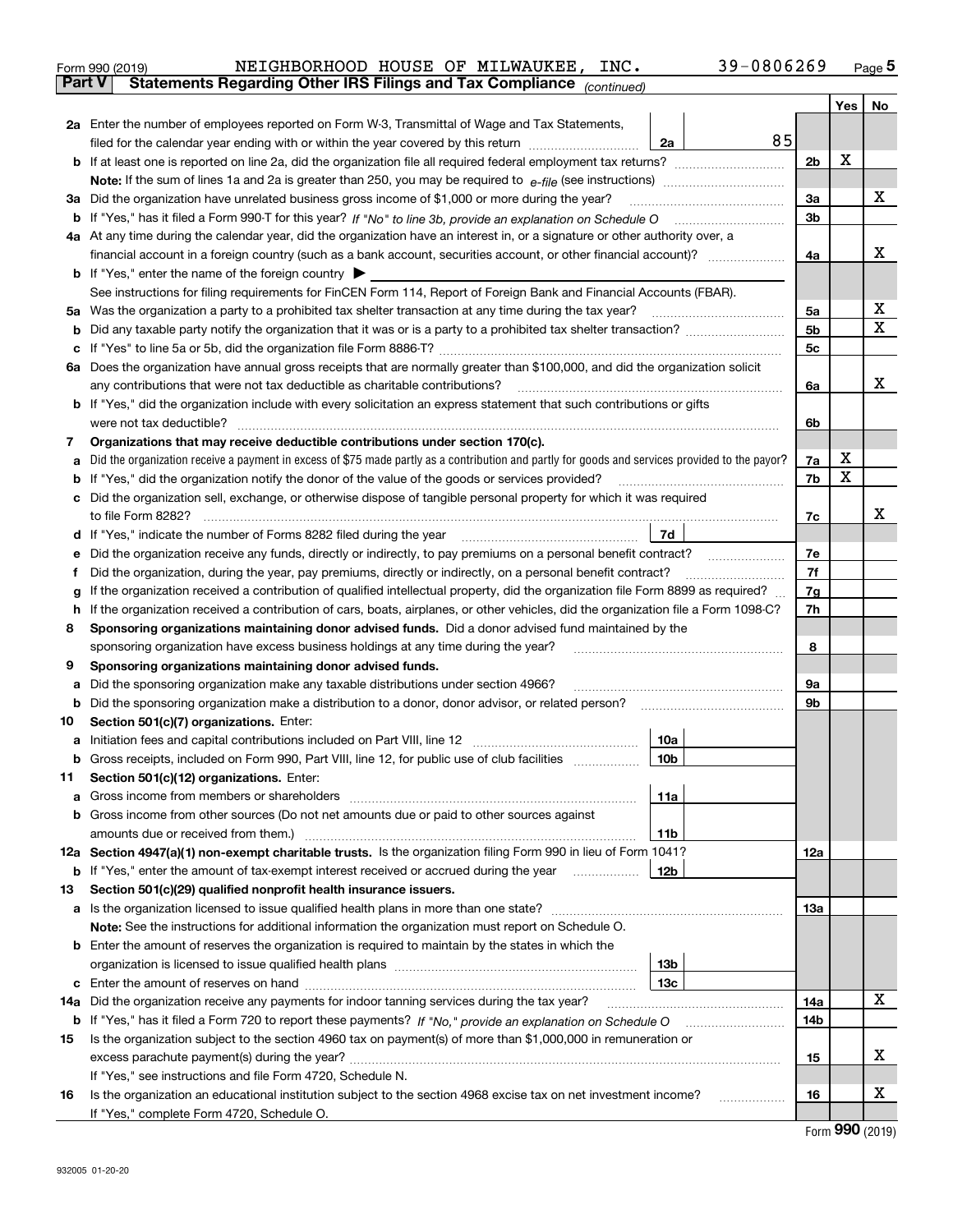|  | Form 990 (2019) |  |
|--|-----------------|--|
|  |                 |  |

NEIGHBORHOOD HOUSE OF MILWAUKEE, INC. 39-0806269

*For each "Yes" response to lines 2 through 7b below, and for a "No" response to line 8a, 8b, or 10b below, describe the circumstances, processes, or changes on Schedule O. See instructions.* Form 990 (2019) **MEIGHBORHOOD HOUSE OF MILWAUKEE, INC.** 39-0806269 Page 6<br>**Part VI Governance, Management, and Disclosure** For each "Yes" response to lines 2 through 7b below, and for a "No" response

|     | Check if Schedule O contains a response or note to any line in this Part VI                                                                                                |                 |             | $\overline{\mathbf{x}}$ |
|-----|----------------------------------------------------------------------------------------------------------------------------------------------------------------------------|-----------------|-------------|-------------------------|
|     | <b>Section A. Governing Body and Management</b>                                                                                                                            |                 |             |                         |
|     |                                                                                                                                                                            |                 | Yes         | No                      |
|     | 20<br>1a<br><b>1a</b> Enter the number of voting members of the governing body at the end of the tax year<br>.                                                             |                 |             |                         |
|     | If there are material differences in voting rights among members of the governing body, or if the governing                                                                |                 |             |                         |
|     | body delegated broad authority to an executive committee or similar committee, explain on Schedule O.                                                                      |                 |             |                         |
| b   | 20<br>Enter the number of voting members included on line 1a, above, who are independent<br>1b                                                                             |                 |             |                         |
| 2   | Did any officer, director, trustee, or key employee have a family relationship or a business relationship with any other                                                   |                 |             |                         |
|     | officer, director, trustee, or key employee?                                                                                                                               | $\mathbf{2}$    |             | х                       |
| 3   | Did the organization delegate control over management duties customarily performed by or under the direct supervision                                                      |                 |             |                         |
|     | of officers, directors, trustees, or key employees to a management company or other person?                                                                                | 3               |             | x                       |
| 4   | Did the organization make any significant changes to its governing documents since the prior Form 990 was filed?                                                           | 4               |             | $\mathbf X$             |
| 5   | Did the organization become aware during the year of a significant diversion of the organization's assets?                                                                 | 5               |             | X                       |
| 6   | Did the organization have members or stockholders?                                                                                                                         | 6               |             | $\mathbf X$             |
| 7a  | Did the organization have members, stockholders, or other persons who had the power to elect or appoint one or                                                             |                 |             |                         |
|     | more members of the governing body?                                                                                                                                        | 7a              |             | x                       |
|     | <b>b</b> Are any governance decisions of the organization reserved to (or subject to approval by) members, stockholders, or                                                |                 |             |                         |
|     | persons other than the governing body?                                                                                                                                     | 7b              |             | x                       |
| 8   | Did the organization contemporaneously document the meetings held or written actions undertaken during the year by the following:                                          |                 |             |                         |
| a   |                                                                                                                                                                            | 8а              | х           |                         |
| b   |                                                                                                                                                                            | 8b              | X           |                         |
| 9   | Is there any officer, director, trustee, or key employee listed in Part VII, Section A, who cannot be reached at the                                                       |                 |             |                         |
|     |                                                                                                                                                                            | 9               |             | x                       |
|     | Section B. Policies <sub>(This Section B requests information about policies not required by the Internal Revenue Code.)</sub>                                             |                 |             |                         |
|     |                                                                                                                                                                            |                 | Yes         | No                      |
|     |                                                                                                                                                                            | <b>10a</b>      |             | X                       |
|     | b If "Yes," did the organization have written policies and procedures governing the activities of such chapters, affiliates,                                               |                 |             |                         |
|     | and branches to ensure their operations are consistent with the organization's exempt purposes?                                                                            | 10 <sub>b</sub> |             |                         |
|     | 11a Has the organization provided a complete copy of this Form 990 to all members of its governing body before filing the form?                                            | 11a             | X           |                         |
| b   | Describe in Schedule O the process, if any, used by the organization to review this Form 990.                                                                              |                 |             |                         |
| 12a |                                                                                                                                                                            | 12a             | х           |                         |
| b   |                                                                                                                                                                            | 12 <sub>b</sub> | $\mathbf X$ |                         |
| c   | Did the organization regularly and consistently monitor and enforce compliance with the policy? If "Yes," describe                                                         |                 |             |                         |
|     |                                                                                                                                                                            | 12c             | х           |                         |
| 13  | Did the organization have a written whistleblower policy?                                                                                                                  | 13              | X           |                         |
| 14  | Did the organization have a written document retention and destruction policy?                                                                                             | 14              | X           |                         |
| 15  | Did the process for determining compensation of the following persons include a review and approval by independent                                                         |                 |             |                         |
|     | persons, comparability data, and contemporaneous substantiation of the deliberation and decision?                                                                          |                 |             |                         |
| a   | The organization's CEO, Executive Director, or top management official manufactured content of the organization's CEO, Executive Director, or top management official      | 15a             | х           |                         |
|     | <b>b</b> Other officers or key employees of the organization                                                                                                               | 15b             |             | X                       |
|     | If "Yes" to line 15a or 15b, describe the process in Schedule O (see instructions).                                                                                        |                 |             |                         |
|     | 16a Did the organization invest in, contribute assets to, or participate in a joint venture or similar arrangement with a                                                  |                 |             |                         |
|     | taxable entity during the year?                                                                                                                                            | 16a             |             | х                       |
|     | b If "Yes," did the organization follow a written policy or procedure requiring the organization to evaluate its participation                                             |                 |             |                         |
|     | in joint venture arrangements under applicable federal tax law, and take steps to safeguard the organization's                                                             |                 |             |                         |
|     | exempt status with respect to such arrangements?<br>Section C. Disclosure                                                                                                  | 16b             |             |                         |
|     |                                                                                                                                                                            |                 |             |                         |
| 17  | List the states with which a copy of this Form 990 is required to be filed $\blacktriangleright\!\!\mathsf{W}\mathbf{I}$                                                   |                 |             |                         |
| 18  | Section 6104 requires an organization to make its Forms 1023 (1024 or 1024-A, if applicable), 990, and 990-T (Section 501(c)(3)s only) available                           |                 |             |                         |
|     | for public inspection. Indicate how you made these available. Check all that apply.<br>$X$ Own website<br>$\lfloor x \rfloor$ Upon request<br>Another's website            |                 |             |                         |
|     | Other (explain on Schedule O)<br>Describe on Schedule O whether (and if so, how) the organization made its governing documents, conflict of interest policy, and financial |                 |             |                         |
| 19  | statements available to the public during the tax year.                                                                                                                    |                 |             |                         |
| 20  | State the name, address, and telephone number of the person who possesses the organization's books and records                                                             |                 |             |                         |
|     | JERRI WASHINGTON - (414) 933-6161                                                                                                                                          |                 |             |                         |
|     | 2819 W RICHARDSON PLACE, MILWAUKEE,<br>53208<br>WI                                                                                                                         |                 |             |                         |
|     |                                                                                                                                                                            |                 |             |                         |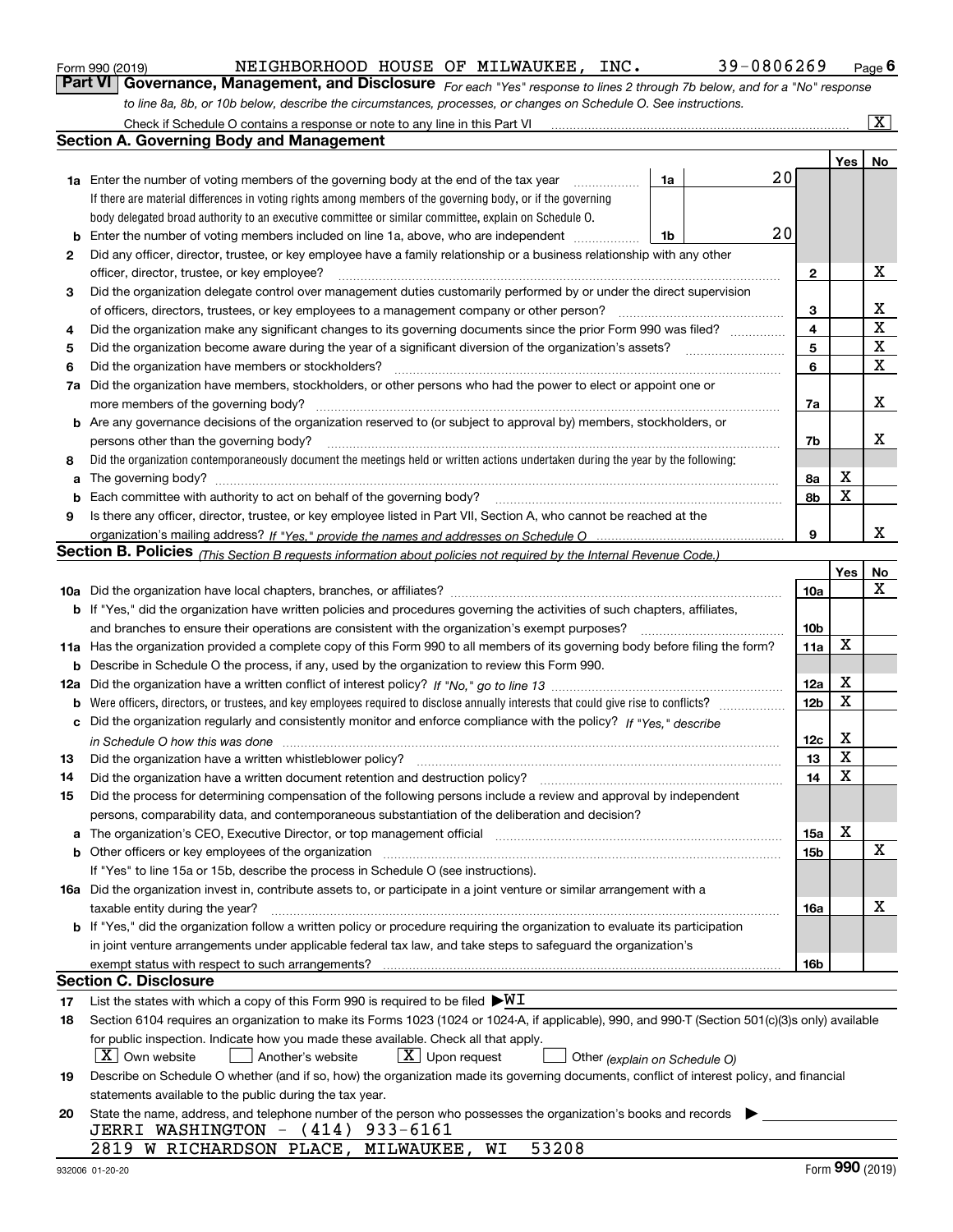|                 | Section A. Officers, Directors, Trustees, Key Employees, and Highest Compensated Employees<br>a Arientale service and the contract of the contract of the service of the contract of the contract of the contract of the contract of the contract of the contract of the contract of the contract of the contract of the con |                |      |
|-----------------|------------------------------------------------------------------------------------------------------------------------------------------------------------------------------------------------------------------------------------------------------------------------------------------------------------------------------|----------------|------|
|                 | Check if Schedule O contains a response or note to any line in this Part VII                                                                                                                                                                                                                                                 |                |      |
|                 | <b>Employees, and Independent Contractors</b>                                                                                                                                                                                                                                                                                |                |      |
|                 | Part VII Compensation of Officers, Directors, Trustees, Key Employees, Highest Compensated                                                                                                                                                                                                                                   |                |      |
| Form 990 (2019) | NEIGHBORHOOD HOUSE OF MILWAUKEE.<br>INC.                                                                                                                                                                                                                                                                                     | $39 - 0806269$ | Page |

**1a**  Complete this table for all persons required to be listed. Report compensation for the calendar year ending with or within the organization's tax year. **•** List all of the organization's current officers, directors, trustees (whether individuals or organizations), regardless of amount of compensation.

 $\bullet$  List all of the organization's  $\,$ current key employees, if any. See instructions for definition of "key employee." Enter -0- in columns (D), (E), and (F) if no compensation was paid.

**•** List the organization's five current highest compensated employees (other than an officer, director, trustee, or key employee) who received reportable compensation (Box 5 of Form W-2 and/or Box 7 of Form 1099-MISC) of more than \$100,000 from the organization and any related organizations.

**•** List all of the organization's former officers, key employees, and highest compensated employees who received more than \$100,000 of reportable compensation from the organization and any related organizations.

**former directors or trustees**  ¥ List all of the organization's that received, in the capacity as a former director or trustee of the organization, more than \$10,000 of reportable compensation from the organization and any related organizations.

See instructions for the order in which to list the persons above.

Check this box if neither the organization nor any related organization compensated any current officer, director, or trustee.  $\mathcal{L}^{\text{max}}$ 

| (A)                     | (B)                    |                                |                                                                  | (C)      |              |                                   |        | (D)                 | (E)                              | (F)                      |
|-------------------------|------------------------|--------------------------------|------------------------------------------------------------------|----------|--------------|-----------------------------------|--------|---------------------|----------------------------------|--------------------------|
| Name and title          | Average                |                                | (do not check more than one                                      | Position |              |                                   |        | Reportable          | Reportable                       | Estimated                |
|                         | hours per              |                                | box, unless person is both an<br>officer and a director/trustee) |          |              |                                   |        | compensation        | compensation                     | amount of                |
|                         | week                   |                                |                                                                  |          |              |                                   |        | from                | from related                     | other                    |
|                         | (list any<br>hours for |                                |                                                                  |          |              |                                   |        | the<br>organization | organizations<br>(W-2/1099-MISC) | compensation<br>from the |
|                         | related                |                                |                                                                  |          |              |                                   |        | (W-2/1099-MISC)     |                                  | organization             |
|                         | organizations          |                                |                                                                  |          |              |                                   |        |                     |                                  | and related              |
|                         | below                  | Individual trustee or director | Institutional trustee                                            |          |              |                                   |        |                     |                                  | organizations            |
|                         | line)                  |                                |                                                                  | Officer  | Key employee | Highest compensated<br>  employee | Former |                     |                                  |                          |
| WILL RUCH<br>(1)        | 1.00                   |                                |                                                                  |          |              |                                   |        |                     |                                  |                          |
| <b>DIRECTOR</b>         |                        | $\mathbf x$                    |                                                                  |          |              |                                   |        | $\mathbf 0$ .       | $\mathbf 0$ .                    | 0.                       |
| (2)<br>TERRY YOUNG      | 1.00                   |                                |                                                                  |          |              |                                   |        |                     |                                  |                          |
| <b>DIRECTOR</b>         |                        | $\mathbf X$                    |                                                                  |          |              |                                   |        | $\mathbf 0$ .       | 0.                               | $\mathbf 0$ .            |
| SUSAN HICKEY<br>(3)     | 3.00                   |                                |                                                                  |          |              |                                   |        |                     |                                  |                          |
| <b>SECRETARY</b>        |                        | $\mathbf x$                    |                                                                  | X        |              |                                   |        | $\mathbf 0$ .       | $\mathbf 0$ .                    | $0$ .                    |
| STEPHANIE RADTKE<br>(4) | 1.00                   |                                |                                                                  |          |              |                                   |        |                     |                                  |                          |
| <b>DIRECTOR</b>         |                        | $\overline{\textbf{X}}$        |                                                                  |          |              |                                   |        | 0.                  | 0.                               | $\mathbf 0$ .            |
| MONTIQUE EVANS<br>(5)   | 1.00                   |                                |                                                                  |          |              |                                   |        |                     |                                  |                          |
| <b>DIRECTOR</b>         |                        | $\mathbf X$                    |                                                                  |          |              |                                   |        | $\mathbf 0$ .       | $\mathbf 0$ .                    | $\mathbf 0$ .            |
| (6)<br>MONIQUE JONES    | 1.00                   |                                |                                                                  |          |              |                                   |        |                     |                                  |                          |
| <b>DIRECTOR</b>         |                        | $\mathbf X$                    |                                                                  |          |              |                                   |        | $\mathbf 0$ .       | $\mathbf 0$ .                    | $0$ .                    |
| MONICA GENZ<br>(7)      | 1.00                   |                                |                                                                  |          |              |                                   |        |                     |                                  |                          |
| <b>DIRECTOR</b>         |                        | $\mathbf X$                    |                                                                  |          |              |                                   |        | $\mathbf{0}$ .      | $\mathbf 0$ .                    | 0.                       |
| MICHAEL RAMSTACK<br>(8) | 1.00                   |                                |                                                                  |          |              |                                   |        |                     |                                  |                          |
| <b>DIRECTOR</b>         |                        | $\mathbf X$                    |                                                                  |          |              |                                   |        | 0.                  | 0.                               | $0_{.}$                  |
| MALINDA ESKRA<br>(9)    | 1.00                   |                                |                                                                  |          |              |                                   |        |                     |                                  |                          |
| <b>DIRECTOR</b>         |                        | $\mathbf x$                    |                                                                  |          |              |                                   |        | $\mathbf 0$ .       | $\mathbf 0$ .                    | $\mathbf 0$ .            |
| (10) KEVIN RICH         | 3.00                   |                                |                                                                  |          |              |                                   |        |                     |                                  |                          |
| TREASURER               |                        | $\mathbf X$                    |                                                                  | X        |              |                                   |        | $\mathbf 0$ .       | $\mathbf 0$ .                    | $0$ .                    |
| (11) KATHRYN KUHN       | 3.00                   |                                |                                                                  |          |              |                                   |        |                     |                                  |                          |
| PRESIDENT               |                        | $\mathbf x$                    |                                                                  | X        |              |                                   |        | $\mathbf 0$ .       | $\mathbf 0$ .                    | $0$ .                    |
| (12) JUDY SHANE         | 1.00                   |                                |                                                                  |          |              |                                   |        |                     |                                  |                          |
| <b>DIRECTOR</b>         |                        | $\mathbf X$                    |                                                                  |          |              |                                   |        | 0.                  | 0.                               | $0_{.}$                  |
| (13) JOEL BRENNAN       | 1.00                   |                                |                                                                  |          |              |                                   |        |                     |                                  |                          |
| <b>DIRECTOR</b>         |                        | $\mathbf X$                    |                                                                  |          |              |                                   |        | 0.                  | $\mathbf 0$ .                    | 0.                       |
| (14) JOE ARMELI         | 1.00                   |                                |                                                                  |          |              |                                   |        |                     |                                  |                          |
| <b>DIRECTOR</b>         |                        | $\mathbf X$                    |                                                                  |          |              |                                   |        | 0.                  | $\mathbf 0$ .                    | $\mathbf 0$ .            |
| (15) JEFF ROHRER        | 1.00                   |                                |                                                                  |          |              |                                   |        |                     |                                  |                          |
| <b>DIRECTOR</b>         |                        | $\mathbf X$                    |                                                                  |          |              |                                   |        | $\mathbf 0$ .       | $\mathbf 0$ .                    | $\mathbf 0$ .            |
| (16) GREGORY EUL        | 1.00                   |                                |                                                                  |          |              |                                   |        |                     |                                  |                          |
| <b>DIRECTOR</b>         |                        | $\mathbf X$                    |                                                                  |          |              |                                   |        | 0.                  | 0.                               | $\mathbf 0$ .            |
| (17) DAVID JORGENSEN    | 1.00                   |                                |                                                                  |          |              |                                   |        |                     |                                  |                          |
| <b>DIRECTOR</b>         |                        | $\mathbf x$                    |                                                                  |          |              |                                   |        | $\mathbf 0$ .       | $\mathbf 0$ .                    | $\mathbf 0$ .            |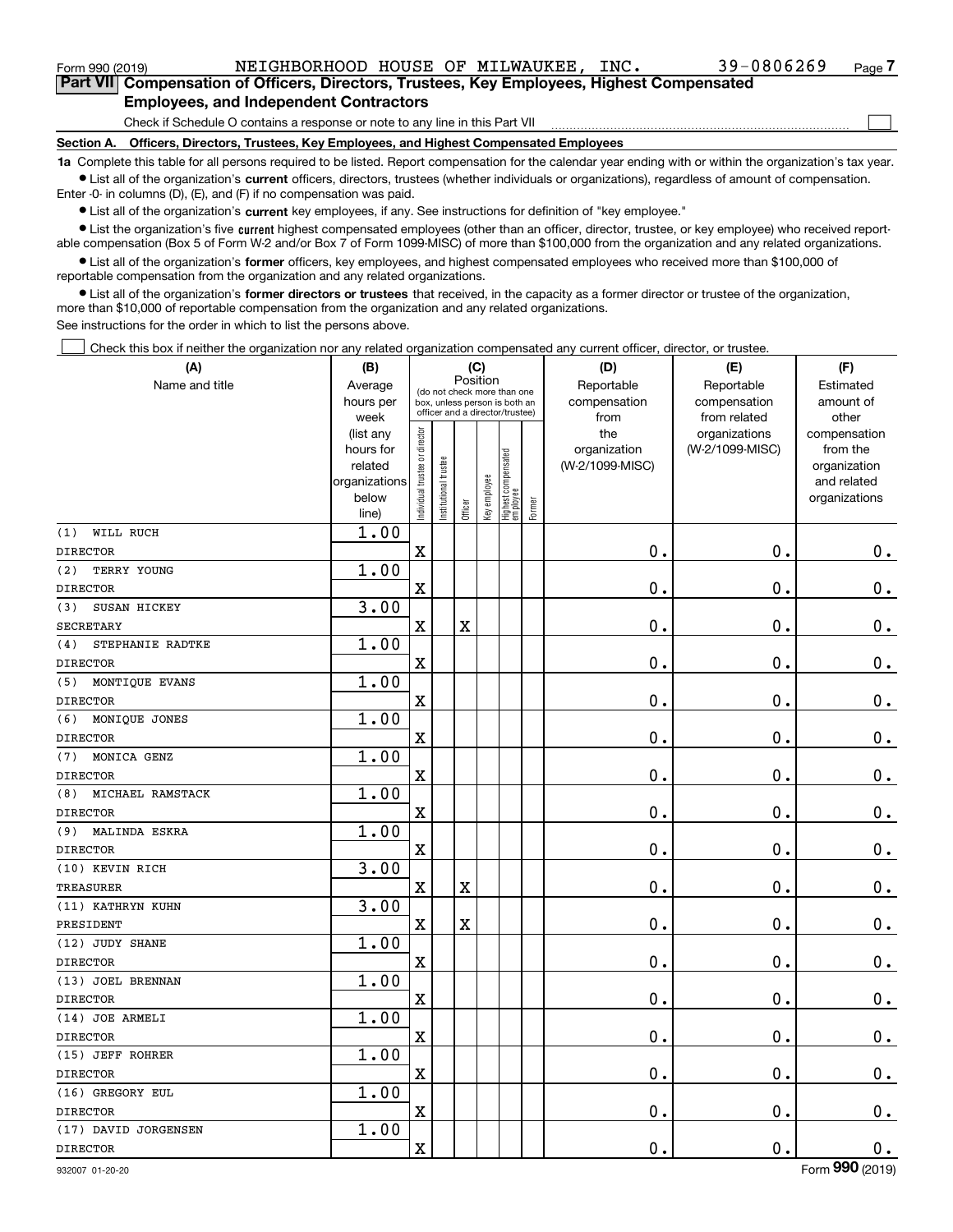| Form 990 (2019)                                                                                                                              |                        |                                |                       |         |              |                                                              |        | NEIGHBORHOOD HOUSE OF MILWAUKEE, INC. | 39-0806269      |    |              | Page $8$      |
|----------------------------------------------------------------------------------------------------------------------------------------------|------------------------|--------------------------------|-----------------------|---------|--------------|--------------------------------------------------------------|--------|---------------------------------------|-----------------|----|--------------|---------------|
| <b>Part VII</b><br>Section A. Officers, Directors, Trustees, Key Employees, and Highest Compensated Employees (continued)                    |                        |                                |                       |         |              |                                                              |        |                                       |                 |    |              |               |
| (A)                                                                                                                                          | (B)                    |                                |                       |         | (C)          |                                                              |        | (D)                                   | (E)             |    |              | (F)           |
| Name and title                                                                                                                               | Average                |                                |                       |         | Position     |                                                              |        | Reportable                            | Reportable      |    |              | Estimated     |
|                                                                                                                                              | hours per              |                                |                       |         |              | (do not check more than one<br>box, unless person is both an |        | compensation                          | compensation    |    |              | amount of     |
|                                                                                                                                              | week                   |                                |                       |         |              | officer and a director/trustee)                              |        | from                                  | from related    |    |              | other         |
|                                                                                                                                              | (list any              |                                |                       |         |              |                                                              |        | the                                   | organizations   |    |              | compensation  |
|                                                                                                                                              | hours for              |                                |                       |         |              |                                                              |        | organization                          | (W-2/1099-MISC) |    |              | from the      |
|                                                                                                                                              | related                |                                |                       |         |              |                                                              |        | (W-2/1099-MISC)                       |                 |    |              | organization  |
|                                                                                                                                              | organizations<br>below |                                |                       |         |              |                                                              |        |                                       |                 |    |              | and related   |
|                                                                                                                                              | line)                  | Individual trustee or director | Institutional trustee | Officer | Key employee | Highest compensated<br> employee                             | Former |                                       |                 |    |              | organizations |
| (18) C.J. WAUTERS                                                                                                                            |                        |                                |                       |         |              |                                                              |        |                                       |                 |    |              |               |
| VICE PRESIDENT                                                                                                                               | 3.00                   | X                              |                       | X       |              |                                                              |        | 0.                                    |                 | 0. |              |               |
| (19) BRYAN TERRY                                                                                                                             | 1.00                   |                                |                       |         |              |                                                              |        |                                       |                 |    |              | 0.            |
| <b>DIRECTOR</b>                                                                                                                              |                        | X                              |                       |         |              |                                                              |        | 0.                                    |                 | 0. |              | 0.            |
|                                                                                                                                              | 1.00                   |                                |                       |         |              |                                                              |        |                                       |                 |    |              |               |
| (20) BRIAN SPAID                                                                                                                             |                        | X                              |                       |         |              |                                                              |        | 0.                                    |                 | 0. |              |               |
| <b>DIRECTOR</b><br>(21) JERRI WASHINGTON                                                                                                     | 40.00                  |                                |                       |         |              |                                                              |        |                                       |                 |    |              | 0.            |
| DIR. OF FINANCE                                                                                                                              |                        |                                |                       | X       |              |                                                              |        | 57,427.                               |                 | 0. |              | 21,409.       |
| (22) JEFFREY MARTINKA                                                                                                                        | 40.00                  |                                |                       |         |              |                                                              |        |                                       |                 |    |              |               |
| EXECUTIVE DIR.                                                                                                                               |                        |                                |                       | X       |              |                                                              |        | 93,866.                               |                 | 0. |              | 17,948.       |
|                                                                                                                                              |                        |                                |                       |         |              |                                                              |        |                                       |                 |    |              |               |
|                                                                                                                                              |                        |                                |                       |         |              |                                                              |        |                                       |                 |    |              |               |
|                                                                                                                                              |                        |                                |                       |         |              |                                                              |        |                                       |                 |    |              |               |
|                                                                                                                                              |                        |                                |                       |         |              |                                                              |        |                                       |                 |    |              |               |
|                                                                                                                                              |                        |                                |                       |         |              |                                                              |        |                                       |                 |    |              |               |
|                                                                                                                                              |                        |                                |                       |         |              |                                                              |        |                                       |                 |    |              |               |
|                                                                                                                                              |                        |                                |                       |         |              |                                                              |        |                                       |                 |    |              |               |
|                                                                                                                                              |                        |                                |                       |         |              |                                                              |        |                                       |                 |    |              |               |
|                                                                                                                                              |                        |                                |                       |         |              |                                                              |        | 151,293.                              |                 | 0. |              | 39,357.       |
| c Total from continuation sheets to Part VII, Section A                                                                                      |                        |                                |                       |         |              |                                                              |        | Ο.                                    |                 | 0. |              | 0.            |
|                                                                                                                                              |                        |                                |                       |         |              |                                                              |        | 151,293.                              |                 | 0. |              | 39,357.       |
| Total number of individuals (including but not limited to those listed above) who received more than \$100,000 of reportable<br>$\mathbf{2}$ |                        |                                |                       |         |              |                                                              |        |                                       |                 |    |              |               |
| compensation from the organization $\blacktriangleright$                                                                                     |                        |                                |                       |         |              |                                                              |        |                                       |                 |    |              | 0             |
|                                                                                                                                              |                        |                                |                       |         |              |                                                              |        |                                       |                 |    |              | Yes<br>No     |
| 3<br>Did the organization list any former officer, director, trustee, key employee, or highest compensated employee on                       |                        |                                |                       |         |              |                                                              |        |                                       |                 |    |              |               |
| line 1a? If "Yes," complete Schedule J for such individual manufactured contained and the Ves," complete Schedule J for such individual      |                        |                                |                       |         |              |                                                              |        |                                       |                 |    | 3            | X             |
| For any individual listed on line 1a, is the sum of reportable compensation and other compensation from the organization                     |                        |                                |                       |         |              |                                                              |        |                                       |                 |    |              |               |
|                                                                                                                                              |                        |                                |                       |         |              |                                                              |        |                                       |                 |    | 4            | х             |
| Did any person listed on line 1a receive or accrue compensation from any unrelated organization or individual for services<br>5              |                        |                                |                       |         |              |                                                              |        |                                       |                 |    |              |               |
|                                                                                                                                              |                        |                                |                       |         |              |                                                              |        |                                       |                 |    | 5            | x             |
| <b>Section B. Independent Contractors</b>                                                                                                    |                        |                                |                       |         |              |                                                              |        |                                       |                 |    |              |               |
| Complete this table for your five highest compensated independent contractors that received more than \$100,000 of compensation from<br>1    |                        |                                |                       |         |              |                                                              |        |                                       |                 |    |              |               |
| the organization. Report compensation for the calendar year ending with or within the organization's tax year.                               |                        |                                |                       |         |              |                                                              |        |                                       |                 |    |              |               |
| (A)                                                                                                                                          |                        |                                |                       |         |              |                                                              |        | (B)                                   |                 |    | (C)          |               |
| Name and business address                                                                                                                    |                        |                                | <b>NONE</b>           |         |              |                                                              |        | Description of services               |                 |    | Compensation |               |
|                                                                                                                                              |                        |                                |                       |         |              |                                                              |        |                                       |                 |    |              |               |
|                                                                                                                                              |                        |                                |                       |         |              |                                                              |        |                                       |                 |    |              |               |
|                                                                                                                                              |                        |                                |                       |         |              |                                                              |        |                                       |                 |    |              |               |
|                                                                                                                                              |                        |                                |                       |         |              |                                                              |        |                                       |                 |    |              |               |
|                                                                                                                                              |                        |                                |                       |         |              |                                                              |        |                                       |                 |    |              |               |
|                                                                                                                                              |                        |                                |                       |         |              |                                                              |        |                                       |                 |    |              |               |
|                                                                                                                                              |                        |                                |                       |         |              |                                                              |        |                                       |                 |    |              |               |
|                                                                                                                                              |                        |                                |                       |         |              |                                                              |        |                                       |                 |    |              |               |
|                                                                                                                                              |                        |                                |                       |         |              |                                                              |        |                                       |                 |    |              |               |
| Total number of independent contractors (including but not limited to those listed above) who received more than<br>2                        |                        |                                |                       |         |              |                                                              |        |                                       |                 |    |              |               |
| \$100,000 of compensation from the organization                                                                                              |                        |                                |                       |         | 0            |                                                              |        |                                       |                 |    |              |               |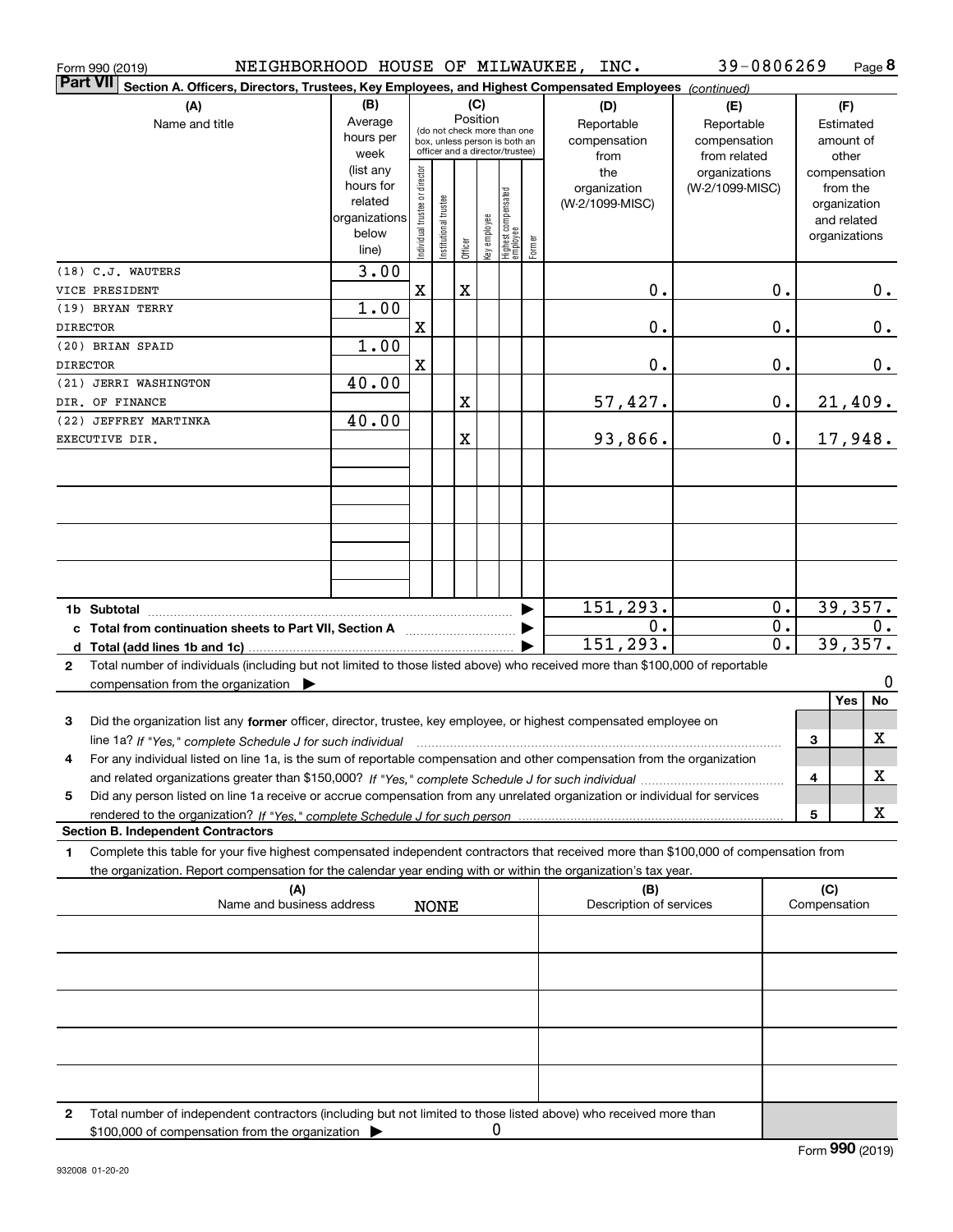|                                                           | Form 990 (2019)  | NEIGHBORHOOD HOUSE OF MILWAUKEE,                                                          |                       |                      | INC.                                         | 39-0806269                                      | Page 9                                                          |
|-----------------------------------------------------------|------------------|-------------------------------------------------------------------------------------------|-----------------------|----------------------|----------------------------------------------|-------------------------------------------------|-----------------------------------------------------------------|
|                                                           | <b>Part VIII</b> | <b>Statement of Revenue</b>                                                               |                       |                      |                                              |                                                 |                                                                 |
|                                                           |                  | Check if Schedule O contains a response or note to any line in this Part VIII             |                       |                      |                                              |                                                 |                                                                 |
|                                                           |                  |                                                                                           |                       | (A)<br>Total revenue | (B)<br>Related or exempt<br>function revenue | $\overline{C}$<br>Unrelated<br>business revenue | (D)<br>Revenue excluded<br>from tax under<br>sections 512 - 514 |
|                                                           |                  | 1a<br>1 a Federated campaigns                                                             | 335,307.              |                      |                                              |                                                 |                                                                 |
| Contributions, Gifts, Grants<br>and Other Similar Amounts | b                | 1 <sub>b</sub><br>Membership dues                                                         |                       |                      |                                              |                                                 |                                                                 |
|                                                           |                  | 1 <sub>c</sub><br>c Fundraising events                                                    | 160, 532.             |                      |                                              |                                                 |                                                                 |
|                                                           |                  | 1 <sub>d</sub><br>d Related organizations                                                 |                       |                      |                                              |                                                 |                                                                 |
|                                                           | е                | 1e<br>Government grants (contributions)                                                   | 1,063,224.            |                      |                                              |                                                 |                                                                 |
|                                                           |                  | f All other contributions, gifts, grants, and                                             |                       |                      |                                              |                                                 |                                                                 |
|                                                           |                  | 1f<br>similar amounts not included above                                                  | 988,800.              |                      |                                              |                                                 |                                                                 |
|                                                           | a                | $1g$ \$<br>Noncash contributions included in lines 1a-1f                                  | 18,618.               |                      |                                              |                                                 |                                                                 |
|                                                           | h                |                                                                                           |                       | 2,547,863.           |                                              |                                                 |                                                                 |
|                                                           |                  |                                                                                           | <b>Business Code</b>  |                      |                                              |                                                 |                                                                 |
|                                                           |                  | 2 a CHILDCARE FEES                                                                        | 900099<br>900099      | 69,754.<br>25,159.   | 69,754.<br>25,159.                           |                                                 |                                                                 |
|                                                           |                  | <b>b MEMBERSHIP FEES</b><br>CONTRACT FEES                                                 | 900099                | 21,556.              | 21,556.                                      |                                                 |                                                                 |
|                                                           | c.               |                                                                                           |                       |                      |                                              |                                                 |                                                                 |
| Program Service<br>Revenue                                | d                | the control of the control of the control of the control of the control of the control of |                       |                      |                                              |                                                 |                                                                 |
|                                                           | е                | f All other program service revenue                                                       |                       |                      |                                              |                                                 |                                                                 |
|                                                           | a                |                                                                                           |                       | 116,469.             |                                              |                                                 |                                                                 |
|                                                           | 3                | Investment income (including dividends, interest, and                                     |                       |                      |                                              |                                                 |                                                                 |
|                                                           |                  |                                                                                           |                       | 72.                  |                                              |                                                 | 72.                                                             |
|                                                           | 4                | Income from investment of tax-exempt bond proceeds                                        |                       |                      |                                              |                                                 |                                                                 |
|                                                           | 5                |                                                                                           |                       |                      |                                              |                                                 |                                                                 |
|                                                           |                  | (i) Real                                                                                  | (ii) Personal         |                      |                                              |                                                 |                                                                 |
|                                                           | 6а               | 10,663.<br>6a<br>Gross rents<br>.                                                         |                       |                      |                                              |                                                 |                                                                 |
|                                                           | b                | 0.<br>6 <sub>b</sub><br>Less: rental expenses                                             |                       |                      |                                              |                                                 |                                                                 |
|                                                           | c                | 10,663.<br>6c<br>Rental income or (loss)                                                  |                       |                      |                                              |                                                 |                                                                 |
|                                                           |                  | <b>d</b> Net rental income or (loss)                                                      |                       | 10,663.              |                                              |                                                 | 10,663.                                                         |
|                                                           |                  | (i) Securities<br>7 a Gross amount from sales of                                          | (ii) Other            |                      |                                              |                                                 |                                                                 |
|                                                           |                  | assets other than inventory<br>7a                                                         |                       |                      |                                              |                                                 |                                                                 |
|                                                           |                  | <b>b</b> Less: cost or other basis                                                        |                       |                      |                                              |                                                 |                                                                 |
| evenue                                                    |                  | 7b<br>and sales expenses                                                                  |                       |                      |                                              |                                                 |                                                                 |
|                                                           |                  | 7c<br>c Gain or (loss)                                                                    |                       |                      |                                              |                                                 |                                                                 |
| Œ                                                         |                  |                                                                                           |                       |                      |                                              |                                                 |                                                                 |
| Other                                                     |                  | 8 a Gross income from fundraising events (not<br>including $$ 160,532.$ of                |                       |                      |                                              |                                                 |                                                                 |
|                                                           |                  | contributions reported on line 1c). See                                                   |                       |                      |                                              |                                                 |                                                                 |
|                                                           |                  |                                                                                           | $ a_1 $ 12,379.       |                      |                                              |                                                 |                                                                 |
|                                                           |                  | 8 <sub>b</sub>                                                                            | 22,985.               |                      |                                              |                                                 |                                                                 |
|                                                           |                  | c Net income or (loss) from fundraising events                                            | .                     | $-10,606.$           |                                              |                                                 | $-10,606.$                                                      |
|                                                           |                  | 9 a Gross income from gaming activities. See                                              |                       |                      |                                              |                                                 |                                                                 |
|                                                           |                  | 9a                                                                                        |                       |                      |                                              |                                                 |                                                                 |
|                                                           |                  | 9b<br><b>b</b> Less: direct expenses <b>manually</b>                                      |                       |                      |                                              |                                                 |                                                                 |
|                                                           |                  | c Net income or (loss) from gaming activities                                             |                       |                      |                                              |                                                 |                                                                 |
|                                                           |                  | 10 a Gross sales of inventory, less returns                                               |                       |                      |                                              |                                                 |                                                                 |
|                                                           |                  | 10a                                                                                       |                       |                      |                                              |                                                 |                                                                 |
|                                                           |                  | 10b<br><b>b</b> Less: cost of goods sold                                                  |                       |                      |                                              |                                                 |                                                                 |
|                                                           |                  | c Net income or (loss) from sales of inventory                                            |                       |                      |                                              |                                                 |                                                                 |
|                                                           |                  |                                                                                           | <b>Business Code</b>  |                      |                                              |                                                 |                                                                 |
|                                                           |                  | 11 a OTHER REVENUE                                                                        | 900099                | 16,180.              | 16, 180.                                     |                                                 |                                                                 |
|                                                           | b                | the control of the control of the control of the control of the control of                |                       |                      |                                              |                                                 |                                                                 |
| Miscellaneous<br>Revenue                                  | с                |                                                                                           |                       |                      |                                              |                                                 |                                                                 |
|                                                           |                  |                                                                                           | $\blacktriangleright$ | 16, 180.             |                                              |                                                 |                                                                 |
|                                                           | 12               |                                                                                           |                       | $\sqrt{2,680,641}$ . | 132,649.                                     | $0$ .                                           | 129.                                                            |
|                                                           |                  |                                                                                           |                       |                      |                                              |                                                 |                                                                 |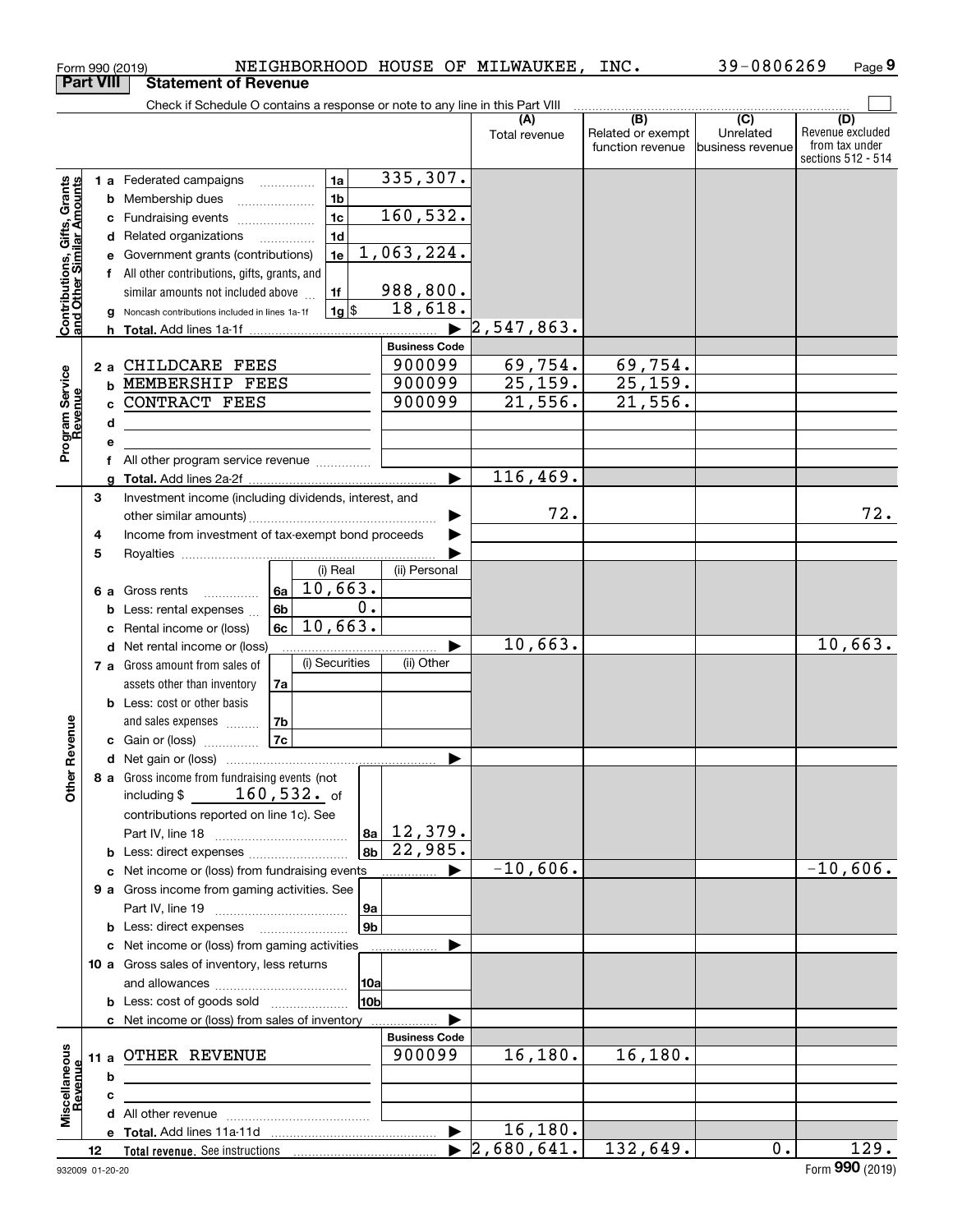|              | Section 501(c)(3) and 501(c)(4) organizations must complete all columns. All other organizations must complete column (A).                                                                                 |                          |                                    |                                           |                                |
|--------------|------------------------------------------------------------------------------------------------------------------------------------------------------------------------------------------------------------|--------------------------|------------------------------------|-------------------------------------------|--------------------------------|
|              | Check if Schedule O contains a response or note to any line in this Part IX                                                                                                                                |                          |                                    |                                           |                                |
|              | Do not include amounts reported on lines 6b,<br>7b, 8b, 9b, and 10b of Part VIII.                                                                                                                          | (A)<br>Total expenses    | (B)<br>Program service<br>expenses | (C)<br>Management and<br>general expenses | (D)<br>Fundraising<br>expenses |
| 1.           | Grants and other assistance to domestic organizations                                                                                                                                                      |                          |                                    |                                           |                                |
|              | and domestic governments. See Part IV, line 21                                                                                                                                                             |                          |                                    |                                           |                                |
| $\mathbf{2}$ | Grants and other assistance to domestic                                                                                                                                                                    |                          |                                    |                                           |                                |
|              | individuals. See Part IV, line 22                                                                                                                                                                          |                          |                                    |                                           |                                |
| 3            | Grants and other assistance to foreign                                                                                                                                                                     |                          |                                    |                                           |                                |
|              | organizations, foreign governments, and foreign                                                                                                                                                            |                          |                                    |                                           |                                |
|              | individuals. See Part IV, lines 15 and 16                                                                                                                                                                  |                          |                                    |                                           |                                |
| 4            | Benefits paid to or for members                                                                                                                                                                            |                          |                                    |                                           |                                |
| 5            | Compensation of current officers, directors,                                                                                                                                                               |                          |                                    |                                           |                                |
|              | trustees, and key employees                                                                                                                                                                                | 184,600.                 | 90,949.                            | 92,017.                                   | 1,634.                         |
| 6            | Compensation not included above to disqualified                                                                                                                                                            |                          |                                    |                                           |                                |
|              | persons (as defined under section 4958(f)(1)) and                                                                                                                                                          |                          |                                    |                                           |                                |
|              | persons described in section 4958(c)(3)(B)                                                                                                                                                                 |                          |                                    |                                           |                                |
| 7            | Other salaries and wages                                                                                                                                                                                   | 1, 247, 738.             | 1,151,880.                         | 6,411.                                    | 89,447.                        |
| 8            | Pension plan accruals and contributions (include                                                                                                                                                           |                          |                                    |                                           |                                |
|              | section 401(k) and 403(b) employer contributions)                                                                                                                                                          | $\frac{14,396}{100,475}$ | $\frac{12,492}{85,544}$ .          | 989.                                      | $\frac{915}{6,963.}$           |
| 9            |                                                                                                                                                                                                            |                          |                                    | 7,968.                                    |                                |
| 10           |                                                                                                                                                                                                            | 178, 261.                | 152,479.                           | 13,677.                                   | 12, 105.                       |
| 11           | Fees for services (nonemployees):                                                                                                                                                                          |                          |                                    |                                           |                                |
|              |                                                                                                                                                                                                            |                          |                                    |                                           |                                |
| b            |                                                                                                                                                                                                            |                          |                                    |                                           |                                |
|              |                                                                                                                                                                                                            | 39,540.                  |                                    | 39,540.                                   |                                |
| d            |                                                                                                                                                                                                            |                          |                                    |                                           |                                |
| е            | Professional fundraising services. See Part IV, line 17                                                                                                                                                    |                          |                                    |                                           |                                |
| f            | Investment management fees<br>g Other. (If line 11g amount exceeds 10% of line 25,                                                                                                                         |                          |                                    |                                           |                                |
|              | column (A) amount, list line 11g expenses on Sch O.)                                                                                                                                                       | 174,608.                 | 85, 357.                           | 22,392.                                   | 66,859.                        |
| 12           |                                                                                                                                                                                                            |                          |                                    |                                           |                                |
| 13           |                                                                                                                                                                                                            | 88,919.                  | 62, 219.                           | 11,476.                                   | 15, 224.                       |
| 14           |                                                                                                                                                                                                            | 10,472.                  | 8,876.                             | $\overline{121}$ .                        | 1,475.                         |
| 15           |                                                                                                                                                                                                            |                          |                                    |                                           |                                |
| 16           |                                                                                                                                                                                                            | 116,976.                 | 100,961.                           | 10,477.                                   | 5,538.                         |
| 17           |                                                                                                                                                                                                            | 25,140.                  | 24,407.                            | 478.                                      | 255.                           |
| 18           | Payments of travel or entertainment expenses                                                                                                                                                               |                          |                                    |                                           |                                |
|              | for any federal, state, or local public officials                                                                                                                                                          |                          |                                    |                                           |                                |
| 19           | Conferences, conventions, and meetings                                                                                                                                                                     | 2,147.                   | 1,937.                             | 210.                                      |                                |
| 20           | Interest                                                                                                                                                                                                   | $\overline{2.765}$ .     | 2,356.                             | 266.                                      | $\overline{143}$ .             |
| 21           |                                                                                                                                                                                                            |                          |                                    |                                           |                                |
| 22           | Depreciation, depletion, and amortization                                                                                                                                                                  | 96,798.                  | 82,467.                            | 9,309.                                    | 5,022.                         |
| 23           | Insurance                                                                                                                                                                                                  | 34, 547.                 | 29,432.                            | 3,323.                                    | 1,792.                         |
| 24           | Other expenses. Itemize expenses not covered<br>above (List miscellaneous expenses on line 24e. If<br>line 24e amount exceeds 10% of line 25, column (A)<br>amount, list line 24e expenses on Schedule 0.) |                          |                                    |                                           |                                |
|              | a FOOD                                                                                                                                                                                                     | 39,232.                  | 37,447.                            | 1,532.                                    | $\overline{253}$ .             |
| b            | PROGRAM AND EVENT SUPPL                                                                                                                                                                                    | 21,865.                  | 21,220.                            | 309.                                      | $\overline{336}$ .             |
| C            | MEMBERSHIP DUES                                                                                                                                                                                            | 16, 203.                 | $\overline{4,134.}$                | 11,694.                                   | 375.                           |
| d            | EDUCATIONAL MATERIALS                                                                                                                                                                                      | 10,425.                  | 10,425.                            | 0.                                        | 0.                             |
|              | e All other expenses                                                                                                                                                                                       | 46,417.                  | $\overline{27,392}$ .              | 12,525.                                   | 6,500.                         |
| 25           | Total functional expenses. Add lines 1 through 24e                                                                                                                                                         | 2,451,524.               | 1,991,974.                         | 244,714.                                  | 214,836.                       |
| 26           | Joint costs. Complete this line only if the organization                                                                                                                                                   |                          |                                    |                                           |                                |
|              | reported in column (B) joint costs from a combined                                                                                                                                                         |                          |                                    |                                           |                                |
|              | educational campaign and fundraising solicitation.                                                                                                                                                         |                          |                                    |                                           |                                |
|              | Check here $\blacktriangleright$<br>if following SOP 98-2 (ASC 958-720)                                                                                                                                    |                          |                                    |                                           |                                |

Form 990 (2019) Page **Part IX Statement of Functional Expenses**

NEIGHBORHOOD HOUSE OF MILWAUKEE, INC. 39-0806269

**10**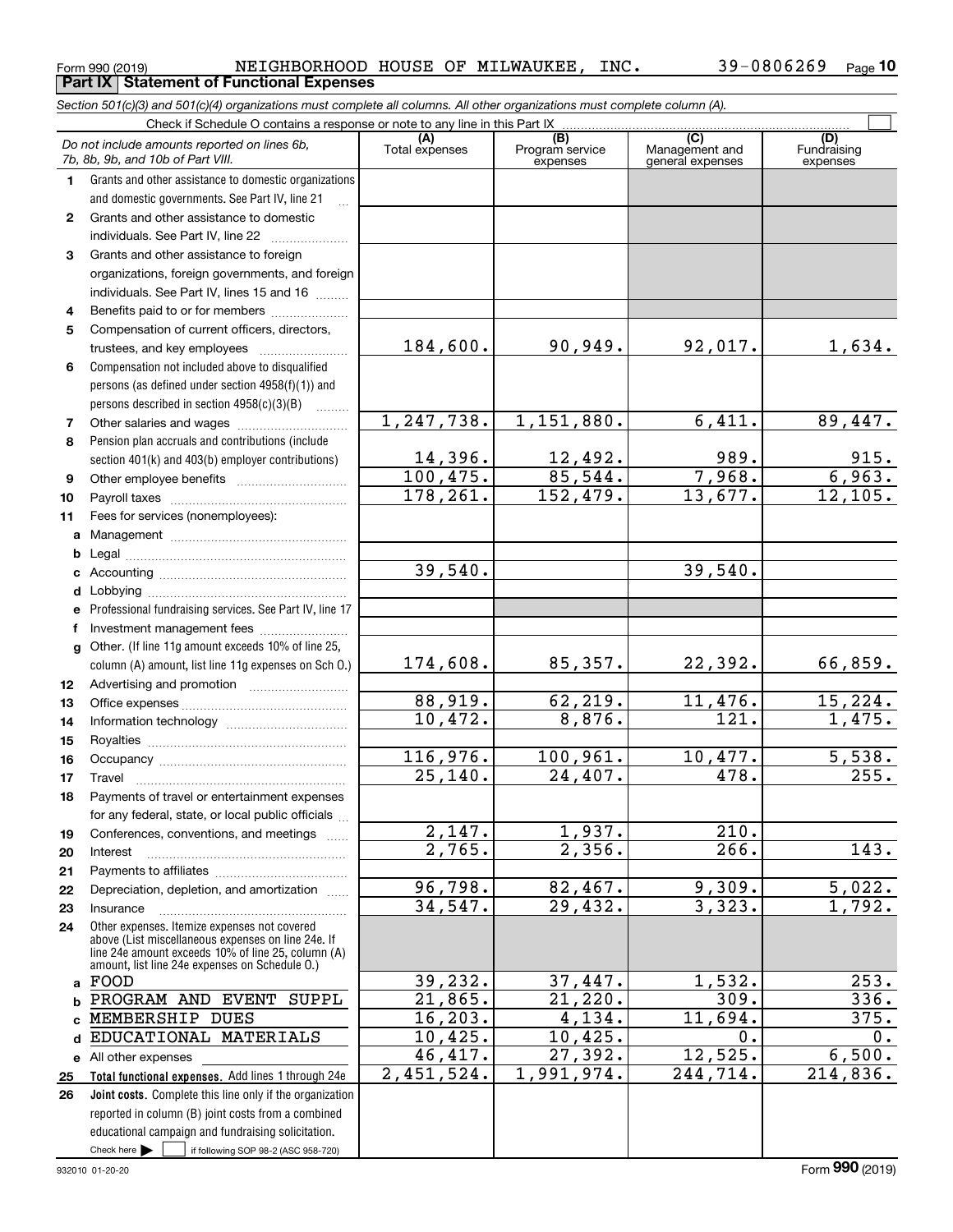| Form 990 (2019) | NEIGHBORHOOD HOUSE OF MILWAUKEE, |  | INC. | 39-0806269 | Page |  |
|-----------------|----------------------------------|--|------|------------|------|--|
|                 |                                  |  |      |            |      |  |

|                             |          | Check if Schedule O contains a response or note to any line in this Part X                                                                                                                                                     |                 |            |                          |                         |                        |
|-----------------------------|----------|--------------------------------------------------------------------------------------------------------------------------------------------------------------------------------------------------------------------------------|-----------------|------------|--------------------------|-------------------------|------------------------|
|                             |          |                                                                                                                                                                                                                                |                 |            | (A)<br>Beginning of year |                         | (B)<br>End of year     |
|                             | 1        |                                                                                                                                                                                                                                |                 |            | 97, 172.                 | $\mathbf{1}$            | 568,966.               |
|                             | 2        |                                                                                                                                                                                                                                |                 |            | 36, 270.                 | $\mathbf{2}$            | 36,191.                |
|                             | з        |                                                                                                                                                                                                                                |                 |            | $\overline{284,408}$ .   | $\mathbf{3}$            | 151,675.               |
|                             | 4        |                                                                                                                                                                                                                                |                 |            | 38,371.                  | $\overline{\mathbf{4}}$ | 22,323.                |
|                             | 5        | Loans and other receivables from any current or former officer, director,                                                                                                                                                      |                 |            |                          |                         |                        |
|                             |          | trustee, key employee, creator or founder, substantial contributor, or 35%                                                                                                                                                     |                 |            |                          |                         |                        |
|                             |          | controlled entity or family member of any of these persons                                                                                                                                                                     |                 |            |                          | 5                       |                        |
|                             | 6        | Loans and other receivables from other disqualified persons (as defined                                                                                                                                                        |                 |            |                          |                         |                        |
|                             |          | under section $4958(f)(1)$ , and persons described in section $4958(c)(3)(B)$                                                                                                                                                  |                 | $\ldots$   |                          | 6                       |                        |
|                             | 7        |                                                                                                                                                                                                                                |                 |            |                          | $\overline{7}$          |                        |
| Assets                      | 8        |                                                                                                                                                                                                                                |                 |            |                          | 8                       |                        |
|                             | 9        | Prepaid expenses and deferred charges                                                                                                                                                                                          |                 |            | 10,309.                  | $\boldsymbol{9}$        | 3,347.                 |
|                             |          | 10a Land, buildings, and equipment: cost or other                                                                                                                                                                              |                 |            |                          |                         |                        |
|                             |          | basis. Complete Part VI of Schedule D  10a   4,445,930.                                                                                                                                                                        |                 |            |                          |                         |                        |
|                             |          | <b>b</b> Less: accumulated depreciation                                                                                                                                                                                        | 10 <sub>b</sub> | 3,130,674. | 1,356,054.               | 10 <sub>c</sub>         | <u>1,315,256.</u>      |
|                             | 11       |                                                                                                                                                                                                                                |                 |            |                          | 11                      |                        |
|                             | 12       |                                                                                                                                                                                                                                |                 |            | 838,193.                 | 12                      | 1,148,684.             |
|                             | 13       |                                                                                                                                                                                                                                |                 |            |                          | 13                      |                        |
|                             | 14       |                                                                                                                                                                                                                                |                 |            |                          | 14                      |                        |
|                             | 15       |                                                                                                                                                                                                                                |                 | 15         |                          |                         |                        |
|                             | 16       |                                                                                                                                                                                                                                |                 |            | 2,660,777.               | 16                      | 3, 246, 442.           |
|                             | 17       |                                                                                                                                                                                                                                |                 |            | 149,487.                 | 17                      | 147,635.               |
|                             | 18       |                                                                                                                                                                                                                                |                 | 18         |                          |                         |                        |
|                             | 19       | Deferred revenue manual contracts and contracts are contracted and contract and contract are contracted and contract are contracted and contract are contracted and contract are contracted and contract are contracted and co |                 |            |                          | 19                      |                        |
|                             | 20       |                                                                                                                                                                                                                                |                 |            |                          | 20                      |                        |
|                             | 21       | Escrow or custodial account liability. Complete Part IV of Schedule D                                                                                                                                                          |                 |            |                          | 21                      |                        |
|                             | 22       | Loans and other payables to any current or former officer, director,                                                                                                                                                           |                 |            |                          |                         |                        |
| Liabilities                 |          | trustee, key employee, creator or founder, substantial contributor, or 35%                                                                                                                                                     |                 |            |                          |                         |                        |
|                             |          | controlled entity or family member of any of these persons                                                                                                                                                                     |                 |            |                          | 22                      |                        |
|                             | 23       | Secured mortgages and notes payable to unrelated third parties                                                                                                                                                                 |                 |            | $\overline{61,542}$ .    | 23                      | 40,991.                |
|                             | 24       | Unsecured notes and loans payable to unrelated third parties                                                                                                                                                                   |                 |            |                          | 24                      | 352, 200.              |
|                             | 25       | Other liabilities (including federal income tax, payables to related third                                                                                                                                                     |                 |            |                          |                         |                        |
|                             |          | parties, and other liabilities not included on lines 17-24). Complete Part X                                                                                                                                                   |                 |            |                          |                         |                        |
|                             |          | of Schedule D                                                                                                                                                                                                                  |                 |            |                          | 25                      |                        |
|                             | 26       | Total liabilities. Add lines 17 through 25                                                                                                                                                                                     |                 |            | $\overline{211,029}$ .   | 26                      | $\overline{540,826}$ . |
|                             |          | Organizations that follow FASB ASC 958, check here $\triangleright \lfloor X \rfloor$                                                                                                                                          |                 |            |                          |                         |                        |
|                             |          | and complete lines 27, 28, 32, and 33.                                                                                                                                                                                         |                 |            | 2,343,704.               |                         | 2,657,940.             |
|                             | 27       |                                                                                                                                                                                                                                |                 |            | 106,044.                 | 27                      | 47,676.                |
|                             | 28       |                                                                                                                                                                                                                                |                 |            |                          | 28                      |                        |
|                             |          | Organizations that do not follow FASB ASC 958, check here $\blacktriangleright$                                                                                                                                                |                 |            |                          |                         |                        |
|                             |          | and complete lines 29 through 33.                                                                                                                                                                                              |                 |            |                          | 29                      |                        |
|                             | 29<br>30 | Paid-in or capital surplus, or land, building, or equipment fund                                                                                                                                                               |                 |            |                          | 30                      |                        |
|                             | 31       | Retained earnings, endowment, accumulated income, or other funds                                                                                                                                                               |                 |            |                          | 31                      |                        |
| Net Assets or Fund Balances | 32       |                                                                                                                                                                                                                                |                 |            | $\overline{2,449,748}$ . | 32                      | 2,705,616.             |
|                             | 33       |                                                                                                                                                                                                                                |                 |            | 2,660,777.               | 33                      | 3, 246, 442.           |
|                             |          |                                                                                                                                                                                                                                |                 |            |                          |                         |                        |

Form (2019) **990**

## **Part X Balance Sheet**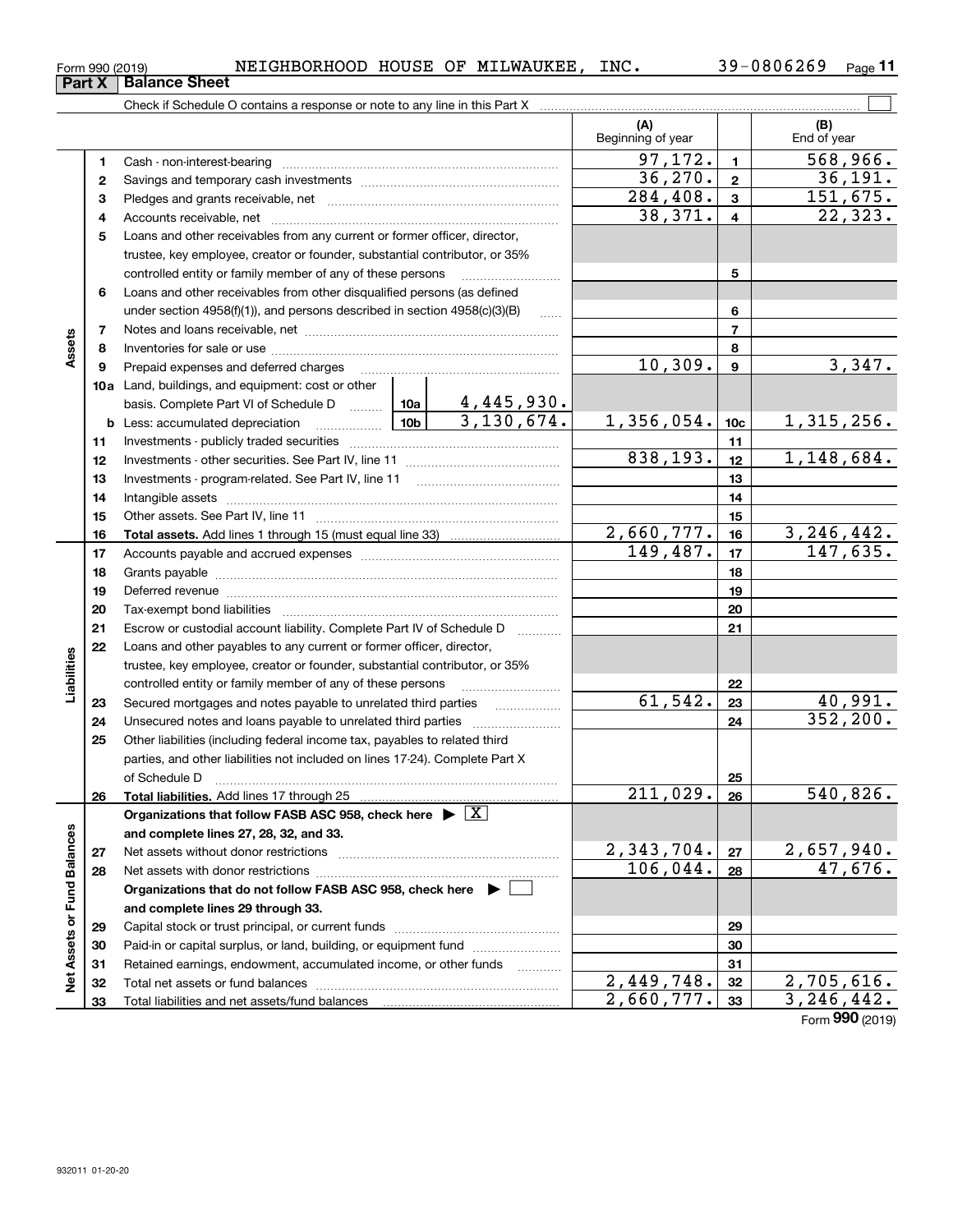|    | NEIGHBORHOOD HOUSE OF MILWAUKEE, INC.<br>Form 990 (2019)                                                                                                                                                                       |                | 39-0806269              |     | Page 12   |
|----|--------------------------------------------------------------------------------------------------------------------------------------------------------------------------------------------------------------------------------|----------------|-------------------------|-----|-----------|
|    | <b>Reconciliation of Net Assets</b><br>Part XI                                                                                                                                                                                 |                |                         |     |           |
|    |                                                                                                                                                                                                                                |                |                         |     |           |
|    |                                                                                                                                                                                                                                |                |                         |     |           |
| 1  | Total revenue (must equal Part VIII, column (A), line 12)                                                                                                                                                                      | 1.             | 2,680,641.              |     |           |
| 2  | Total expenses (must equal Part IX, column (A), line 25)                                                                                                                                                                       | $\overline{2}$ | $\overline{2,451,524.}$ |     |           |
| 3  | Revenue less expenses. Subtract line 2 from line 1                                                                                                                                                                             | 3              |                         |     | 229, 117. |
| 4  |                                                                                                                                                                                                                                | $\overline{4}$ | 2,449,748.              |     |           |
| 5  |                                                                                                                                                                                                                                | 5              |                         |     | 26,751.   |
| 6  | Donated services and use of facilities [111] matter contracts and the service of facilities [11] matter contracts and use of facilities [11] matter contracts and the service of facilities [11] matter contracts and the serv | 6              |                         |     |           |
| 7  | Investment expenses                                                                                                                                                                                                            | $\overline{7}$ |                         |     |           |
| 8  | Prior period adjustments                                                                                                                                                                                                       | 8              |                         |     |           |
| 9  | Other changes in net assets or fund balances (explain on Schedule O)                                                                                                                                                           | 9              |                         |     | 0.        |
| 10 | Net assets or fund balances at end of year. Combine lines 3 through 9 (must equal Part X, line 32,                                                                                                                             |                |                         |     |           |
|    |                                                                                                                                                                                                                                | 10             | 2,705,616.              |     |           |
|    | Part XII Financial Statements and Reporting                                                                                                                                                                                    |                |                         |     |           |
|    |                                                                                                                                                                                                                                |                |                         |     |           |
|    |                                                                                                                                                                                                                                |                |                         | Yes | <b>No</b> |
| 1  | $\boxed{\mathbf{X}}$ Accrual<br>Accounting method used to prepare the Form 990: <u>June</u> Cash<br>Other                                                                                                                      |                |                         |     |           |
|    | If the organization changed its method of accounting from a prior year or checked "Other," explain in Schedule O.                                                                                                              |                |                         |     |           |
|    | 2a Were the organization's financial statements compiled or reviewed by an independent accountant?                                                                                                                             |                | 2a                      |     | х         |
|    | If "Yes," check a box below to indicate whether the financial statements for the year were compiled or reviewed on a                                                                                                           |                |                         |     |           |
|    | separate basis, consolidated basis, or both:                                                                                                                                                                                   |                |                         |     |           |
|    | Separate basis<br>Consolidated basis<br>Both consolidated and separate basis                                                                                                                                                   |                |                         |     |           |
|    | <b>b</b> Were the organization's financial statements audited by an independent accountant?                                                                                                                                    |                | 2 <sub>b</sub>          | х   |           |
|    | If "Yes," check a box below to indicate whether the financial statements for the year were audited on a separate basis,                                                                                                        |                |                         |     |           |
|    | consolidated basis, or both:                                                                                                                                                                                                   |                |                         |     |           |
|    | $X$ Separate basis<br><b>Consolidated basis</b><br>Both consolidated and separate basis                                                                                                                                        |                |                         |     |           |
|    | c If "Yes" to line 2a or 2b, does the organization have a committee that assumes responsibility for oversight of the audit,                                                                                                    |                |                         |     |           |
|    |                                                                                                                                                                                                                                |                | 2c                      | х   |           |
|    | If the organization changed either its oversight process or selection process during the tax year, explain on Schedule O.                                                                                                      |                |                         |     |           |
|    | 3a As a result of a federal award, was the organization required to undergo an audit or audits as set forth in the Single Audit                                                                                                |                |                         |     |           |
|    |                                                                                                                                                                                                                                |                | За                      |     | х         |
|    | b If "Yes," did the organization undergo the required audit or audits? If the organization did not undergo the required audit                                                                                                  |                |                         |     |           |
|    |                                                                                                                                                                                                                                |                | 3b                      |     |           |

Form (2019) **990**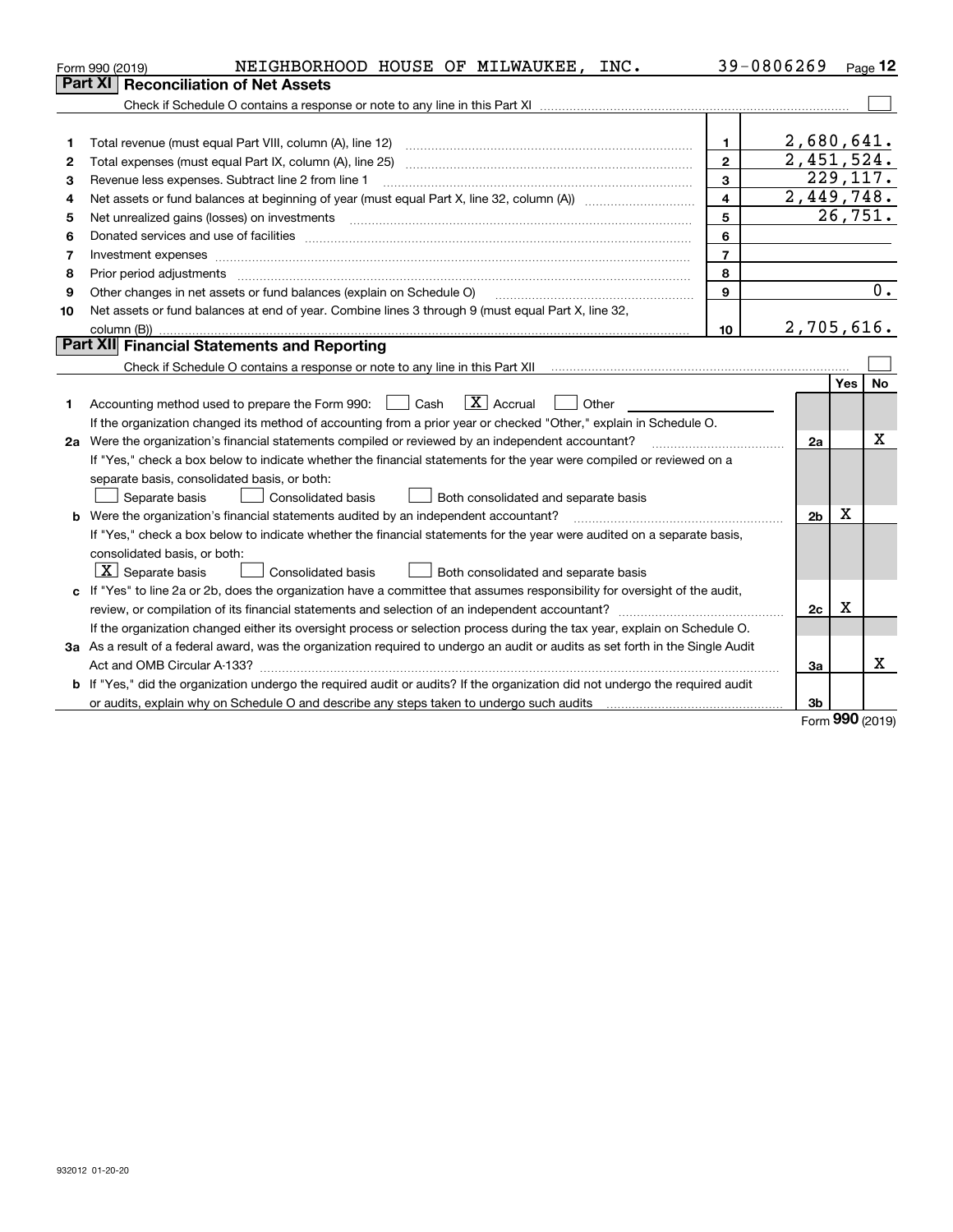| <b>SCHEDULE A</b> |  |  |  |  |  |  |
|-------------------|--|--|--|--|--|--|
|-------------------|--|--|--|--|--|--|

Department of the Treasury

**(Form 990 or 990-EZ)**

# **Public Charity Status and Public Support**

**Complete if the organization is a section 501(c)(3) organization or a section 4947(a)(1) nonexempt charitable trust. | Attach to Form 990 or Form 990-EZ.** 

| www.irs.gov/Form990 for instructions and the latest information. |  |
|------------------------------------------------------------------|--|

| OMB No 1545-0047                    |
|-------------------------------------|
| 2019                                |
| <b>Open to Public</b><br>Inspection |

| Internal Revenue Service                                                                  |                                                                                                                                            |                                                                                                                                            |  |                                                                                    | Go to www.irs.gov/Form990 for instructions and the latest information.                                                                        |     |                                   |                            |  | <b>Inspection</b>                     |
|-------------------------------------------------------------------------------------------|--------------------------------------------------------------------------------------------------------------------------------------------|--------------------------------------------------------------------------------------------------------------------------------------------|--|------------------------------------------------------------------------------------|-----------------------------------------------------------------------------------------------------------------------------------------------|-----|-----------------------------------|----------------------------|--|---------------------------------------|
| Name of the organization                                                                  |                                                                                                                                            |                                                                                                                                            |  |                                                                                    |                                                                                                                                               |     |                                   |                            |  | <b>Employer identification number</b> |
|                                                                                           |                                                                                                                                            |                                                                                                                                            |  | NEIGHBORHOOD HOUSE OF MILWAUKEE, INC.                                              |                                                                                                                                               |     |                                   |                            |  | 39-0806269                            |
|                                                                                           | Part I                                                                                                                                     |                                                                                                                                            |  |                                                                                    | Reason for Public Charity Status (All organizations must complete this part.) See instructions.                                               |     |                                   |                            |  |                                       |
|                                                                                           |                                                                                                                                            |                                                                                                                                            |  |                                                                                    | The organization is not a private foundation because it is: (For lines 1 through 12, check only one box.)                                     |     |                                   |                            |  |                                       |
| 1                                                                                         |                                                                                                                                            |                                                                                                                                            |  |                                                                                    | A church, convention of churches, or association of churches described in section 170(b)(1)(A)(i).                                            |     |                                   |                            |  |                                       |
| 2                                                                                         |                                                                                                                                            |                                                                                                                                            |  |                                                                                    | A school described in section 170(b)(1)(A)(ii). (Attach Schedule E (Form 990 or 990-EZ).)                                                     |     |                                   |                            |  |                                       |
| 3                                                                                         |                                                                                                                                            |                                                                                                                                            |  |                                                                                    | A hospital or a cooperative hospital service organization described in section 170(b)(1)(A)(iii).                                             |     |                                   |                            |  |                                       |
| 4                                                                                         |                                                                                                                                            | A medical research organization operated in conjunction with a hospital described in section 170(b)(1)(A)(iii). Enter the hospital's name, |  |                                                                                    |                                                                                                                                               |     |                                   |                            |  |                                       |
|                                                                                           |                                                                                                                                            | city, and state:                                                                                                                           |  |                                                                                    |                                                                                                                                               |     |                                   |                            |  |                                       |
| 5                                                                                         |                                                                                                                                            | An organization operated for the benefit of a college or university owned or operated by a governmental unit described in                  |  |                                                                                    |                                                                                                                                               |     |                                   |                            |  |                                       |
|                                                                                           |                                                                                                                                            |                                                                                                                                            |  | section 170(b)(1)(A)(iv). (Complete Part II.)                                      |                                                                                                                                               |     |                                   |                            |  |                                       |
| 6                                                                                         |                                                                                                                                            |                                                                                                                                            |  |                                                                                    | A federal, state, or local government or governmental unit described in section 170(b)(1)(A)(v).                                              |     |                                   |                            |  |                                       |
|                                                                                           | 7   X                                                                                                                                      |                                                                                                                                            |  |                                                                                    | An organization that normally receives a substantial part of its support from a governmental unit or from the general public described in     |     |                                   |                            |  |                                       |
|                                                                                           |                                                                                                                                            |                                                                                                                                            |  | section 170(b)(1)(A)(vi). (Complete Part II.)                                      |                                                                                                                                               |     |                                   |                            |  |                                       |
| 8                                                                                         |                                                                                                                                            |                                                                                                                                            |  |                                                                                    | A community trust described in section 170(b)(1)(A)(vi). (Complete Part II.)                                                                  |     |                                   |                            |  |                                       |
| 9                                                                                         |                                                                                                                                            |                                                                                                                                            |  |                                                                                    | An agricultural research organization described in section 170(b)(1)(A)(ix) operated in conjunction with a land-grant college                 |     |                                   |                            |  |                                       |
|                                                                                           |                                                                                                                                            |                                                                                                                                            |  |                                                                                    | or university or a non-land-grant college of agriculture (see instructions). Enter the name, city, and state of the college or                |     |                                   |                            |  |                                       |
|                                                                                           |                                                                                                                                            | university:                                                                                                                                |  |                                                                                    |                                                                                                                                               |     |                                   |                            |  |                                       |
| 10                                                                                        |                                                                                                                                            |                                                                                                                                            |  |                                                                                    | An organization that normally receives: (1) more than 33 1/3% of its support from contributions, membership fees, and gross receipts from     |     |                                   |                            |  |                                       |
|                                                                                           |                                                                                                                                            |                                                                                                                                            |  |                                                                                    | activities related to its exempt functions - subject to certain exceptions, and (2) no more than 33 1/3% of its support from gross investment |     |                                   |                            |  |                                       |
|                                                                                           |                                                                                                                                            |                                                                                                                                            |  |                                                                                    | income and unrelated business taxable income (less section 511 tax) from businesses acquired by the organization after June 30, 1975.         |     |                                   |                            |  |                                       |
|                                                                                           |                                                                                                                                            |                                                                                                                                            |  | See section 509(a)(2). (Complete Part III.)                                        |                                                                                                                                               |     |                                   |                            |  |                                       |
| 11                                                                                        |                                                                                                                                            |                                                                                                                                            |  |                                                                                    | An organization organized and operated exclusively to test for public safety. See section 509(a)(4).                                          |     |                                   |                            |  |                                       |
| 12                                                                                        | An organization organized and operated exclusively for the benefit of, to perform the functions of, or to carry out the purposes of one or |                                                                                                                                            |  |                                                                                    |                                                                                                                                               |     |                                   |                            |  |                                       |
|                                                                                           | more publicly supported organizations described in section 509(a)(1) or section 509(a)(2). See section 509(a)(3). Check the box in         |                                                                                                                                            |  |                                                                                    |                                                                                                                                               |     |                                   |                            |  |                                       |
|                                                                                           |                                                                                                                                            |                                                                                                                                            |  |                                                                                    | lines 12a through 12d that describes the type of supporting organization and complete lines 12e, 12f, and 12g.                                |     |                                   |                            |  |                                       |
| а                                                                                         |                                                                                                                                            |                                                                                                                                            |  |                                                                                    | Type I. A supporting organization operated, supervised, or controlled by its supported organization(s), typically by giving                   |     |                                   |                            |  |                                       |
|                                                                                           |                                                                                                                                            |                                                                                                                                            |  |                                                                                    | the supported organization(s) the power to regularly appoint or elect a majority of the directors or trustees of the supporting               |     |                                   |                            |  |                                       |
|                                                                                           |                                                                                                                                            |                                                                                                                                            |  | organization. You must complete Part IV, Sections A and B.                         |                                                                                                                                               |     |                                   |                            |  |                                       |
| b                                                                                         |                                                                                                                                            |                                                                                                                                            |  |                                                                                    | Type II. A supporting organization supervised or controlled in connection with its supported organization(s), by having                       |     |                                   |                            |  |                                       |
|                                                                                           |                                                                                                                                            |                                                                                                                                            |  |                                                                                    | control or management of the supporting organization vested in the same persons that control or manage the supported                          |     |                                   |                            |  |                                       |
|                                                                                           |                                                                                                                                            |                                                                                                                                            |  | organization(s). You must complete Part IV, Sections A and C.                      |                                                                                                                                               |     |                                   |                            |  |                                       |
| с                                                                                         |                                                                                                                                            |                                                                                                                                            |  |                                                                                    | Type III functionally integrated. A supporting organization operated in connection with, and functionally integrated with,                    |     |                                   |                            |  |                                       |
|                                                                                           |                                                                                                                                            |                                                                                                                                            |  |                                                                                    | its supported organization(s) (see instructions). You must complete Part IV, Sections A, D, and E.                                            |     |                                   |                            |  |                                       |
| d                                                                                         |                                                                                                                                            |                                                                                                                                            |  |                                                                                    | Type III non-functionally integrated. A supporting organization operated in connection with its supported organization(s)                     |     |                                   |                            |  |                                       |
|                                                                                           |                                                                                                                                            |                                                                                                                                            |  |                                                                                    | that is not functionally integrated. The organization generally must satisfy a distribution requirement and an attentiveness                  |     |                                   |                            |  |                                       |
|                                                                                           |                                                                                                                                            |                                                                                                                                            |  |                                                                                    | requirement (see instructions). You must complete Part IV, Sections A and D, and Part V.                                                      |     |                                   |                            |  |                                       |
| е                                                                                         |                                                                                                                                            |                                                                                                                                            |  |                                                                                    | Check this box if the organization received a written determination from the IRS that it is a Type I, Type II, Type III                       |     |                                   |                            |  |                                       |
| functionally integrated, or Type III non-functionally integrated supporting organization. |                                                                                                                                            |                                                                                                                                            |  |                                                                                    |                                                                                                                                               |     |                                   |                            |  |                                       |
|                                                                                           |                                                                                                                                            | f Enter the number of supported organizations                                                                                              |  |                                                                                    |                                                                                                                                               |     |                                   |                            |  |                                       |
|                                                                                           |                                                                                                                                            | (i) Name of supported                                                                                                                      |  | Provide the following information about the supported organization(s).<br>(ii) EIN | (iii) Type of organization                                                                                                                    |     | (iv) Is the organization listed   | (v) Amount of monetary     |  | (vi) Amount of other                  |
|                                                                                           |                                                                                                                                            | organization                                                                                                                               |  |                                                                                    | (described on lines 1-10                                                                                                                      | Yes | in your governing document?<br>No | support (see instructions) |  | support (see instructions)            |
|                                                                                           |                                                                                                                                            |                                                                                                                                            |  |                                                                                    | above (see instructions))                                                                                                                     |     |                                   |                            |  |                                       |
|                                                                                           |                                                                                                                                            |                                                                                                                                            |  |                                                                                    |                                                                                                                                               |     |                                   |                            |  |                                       |
|                                                                                           |                                                                                                                                            |                                                                                                                                            |  |                                                                                    |                                                                                                                                               |     |                                   |                            |  |                                       |
|                                                                                           |                                                                                                                                            |                                                                                                                                            |  |                                                                                    |                                                                                                                                               |     |                                   |                            |  |                                       |
|                                                                                           |                                                                                                                                            |                                                                                                                                            |  |                                                                                    |                                                                                                                                               |     |                                   |                            |  |                                       |
|                                                                                           |                                                                                                                                            |                                                                                                                                            |  |                                                                                    |                                                                                                                                               |     |                                   |                            |  |                                       |
|                                                                                           |                                                                                                                                            |                                                                                                                                            |  |                                                                                    |                                                                                                                                               |     |                                   |                            |  |                                       |
|                                                                                           |                                                                                                                                            |                                                                                                                                            |  |                                                                                    |                                                                                                                                               |     |                                   |                            |  |                                       |
|                                                                                           |                                                                                                                                            |                                                                                                                                            |  |                                                                                    |                                                                                                                                               |     |                                   |                            |  |                                       |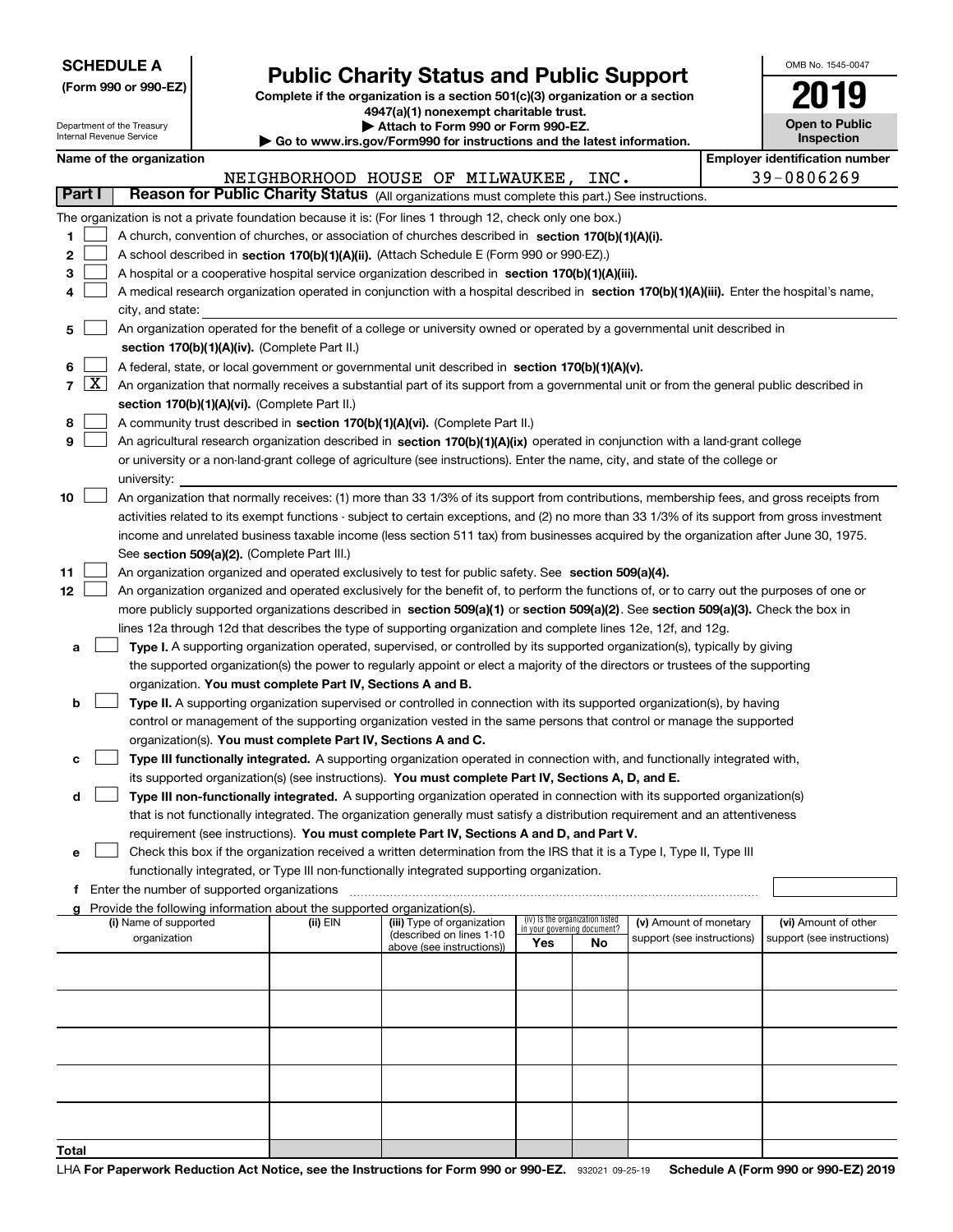#### **2** Schedule A (Form 990 or 990-EZ) 2019 <code>NEIGHBORHOOD HOUSE OF MILWAUKEE</code> , <code>INC</code> .  $39\text{--}0806269$  <code>Page</code> **Part II Support Schedule for Organizations Described in Sections 170(b)(1)(A)(iv) and 170(b)(1)(A)(vi)**

(Complete only if you checked the box on line 5, 7, or 8 of Part I or if the organization failed to qualify under Part III. If the organization fails to qualify under the tests listed below, please complete Part III.)

|    | <b>Section A. Public Support</b>                                                                                                                                                                                                                                    |                                                                   |            |            |            |          |                     |  |  |  |  |  |
|----|---------------------------------------------------------------------------------------------------------------------------------------------------------------------------------------------------------------------------------------------------------------------|-------------------------------------------------------------------|------------|------------|------------|----------|---------------------|--|--|--|--|--|
|    | Calendar year (or fiscal year beginning in)                                                                                                                                                                                                                         | (a) 2015                                                          | $(b)$ 2016 | $(c)$ 2017 | $(d)$ 2018 | (e) 2019 | (f) Total           |  |  |  |  |  |
|    | 1 Gifts, grants, contributions, and                                                                                                                                                                                                                                 |                                                                   |            |            |            |          |                     |  |  |  |  |  |
|    | membership fees received. (Do not                                                                                                                                                                                                                                   |                                                                   |            |            |            |          |                     |  |  |  |  |  |
|    | include any "unusual grants.")                                                                                                                                                                                                                                      | 2547863.11123369.<br>2065241.<br>2276981.<br>2230531.<br>2002753. |            |            |            |          |                     |  |  |  |  |  |
|    | 2 Tax revenues levied for the organ-                                                                                                                                                                                                                                |                                                                   |            |            |            |          |                     |  |  |  |  |  |
|    | ization's benefit and either paid to                                                                                                                                                                                                                                |                                                                   |            |            |            |          |                     |  |  |  |  |  |
|    | or expended on its behalf                                                                                                                                                                                                                                           |                                                                   |            |            |            |          |                     |  |  |  |  |  |
|    | 3 The value of services or facilities                                                                                                                                                                                                                               |                                                                   |            |            |            |          |                     |  |  |  |  |  |
|    | furnished by a governmental unit to                                                                                                                                                                                                                                 |                                                                   |            |            |            |          |                     |  |  |  |  |  |
|    | the organization without charge                                                                                                                                                                                                                                     |                                                                   |            |            |            |          |                     |  |  |  |  |  |
|    | 2002753.<br>2547863.11123369.<br>2065241.<br>2276981.<br>2230531.<br>4 Total. Add lines 1 through 3                                                                                                                                                                 |                                                                   |            |            |            |          |                     |  |  |  |  |  |
| 5. | The portion of total contributions                                                                                                                                                                                                                                  |                                                                   |            |            |            |          |                     |  |  |  |  |  |
|    | by each person (other than a                                                                                                                                                                                                                                        |                                                                   |            |            |            |          |                     |  |  |  |  |  |
|    | governmental unit or publicly                                                                                                                                                                                                                                       |                                                                   |            |            |            |          |                     |  |  |  |  |  |
|    | supported organization) included                                                                                                                                                                                                                                    |                                                                   |            |            |            |          |                     |  |  |  |  |  |
|    | on line 1 that exceeds 2% of the                                                                                                                                                                                                                                    |                                                                   |            |            |            |          |                     |  |  |  |  |  |
|    | amount shown on line 11,                                                                                                                                                                                                                                            |                                                                   |            |            |            |          |                     |  |  |  |  |  |
|    | column (f)                                                                                                                                                                                                                                                          |                                                                   |            |            |            |          | 184,738.            |  |  |  |  |  |
|    | 10938631.                                                                                                                                                                                                                                                           |                                                                   |            |            |            |          |                     |  |  |  |  |  |
|    | 6 Public support. Subtract line 5 from line 4.<br><b>Section B. Total Support</b>                                                                                                                                                                                   |                                                                   |            |            |            |          |                     |  |  |  |  |  |
|    | Calendar year (or fiscal year beginning in)                                                                                                                                                                                                                         | (a) 2015                                                          | $(b)$ 2016 | $(c)$ 2017 | $(d)$ 2018 | (e) 2019 | (f) Total           |  |  |  |  |  |
|    | <b>7</b> Amounts from line 4                                                                                                                                                                                                                                        | 2002753.                                                          | 2065241.   | 2276981.   | 2230531.   |          | 2547863.11123369.   |  |  |  |  |  |
|    | 8 Gross income from interest,                                                                                                                                                                                                                                       |                                                                   |            |            |            |          |                     |  |  |  |  |  |
|    |                                                                                                                                                                                                                                                                     |                                                                   |            |            |            |          |                     |  |  |  |  |  |
|    | dividends, payments received on<br>securities loans, rents, royalties,                                                                                                                                                                                              |                                                                   |            |            |            |          |                     |  |  |  |  |  |
|    | and income from similar sources                                                                                                                                                                                                                                     | 7,419.                                                            | 84,655.    | 12,493.    | 15,385.    | 10,734.  | 130,686.            |  |  |  |  |  |
|    | 9 Net income from unrelated business                                                                                                                                                                                                                                |                                                                   |            |            |            |          |                     |  |  |  |  |  |
|    | activities, whether or not the                                                                                                                                                                                                                                      |                                                                   |            |            |            |          |                     |  |  |  |  |  |
|    | business is regularly carried on                                                                                                                                                                                                                                    |                                                                   |            |            |            |          |                     |  |  |  |  |  |
|    | 10 Other income. Do not include gain                                                                                                                                                                                                                                |                                                                   |            |            |            |          |                     |  |  |  |  |  |
|    | or loss from the sale of capital                                                                                                                                                                                                                                    |                                                                   |            |            |            |          |                     |  |  |  |  |  |
|    | assets (Explain in Part VI.)                                                                                                                                                                                                                                        | 11,490.                                                           | 46,793.    | 96,981.    | 28,642.    |          | $12, 179.$ 196,085. |  |  |  |  |  |
|    | 11 Total support. Add lines 7 through 10                                                                                                                                                                                                                            |                                                                   |            |            |            |          | 11450140.           |  |  |  |  |  |
|    | <b>12</b> Gross receipts from related activities, etc. (see instructions)                                                                                                                                                                                           |                                                                   |            |            |            | 12       | 1,007,104.          |  |  |  |  |  |
|    | 13 First five years. If the Form 990 is for the organization's first, second, third, fourth, or fifth tax year as a section 501(c)(3)                                                                                                                               |                                                                   |            |            |            |          |                     |  |  |  |  |  |
|    |                                                                                                                                                                                                                                                                     |                                                                   |            |            |            |          |                     |  |  |  |  |  |
|    | organization, check this box and stop here<br>Section C. Computation of Public Support Percentage                                                                                                                                                                   |                                                                   |            |            |            |          |                     |  |  |  |  |  |
|    | 14 Public support percentage for 2019 (line 6, column (f) divided by line 11, column (f) <i>manumumumumum</i>                                                                                                                                                       |                                                                   |            |            |            | 14       | 95.53<br>%          |  |  |  |  |  |
|    |                                                                                                                                                                                                                                                                     |                                                                   |            |            |            | 15       | 96.83<br>%          |  |  |  |  |  |
|    |                                                                                                                                                                                                                                                                     |                                                                   |            |            |            |          |                     |  |  |  |  |  |
|    | 16a 33 1/3% support test - 2019. If the organization did not check the box on line 13, and line 14 is 33 1/3% or more, check this box and<br>$\blacktriangleright$ $\boxed{\text{X}}$<br>stop here. The organization qualifies as a publicly supported organization |                                                                   |            |            |            |          |                     |  |  |  |  |  |
|    | b 33 1/3% support test - 2018. If the organization did not check a box on line 13 or 16a, and line 15 is 33 1/3% or more, check this box                                                                                                                            |                                                                   |            |            |            |          |                     |  |  |  |  |  |
|    | and stop here. The organization qualifies as a publicly supported organization                                                                                                                                                                                      |                                                                   |            |            |            |          |                     |  |  |  |  |  |
|    | 17a 10% -facts-and-circumstances test - 2019. If the organization did not check a box on line 13, 16a, or 16b, and line 14 is 10% or more,                                                                                                                          |                                                                   |            |            |            |          |                     |  |  |  |  |  |
|    | and if the organization meets the "facts-and-circumstances" test, check this box and stop here. Explain in Part VI how the organization                                                                                                                             |                                                                   |            |            |            |          |                     |  |  |  |  |  |
|    |                                                                                                                                                                                                                                                                     |                                                                   |            |            |            |          |                     |  |  |  |  |  |
|    | <b>b 10% -facts-and-circumstances test - 2018.</b> If the organization did not check a box on line 13, 16a, 16b, or 17a, and line 15 is 10% or                                                                                                                      |                                                                   |            |            |            |          |                     |  |  |  |  |  |
|    |                                                                                                                                                                                                                                                                     |                                                                   |            |            |            |          |                     |  |  |  |  |  |
|    | more, and if the organization meets the "facts-and-circumstances" test, check this box and stop here. Explain in Part VI how the                                                                                                                                    |                                                                   |            |            |            |          |                     |  |  |  |  |  |
|    | organization meets the "facts-and-circumstances" test. The organization qualifies as a publicly supported organization                                                                                                                                              |                                                                   |            |            |            |          |                     |  |  |  |  |  |
|    | 18 Private foundation. If the organization did not check a box on line 13, 16a, 16b, 17a, or 17b, check this box and see instructions                                                                                                                               |                                                                   |            |            |            |          |                     |  |  |  |  |  |

**Schedule A (Form 990 or 990-EZ) 2019**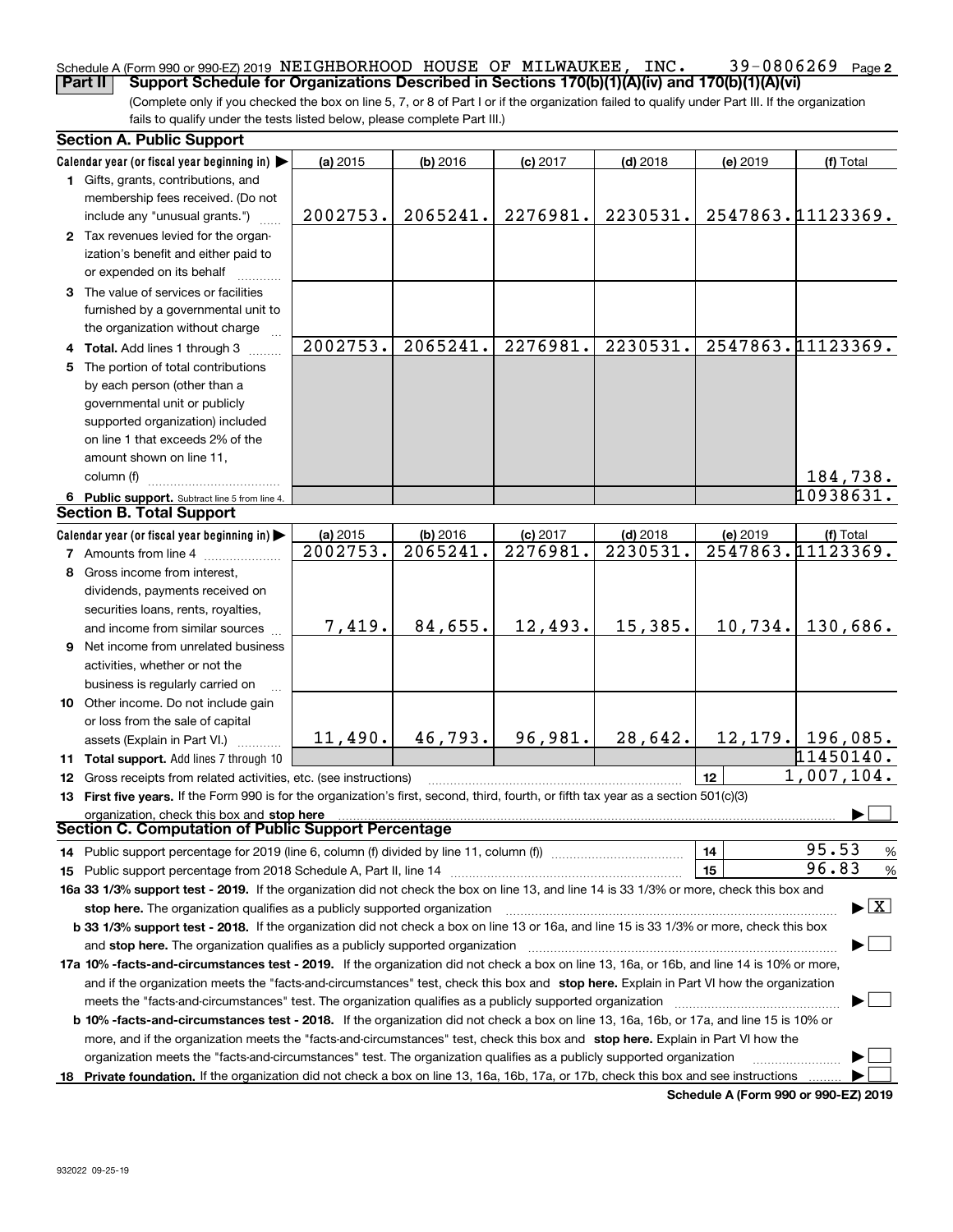### Schedule A (Form 990 or 990-EZ) 2019 <code>NEIGHBORHOOD HOUSE OF MILWAUKEE</code> , <code>INC</code> .  $39\text{--}0806269$  <code>Page</code> **Part III** | Support Schedule for Organizations Described in Section 509(a)(2)

(Complete only if you checked the box on line 10 of Part I or if the organization failed to qualify under Part II. If the organization fails to qualify under the tests listed below, please complete Part II.)

|    | <b>Section A. Public Support</b>                                                                                                                                                                                              |          |          |            |            |          |           |  |  |  |  |  |
|----|-------------------------------------------------------------------------------------------------------------------------------------------------------------------------------------------------------------------------------|----------|----------|------------|------------|----------|-----------|--|--|--|--|--|
|    | Calendar year (or fiscal year beginning in) $\blacktriangleright$                                                                                                                                                             | (a) 2015 | (b) 2016 | $(c)$ 2017 | $(d)$ 2018 | (e) 2019 | (f) Total |  |  |  |  |  |
|    | 1 Gifts, grants, contributions, and                                                                                                                                                                                           |          |          |            |            |          |           |  |  |  |  |  |
|    | membership fees received. (Do not                                                                                                                                                                                             |          |          |            |            |          |           |  |  |  |  |  |
|    | include any "unusual grants.")                                                                                                                                                                                                |          |          |            |            |          |           |  |  |  |  |  |
|    | <b>2</b> Gross receipts from admissions,                                                                                                                                                                                      |          |          |            |            |          |           |  |  |  |  |  |
|    | merchandise sold or services per-                                                                                                                                                                                             |          |          |            |            |          |           |  |  |  |  |  |
|    | formed, or facilities furnished in                                                                                                                                                                                            |          |          |            |            |          |           |  |  |  |  |  |
|    | any activity that is related to the<br>organization's tax-exempt purpose                                                                                                                                                      |          |          |            |            |          |           |  |  |  |  |  |
|    | 3 Gross receipts from activities that                                                                                                                                                                                         |          |          |            |            |          |           |  |  |  |  |  |
|    | are not an unrelated trade or bus-                                                                                                                                                                                            |          |          |            |            |          |           |  |  |  |  |  |
|    | iness under section 513                                                                                                                                                                                                       |          |          |            |            |          |           |  |  |  |  |  |
|    | 4 Tax revenues levied for the organ-                                                                                                                                                                                          |          |          |            |            |          |           |  |  |  |  |  |
|    | ization's benefit and either paid to                                                                                                                                                                                          |          |          |            |            |          |           |  |  |  |  |  |
|    | or expended on its behalf<br>.                                                                                                                                                                                                |          |          |            |            |          |           |  |  |  |  |  |
|    | 5 The value of services or facilities                                                                                                                                                                                         |          |          |            |            |          |           |  |  |  |  |  |
|    | furnished by a governmental unit to                                                                                                                                                                                           |          |          |            |            |          |           |  |  |  |  |  |
|    | the organization without charge                                                                                                                                                                                               |          |          |            |            |          |           |  |  |  |  |  |
|    | <b>6 Total.</b> Add lines 1 through 5 $\dots$                                                                                                                                                                                 |          |          |            |            |          |           |  |  |  |  |  |
|    | 7a Amounts included on lines 1, 2, and                                                                                                                                                                                        |          |          |            |            |          |           |  |  |  |  |  |
|    | 3 received from disqualified persons                                                                                                                                                                                          |          |          |            |            |          |           |  |  |  |  |  |
|    | <b>b</b> Amounts included on lines 2 and 3 received                                                                                                                                                                           |          |          |            |            |          |           |  |  |  |  |  |
|    | from other than disqualified persons that                                                                                                                                                                                     |          |          |            |            |          |           |  |  |  |  |  |
|    | exceed the greater of \$5,000 or 1% of the                                                                                                                                                                                    |          |          |            |            |          |           |  |  |  |  |  |
|    | amount on line 13 for the year                                                                                                                                                                                                |          |          |            |            |          |           |  |  |  |  |  |
|    | c Add lines 7a and 7b                                                                                                                                                                                                         |          |          |            |            |          |           |  |  |  |  |  |
|    | 8 Public support. (Subtract line 7c from line 6.)<br><b>Section B. Total Support</b>                                                                                                                                          |          |          |            |            |          |           |  |  |  |  |  |
|    |                                                                                                                                                                                                                               |          |          |            |            |          |           |  |  |  |  |  |
|    | Calendar year (or fiscal year beginning in)                                                                                                                                                                                   | (a) 2015 | (b) 2016 | $(c)$ 2017 | $(d)$ 2018 | (e) 2019 | (f) Total |  |  |  |  |  |
|    | 9 Amounts from line 6<br>10a Gross income from interest,                                                                                                                                                                      |          |          |            |            |          |           |  |  |  |  |  |
|    | dividends, payments received on                                                                                                                                                                                               |          |          |            |            |          |           |  |  |  |  |  |
|    | securities loans, rents, royalties,                                                                                                                                                                                           |          |          |            |            |          |           |  |  |  |  |  |
|    | and income from similar sources                                                                                                                                                                                               |          |          |            |            |          |           |  |  |  |  |  |
|    | <b>b</b> Unrelated business taxable income                                                                                                                                                                                    |          |          |            |            |          |           |  |  |  |  |  |
|    | (less section 511 taxes) from businesses                                                                                                                                                                                      |          |          |            |            |          |           |  |  |  |  |  |
|    | acquired after June 30, 1975 [10001]                                                                                                                                                                                          |          |          |            |            |          |           |  |  |  |  |  |
|    | c Add lines 10a and 10b                                                                                                                                                                                                       |          |          |            |            |          |           |  |  |  |  |  |
|    | 11 Net income from unrelated business<br>activities not included in line 10b,                                                                                                                                                 |          |          |            |            |          |           |  |  |  |  |  |
|    | whether or not the business is                                                                                                                                                                                                |          |          |            |            |          |           |  |  |  |  |  |
|    | regularly carried on                                                                                                                                                                                                          |          |          |            |            |          |           |  |  |  |  |  |
|    | <b>12</b> Other income. Do not include gain<br>or loss from the sale of capital                                                                                                                                               |          |          |            |            |          |           |  |  |  |  |  |
|    | assets (Explain in Part VI.)                                                                                                                                                                                                  |          |          |            |            |          |           |  |  |  |  |  |
|    | 13 Total support. (Add lines 9, 10c, 11, and 12.)                                                                                                                                                                             |          |          |            |            |          |           |  |  |  |  |  |
|    | 14 First five years. If the Form 990 is for the organization's first, second, third, fourth, or fifth tax year as a section 501(c)(3) organization,                                                                           |          |          |            |            |          |           |  |  |  |  |  |
|    | check this box and stop here manufactured content to the state of the state of the state of the state of the state of the state of the state of the state of the state of the state of the state of the state of the state of |          |          |            |            |          |           |  |  |  |  |  |
|    | <b>Section C. Computation of Public Support Percentage</b>                                                                                                                                                                    |          |          |            |            |          |           |  |  |  |  |  |
|    | 15 Public support percentage for 2019 (line 8, column (f), divided by line 13, column (f))                                                                                                                                    |          |          |            |            | 15       | %         |  |  |  |  |  |
| 16 | Public support percentage from 2018 Schedule A, Part III, line 15                                                                                                                                                             |          |          |            |            | 16       | %         |  |  |  |  |  |
|    | Section D. Computation of Investment Income Percentage                                                                                                                                                                        |          |          |            |            |          |           |  |  |  |  |  |
|    | 17 Investment income percentage for 2019 (line 10c, column (f), divided by line 13, column (f))                                                                                                                               |          |          |            |            | 17       | %         |  |  |  |  |  |
|    | 18 Investment income percentage from 2018 Schedule A, Part III, line 17                                                                                                                                                       |          |          |            |            | 18       | %         |  |  |  |  |  |
|    | 19a 33 1/3% support tests - 2019. If the organization did not check the box on line 14, and line 15 is more than 33 1/3%, and line 17 is not                                                                                  |          |          |            |            |          |           |  |  |  |  |  |
|    | more than 33 1/3%, check this box and stop here. The organization qualifies as a publicly supported organization                                                                                                              |          |          |            |            |          | $\sim$ 1  |  |  |  |  |  |
|    | b 33 1/3% support tests - 2018. If the organization did not check a box on line 14 or line 19a, and line 16 is more than 33 1/3%, and                                                                                         |          |          |            |            |          |           |  |  |  |  |  |
|    | line 18 is not more than 33 1/3%, check this box and stop here. The organization qualifies as a publicly supported organization                                                                                               |          |          |            |            |          |           |  |  |  |  |  |
| 20 |                                                                                                                                                                                                                               |          |          |            |            |          |           |  |  |  |  |  |
|    |                                                                                                                                                                                                                               |          |          |            |            |          |           |  |  |  |  |  |

**Schedule A (Form 990 or 990-EZ) 2019**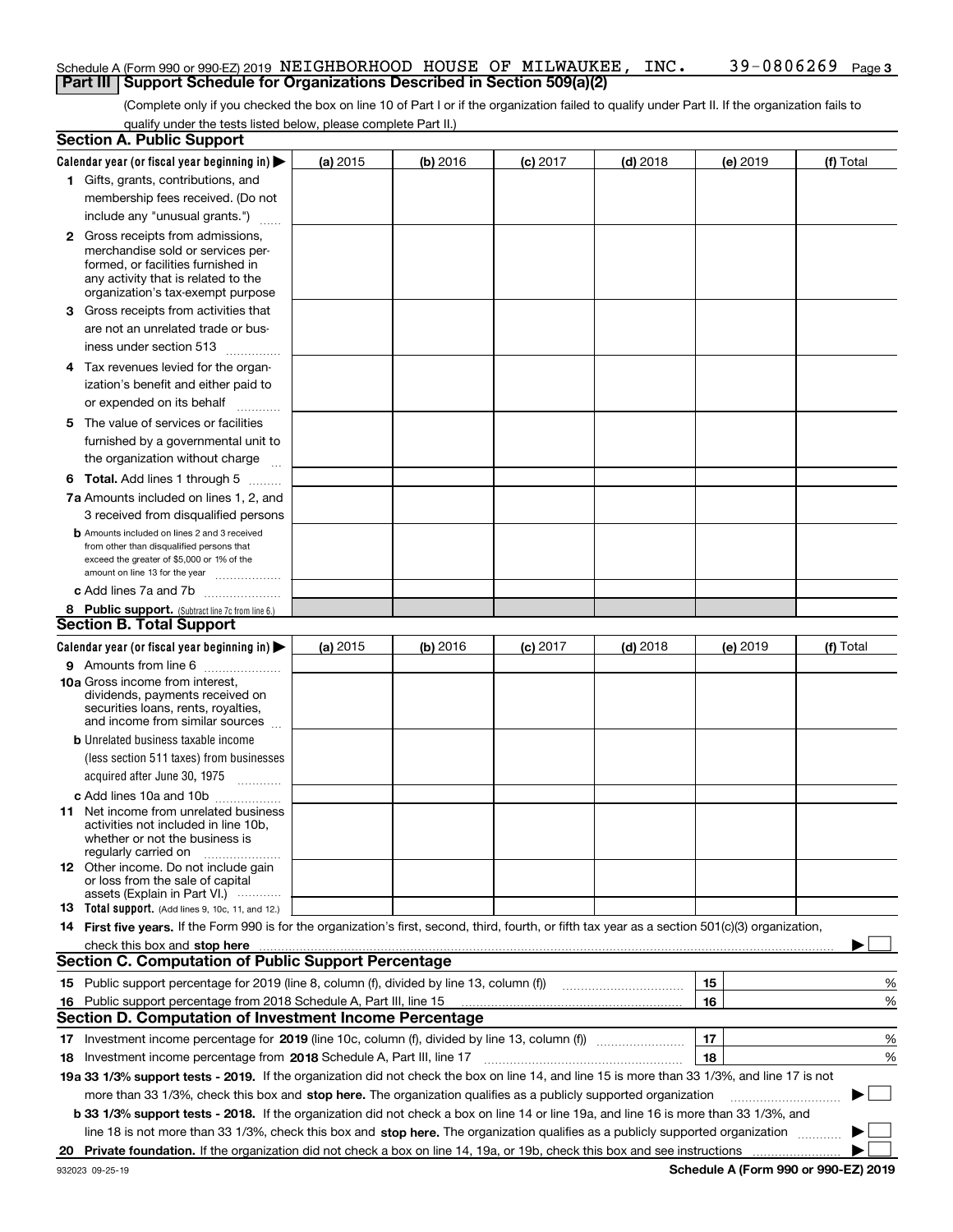#### 39-0806269 Page 4 Schedule A (Form 990 or 990-EZ) 2019 <code>NEIGHBORHOOD HOUSE OF MILWAUKEE</code> , <code>INC</code> .  $39\text{--}0806269$  <code>Page</code>

## **Part IV Supporting Organizations**

(Complete only if you checked a box in line 12 on Part I. If you checked 12a of Part I, complete Sections A and B. If you checked 12b of Part I, complete Sections A and C. If you checked 12c of Part I, complete Sections A, D, and E. If you checked 12d of Part I, complete Sections A and D, and complete Part V.)

### **Section A. All Supporting Organizations**

- **1** Are all of the organization's supported organizations listed by name in the organization's governing documents? If "No," describe in **Part VI** how the supported organizations are designated. If designated by *class or purpose, describe the designation. If historic and continuing relationship, explain.*
- **2** Did the organization have any supported organization that does not have an IRS determination of status under section 509(a)(1) or (2)? If "Yes," explain in Part VI how the organization determined that the supported *organization was described in section 509(a)(1) or (2).*
- **3a** Did the organization have a supported organization described in section 501(c)(4), (5), or (6)? If "Yes," answer *(b) and (c) below.*
- **b** Did the organization confirm that each supported organization qualified under section 501(c)(4), (5), or (6) and satisfied the public support tests under section 509(a)(2)? If "Yes," describe in **Part VI** when and how the *organization made the determination.*
- **c**Did the organization ensure that all support to such organizations was used exclusively for section 170(c)(2)(B) purposes? If "Yes," explain in **Part VI** what controls the organization put in place to ensure such use.
- **4a***If* Was any supported organization not organized in the United States ("foreign supported organization")? *"Yes," and if you checked 12a or 12b in Part I, answer (b) and (c) below.*
- **b** Did the organization have ultimate control and discretion in deciding whether to make grants to the foreign supported organization? If "Yes," describe in **Part VI** how the organization had such control and discretion *despite being controlled or supervised by or in connection with its supported organizations.*
- **c** Did the organization support any foreign supported organization that does not have an IRS determination under sections 501(c)(3) and 509(a)(1) or (2)? If "Yes," explain in **Part VI** what controls the organization used *to ensure that all support to the foreign supported organization was used exclusively for section 170(c)(2)(B) purposes.*
- **5a***If "Yes,"* Did the organization add, substitute, or remove any supported organizations during the tax year? answer (b) and (c) below (if applicable). Also, provide detail in **Part VI,** including (i) the names and EIN *numbers of the supported organizations added, substituted, or removed; (ii) the reasons for each such action; (iii) the authority under the organization's organizing document authorizing such action; and (iv) how the action was accomplished (such as by amendment to the organizing document).*
- **b** Type I or Type II only. Was any added or substituted supported organization part of a class already designated in the organization's organizing document?
- **cSubstitutions only.**  Was the substitution the result of an event beyond the organization's control?
- **6** Did the organization provide support (whether in the form of grants or the provision of services or facilities) to **Part VI.** *If "Yes," provide detail in* support or benefit one or more of the filing organization's supported organizations? anyone other than (i) its supported organizations, (ii) individuals that are part of the charitable class benefited by one or more of its supported organizations, or (iii) other supporting organizations that also
- **7**Did the organization provide a grant, loan, compensation, or other similar payment to a substantial contributor *If "Yes," complete Part I of Schedule L (Form 990 or 990-EZ).* regard to a substantial contributor? (as defined in section 4958(c)(3)(C)), a family member of a substantial contributor, or a 35% controlled entity with
- **8** Did the organization make a loan to a disqualified person (as defined in section 4958) not described in line 7? *If "Yes," complete Part I of Schedule L (Form 990 or 990-EZ).*
- **9a** Was the organization controlled directly or indirectly at any time during the tax year by one or more in section 509(a)(1) or (2))? If "Yes," *provide detail in* <code>Part VI.</code> disqualified persons as defined in section 4946 (other than foundation managers and organizations described
- **b** Did one or more disqualified persons (as defined in line 9a) hold a controlling interest in any entity in which the supporting organization had an interest? If "Yes," provide detail in P**art VI**.
- **c**Did a disqualified person (as defined in line 9a) have an ownership interest in, or derive any personal benefit from, assets in which the supporting organization also had an interest? If "Yes," provide detail in P**art VI.**
- **10a** Was the organization subject to the excess business holdings rules of section 4943 because of section supporting organizations)? If "Yes," answer 10b below. 4943(f) (regarding certain Type II supporting organizations, and all Type III non-functionally integrated
- **b** Did the organization have any excess business holdings in the tax year? (Use Schedule C, Form 4720, to *determine whether the organization had excess business holdings.)*

**123a3b3c4a4b4c5a5b5c6789a 9b9c10a**

**YesNo**

**10b**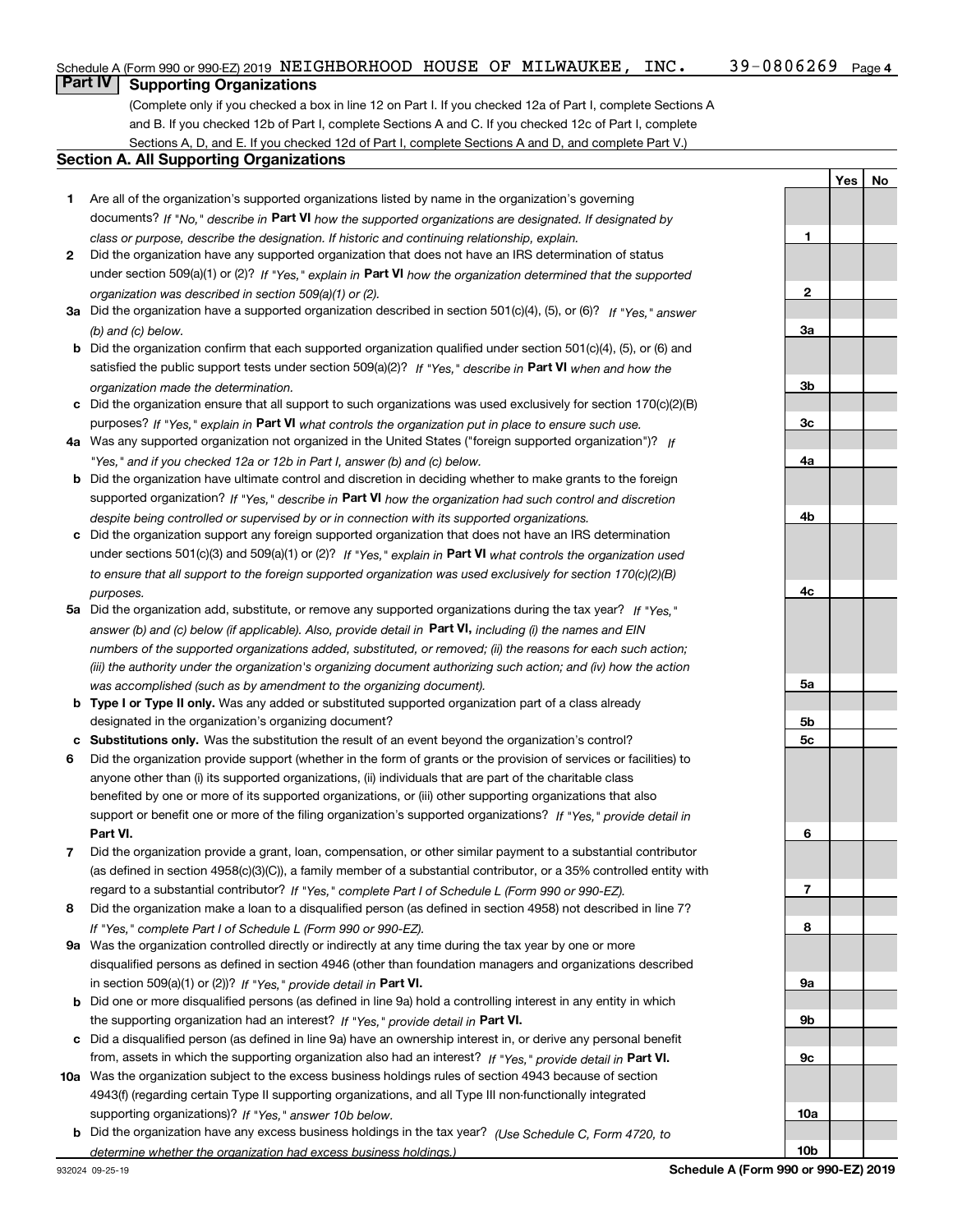#### **5** Schedule A (Form 990 or 990-EZ) 2019 <code>NEIGHBORHOOD HOUSE OF MILWAUKEE</code> , <code>INC</code> .  $39\text{--}0806269$  <code>Page</code> **Part IV | Supporting Organizations** *(continued)*

|    |                                                                                                                                   |                 | Yes | <b>No</b> |
|----|-----------------------------------------------------------------------------------------------------------------------------------|-----------------|-----|-----------|
| 11 | Has the organization accepted a gift or contribution from any of the following persons?                                           |                 |     |           |
|    | a A person who directly or indirectly controls, either alone or together with persons described in (b) and (c)                    |                 |     |           |
|    | below, the governing body of a supported organization?                                                                            | 11a             |     |           |
|    | <b>b</b> A family member of a person described in (a) above?                                                                      | 11 <sub>b</sub> |     |           |
|    | c A 35% controlled entity of a person described in (a) or (b) above? If "Yes" to a, b, or c, provide detail in Part VI.           | 11c             |     |           |
|    | <b>Section B. Type I Supporting Organizations</b>                                                                                 |                 |     |           |
|    |                                                                                                                                   |                 | Yes | No        |
| 1  | Did the directors, trustees, or membership of one or more supported organizations have the power to                               |                 |     |           |
|    | regularly appoint or elect at least a majority of the organization's directors or trustees at all times during the                |                 |     |           |
|    | tax year? If "No," describe in Part VI how the supported organization(s) effectively operated, supervised, or                     |                 |     |           |
|    | controlled the organization's activities. If the organization had more than one supported organization,                           |                 |     |           |
|    | describe how the powers to appoint and/or remove directors or trustees were allocated among the supported                         |                 |     |           |
|    | organizations and what conditions or restrictions, if any, applied to such powers during the tax year.                            | 1               |     |           |
| 2  | Did the organization operate for the benefit of any supported organization other than the supported                               |                 |     |           |
|    | organization(s) that operated, supervised, or controlled the supporting organization? If "Yes," explain in                        |                 |     |           |
|    |                                                                                                                                   |                 |     |           |
|    | Part VI how providing such benefit carried out the purposes of the supported organization(s) that operated,                       | $\mathbf{2}$    |     |           |
|    | supervised, or controlled the supporting organization.<br><b>Section C. Type II Supporting Organizations</b>                      |                 |     |           |
|    |                                                                                                                                   |                 |     |           |
|    |                                                                                                                                   |                 | Yes | No        |
| 1. | Were a majority of the organization's directors or trustees during the tax year also a majority of the directors                  |                 |     |           |
|    | or trustees of each of the organization's supported organization(s)? If "No," describe in Part VI how control                     |                 |     |           |
|    | or management of the supporting organization was vested in the same persons that controlled or managed                            |                 |     |           |
|    | the supported organization(s).<br>Section D. All Type III Supporting Organizations                                                | 1               |     |           |
|    |                                                                                                                                   |                 |     |           |
|    |                                                                                                                                   |                 | Yes | No        |
| 1  | Did the organization provide to each of its supported organizations, by the last day of the fifth month of the                    |                 |     |           |
|    | organization's tax year, (i) a written notice describing the type and amount of support provided during the prior tax             |                 |     |           |
|    | year, (ii) a copy of the Form 990 that was most recently filed as of the date of notification, and (iii) copies of the            |                 |     |           |
|    | organization's governing documents in effect on the date of notification, to the extent not previously provided?                  | 1               |     |           |
| 2  | Were any of the organization's officers, directors, or trustees either (i) appointed or elected by the supported                  |                 |     |           |
|    | organization(s) or (ii) serving on the governing body of a supported organization? If "No," explain in Part VI how                |                 |     |           |
|    | the organization maintained a close and continuous working relationship with the supported organization(s).                       | $\mathbf{2}$    |     |           |
| 3  | By reason of the relationship described in (2), did the organization's supported organizations have a                             |                 |     |           |
|    | significant voice in the organization's investment policies and in directing the use of the organization's                        |                 |     |           |
|    | income or assets at all times during the tax year? If "Yes," describe in Part VI the role the organization's                      |                 |     |           |
|    | supported organizations played in this regard.                                                                                    | 3               |     |           |
|    | Section E. Type III Functionally Integrated Supporting Organizations                                                              |                 |     |           |
| 1  | Check the box next to the method that the organization used to satisfy the Integral Part Test during the year (see instructions). |                 |     |           |
| a  | The organization satisfied the Activities Test. Complete line 2 below.                                                            |                 |     |           |
| b  | The organization is the parent of each of its supported organizations. Complete line 3 below.                                     |                 |     |           |
| c  | The organization supported a governmental entity. Describe in Part VI how you supported a government entity (see instructions),   |                 |     |           |
| 2  | Activities Test. Answer (a) and (b) below.                                                                                        |                 | Yes | No        |
| а  | Did substantially all of the organization's activities during the tax year directly further the exempt purposes of                |                 |     |           |
|    | the supported organization(s) to which the organization was responsive? If "Yes," then in Part VI identify                        |                 |     |           |
|    | those supported organizations and explain how these activities directly furthered their exempt purposes,                          |                 |     |           |
|    | how the organization was responsive to those supported organizations, and how the organization determined                         |                 |     |           |
|    | that these activities constituted substantially all of its activities.                                                            | 2a              |     |           |
|    | <b>b</b> Did the activities described in (a) constitute activities that, but for the organization's involvement, one or more      |                 |     |           |
|    | of the organization's supported organization(s) would have been engaged in? If "Yes," explain in Part VI the                      |                 |     |           |
|    | reasons for the organization's position that its supported organization(s) would have engaged in these                            |                 |     |           |
|    | activities but for the organization's involvement.                                                                                | 2b              |     |           |
| 3  | Parent of Supported Organizations. Answer (a) and (b) below.                                                                      |                 |     |           |
| а  | Did the organization have the power to regularly appoint or elect a majority of the officers, directors, or                       |                 |     |           |
|    | trustees of each of the supported organizations? Provide details in Part VI.                                                      | За              |     |           |
|    | <b>b</b> Did the organization exercise a substantial degree of direction over the policies, programs, and activities of each      |                 |     |           |
|    | of its supported organizations? If "Yes." describe in Part VI the role played by the organization in this regard.                 | 3b              |     |           |
|    |                                                                                                                                   |                 |     |           |

**Schedule A (Form 990 or 990-EZ) 2019**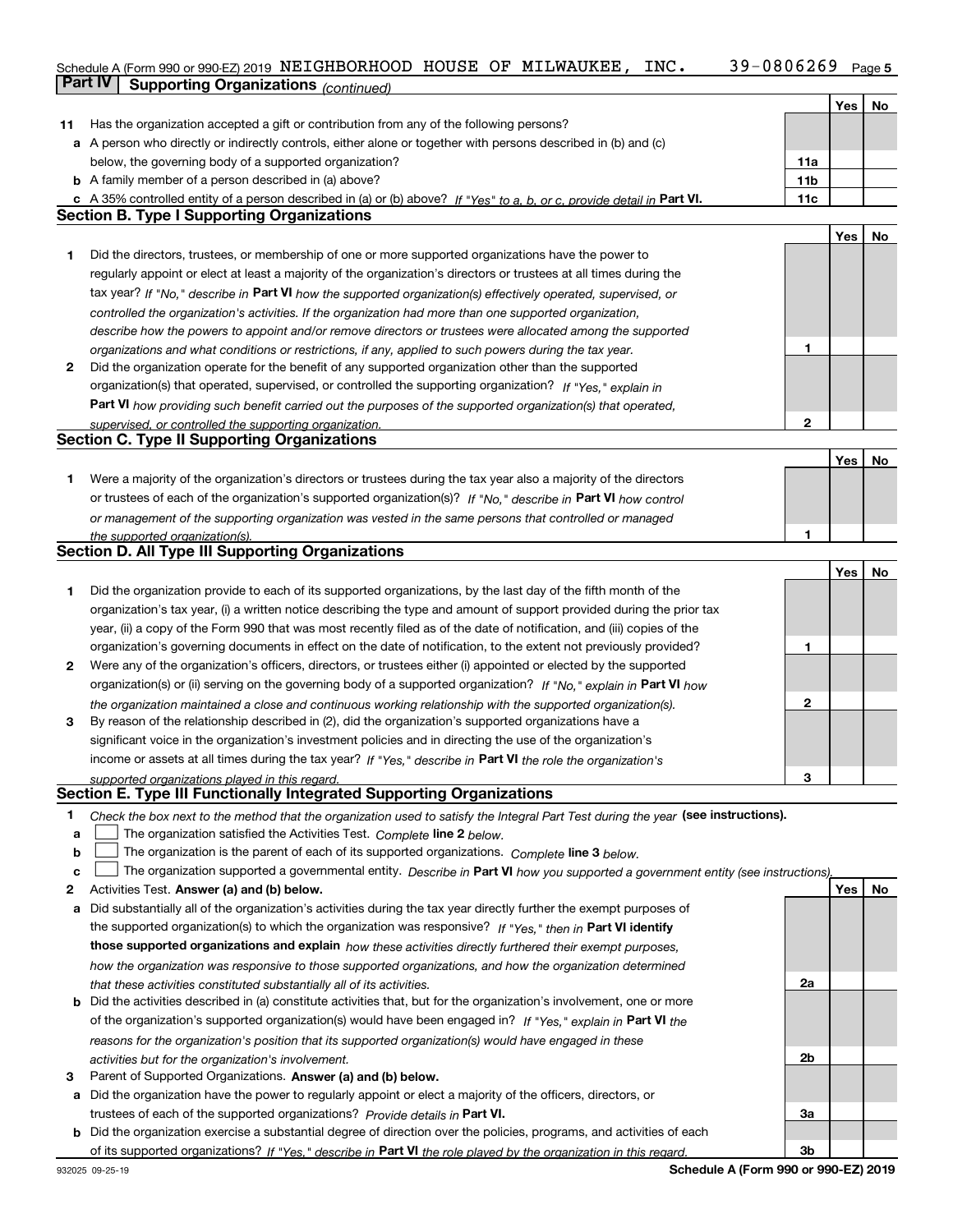| <b>Part V</b> | Schedule A (Form 990 or 990-EZ) 2019 NEIGHBORHOOD HOUSE OF MILWAUKEE, INC.<br>Type III Non-Functionally Integrated 509(a)(3) Supporting Organizations |                |                | 39-0806269 Page 6              |
|---------------|-------------------------------------------------------------------------------------------------------------------------------------------------------|----------------|----------------|--------------------------------|
| 1             | Check here if the organization satisfied the Integral Part Test as a qualifying trust on Nov. 20, 1970 (explain in Part VI). See instructions. All    |                |                |                                |
|               | other Type III non-functionally integrated supporting organizations must complete Sections A through E.                                               |                |                |                                |
|               | Section A - Adjusted Net Income                                                                                                                       |                | (A) Prior Year | (B) Current Year<br>(optional) |
|               | Net short-term capital gain                                                                                                                           | 1.             |                |                                |
| 2             | Recoveries of prior-year distributions                                                                                                                | $\mathbf{2}$   |                |                                |
| З             | Other gross income (see instructions)                                                                                                                 | 3              |                |                                |
| 4             | Add lines 1 through 3.                                                                                                                                | 4              |                |                                |
| 5             | Depreciation and depletion                                                                                                                            | 5              |                |                                |
| 6             | Portion of operating expenses paid or incurred for production or                                                                                      |                |                |                                |
|               | collection of gross income or for management, conservation, or                                                                                        |                |                |                                |
|               | maintenance of property held for production of income (see instructions)                                                                              | 6              |                |                                |
| 7             | Other expenses (see instructions)                                                                                                                     | $\overline{7}$ |                |                                |
| 8             | Adjusted Net Income (subtract lines 5, 6, and 7 from line 4)                                                                                          | 8              |                |                                |
|               | <b>Section B - Minimum Asset Amount</b>                                                                                                               |                | (A) Prior Year | (B) Current Year<br>(optional) |
| 1             | Aggregate fair market value of all non-exempt-use assets (see                                                                                         |                |                |                                |
|               | instructions for short tax year or assets held for part of year):                                                                                     |                |                |                                |
|               | a Average monthly value of securities                                                                                                                 | 1a             |                |                                |
|               | <b>b</b> Average monthly cash balances                                                                                                                | 1b             |                |                                |
|               | c Fair market value of other non-exempt-use assets                                                                                                    | 1c             |                |                                |
|               | d Total (add lines 1a, 1b, and 1c)                                                                                                                    | 1d             |                |                                |
|               | <b>e</b> Discount claimed for blockage or other                                                                                                       |                |                |                                |
|               | factors (explain in detail in Part VI):                                                                                                               |                |                |                                |
| 2             | Acquisition indebtedness applicable to non-exempt-use assets                                                                                          | $\mathbf{2}$   |                |                                |
| З             | Subtract line 2 from line 1d.                                                                                                                         | 3              |                |                                |
| 4             | Cash deemed held for exempt use. Enter 1-1/2% of line 3 (for greater amount,                                                                          |                |                |                                |
|               | see instructions).                                                                                                                                    | 4              |                |                                |
| 5             | Net value of non-exempt-use assets (subtract line 4 from line 3)                                                                                      | 5              |                |                                |
| 6             | Multiply line 5 by .035.                                                                                                                              | 6              |                |                                |
| 7             | Recoveries of prior-year distributions                                                                                                                | $\overline{7}$ |                |                                |
| 8             | Minimum Asset Amount (add line 7 to line 6)                                                                                                           | 8              |                |                                |
|               | <b>Section C - Distributable Amount</b>                                                                                                               |                |                | <b>Current Year</b>            |
|               | Adjusted net income for prior year (from Section A, line 8, Column A)                                                                                 | 1              |                |                                |
|               | Enter 85% of line 1.                                                                                                                                  | 2              |                |                                |
| 3             | Minimum asset amount for prior year (from Section B, line 8, Column A)                                                                                | 3              |                |                                |
| 4             | Enter greater of line 2 or line 3.                                                                                                                    | 4              |                |                                |
| 5             | Income tax imposed in prior year                                                                                                                      | 5              |                |                                |
| 6             | <b>Distributable Amount.</b> Subtract line 5 from line 4, unless subject to                                                                           |                |                |                                |
|               | emergency temporary reduction (see instructions).                                                                                                     | 6              |                |                                |
| 7             | Check here if the current year is the organization's first as a non-functionally integrated Type III supporting organization (see                     |                |                |                                |

instructions).

**Schedule A (Form 990 or 990-EZ) 2019**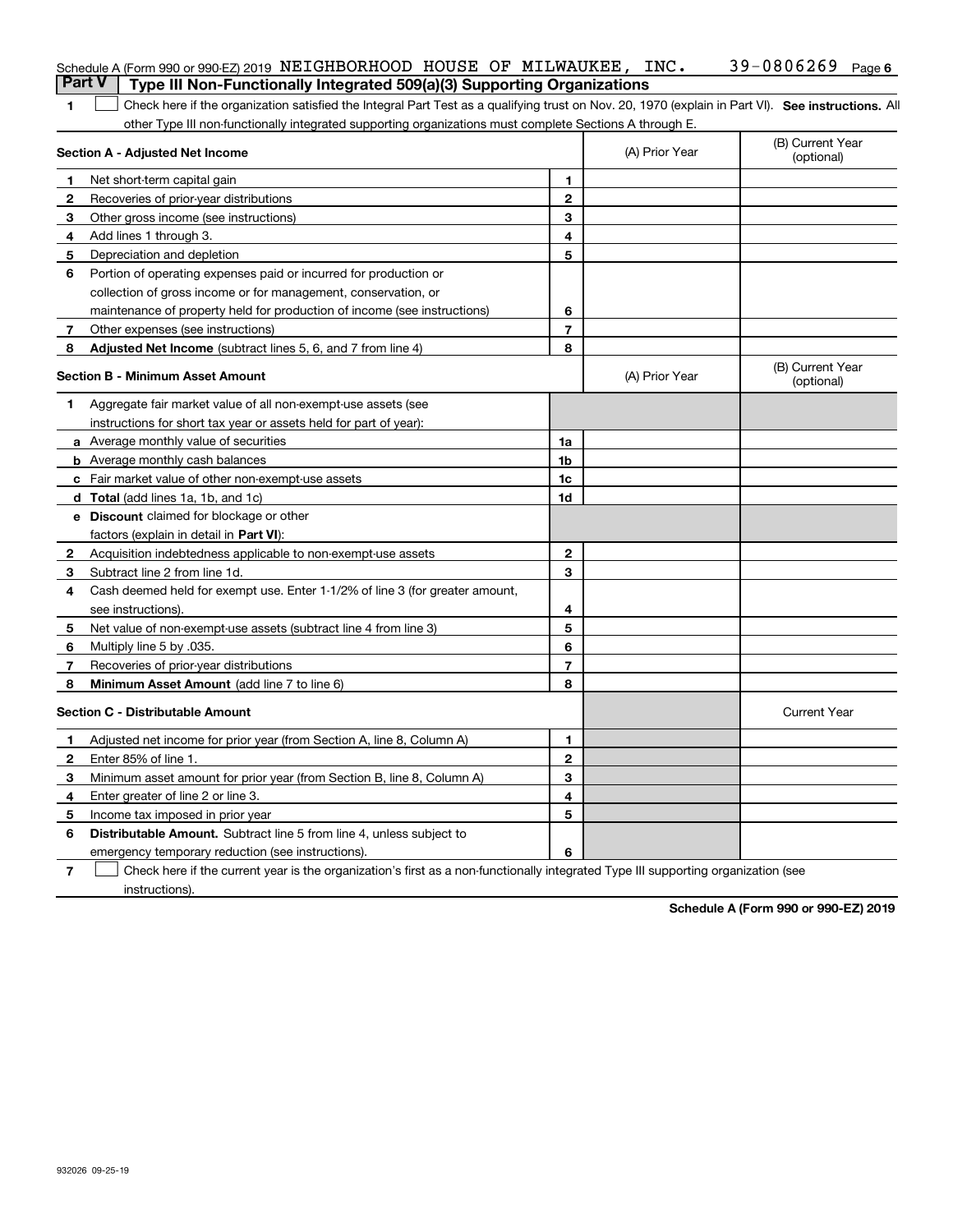### Schedule A (Form 990 or 990-EZ) 2019 **NEIGHBORHOOD HOUSE OF MILWAUKEE , INC 39–0806269 Page 7**

| <b>Part V</b> | Type III Non-Functionally Integrated 509(a)(3) Supporting Organizations                    |                             | (continued)                           |                                         |
|---------------|--------------------------------------------------------------------------------------------|-----------------------------|---------------------------------------|-----------------------------------------|
|               | <b>Section D - Distributions</b>                                                           |                             |                                       | <b>Current Year</b>                     |
| 1             | Amounts paid to supported organizations to accomplish exempt purposes                      |                             |                                       |                                         |
| 2             | Amounts paid to perform activity that directly furthers exempt purposes of supported       |                             |                                       |                                         |
|               | organizations, in excess of income from activity                                           |                             |                                       |                                         |
| 3             | Administrative expenses paid to accomplish exempt purposes of supported organizations      |                             |                                       |                                         |
| 4             | Amounts paid to acquire exempt-use assets                                                  |                             |                                       |                                         |
| 5             | Qualified set-aside amounts (prior IRS approval required)                                  |                             |                                       |                                         |
| 6             | Other distributions (describe in Part VI). See instructions.                               |                             |                                       |                                         |
| 7             | Total annual distributions. Add lines 1 through 6.                                         |                             |                                       |                                         |
| 8             | Distributions to attentive supported organizations to which the organization is responsive |                             |                                       |                                         |
|               | (provide details in Part VI). See instructions.                                            |                             |                                       |                                         |
| 9             | Distributable amount for 2019 from Section C, line 6                                       |                             |                                       |                                         |
| 10            | Line 8 amount divided by line 9 amount                                                     |                             |                                       |                                         |
|               |                                                                                            | (i)                         | (ii)                                  | (iii)                                   |
|               | <b>Section E - Distribution Allocations</b> (see instructions)                             | <b>Excess Distributions</b> | <b>Underdistributions</b><br>Pre-2019 | <b>Distributable</b><br>Amount for 2019 |
| 1             | Distributable amount for 2019 from Section C, line 6                                       |                             |                                       |                                         |
| 2             | Underdistributions, if any, for years prior to 2019 (reason-                               |                             |                                       |                                         |
|               | able cause required- explain in Part VI). See instructions.                                |                             |                                       |                                         |
| 3             | Excess distributions carryover, if any, to 2019                                            |                             |                                       |                                         |
|               | <b>a</b> From 2014                                                                         |                             |                                       |                                         |
|               | <b>b</b> From 2015                                                                         |                             |                                       |                                         |
|               | c From 2016                                                                                |                             |                                       |                                         |
|               | d From 2017                                                                                |                             |                                       |                                         |
|               | e From 2018                                                                                |                             |                                       |                                         |
|               | f Total of lines 3a through e                                                              |                             |                                       |                                         |
|               | <b>g</b> Applied to underdistributions of prior years                                      |                             |                                       |                                         |
|               | <b>h</b> Applied to 2019 distributable amount                                              |                             |                                       |                                         |
|               | Carryover from 2014 not applied (see instructions)                                         |                             |                                       |                                         |
|               | Remainder. Subtract lines 3g, 3h, and 3i from 3f.                                          |                             |                                       |                                         |
| 4             | Distributions for 2019 from Section D,                                                     |                             |                                       |                                         |
|               | line $7:$                                                                                  |                             |                                       |                                         |
|               | <b>a</b> Applied to underdistributions of prior years                                      |                             |                                       |                                         |
|               | <b>b</b> Applied to 2019 distributable amount                                              |                             |                                       |                                         |
|               | c Remainder. Subtract lines 4a and 4b from 4.                                              |                             |                                       |                                         |
| 5             | Remaining underdistributions for years prior to 2019, if                                   |                             |                                       |                                         |
|               | any. Subtract lines 3g and 4a from line 2. For result greater                              |                             |                                       |                                         |
|               | than zero, explain in Part VI. See instructions.                                           |                             |                                       |                                         |
| 6             | Remaining underdistributions for 2019. Subtract lines 3h                                   |                             |                                       |                                         |
|               | and 4b from line 1. For result greater than zero, explain in                               |                             |                                       |                                         |
|               | Part VI. See instructions.                                                                 |                             |                                       |                                         |
| 7             | Excess distributions carryover to 2020. Add lines 3j                                       |                             |                                       |                                         |
|               | and 4c.                                                                                    |                             |                                       |                                         |
| 8.            | Breakdown of line 7:                                                                       |                             |                                       |                                         |
|               | a Excess from 2015                                                                         |                             |                                       |                                         |
|               | <b>b</b> Excess from 2016                                                                  |                             |                                       |                                         |
|               |                                                                                            |                             |                                       |                                         |
|               | c Excess from 2017                                                                         |                             |                                       |                                         |
|               | d Excess from 2018                                                                         |                             |                                       |                                         |
|               | e Excess from 2019                                                                         |                             |                                       |                                         |

**Schedule A (Form 990 or 990-EZ) 2019**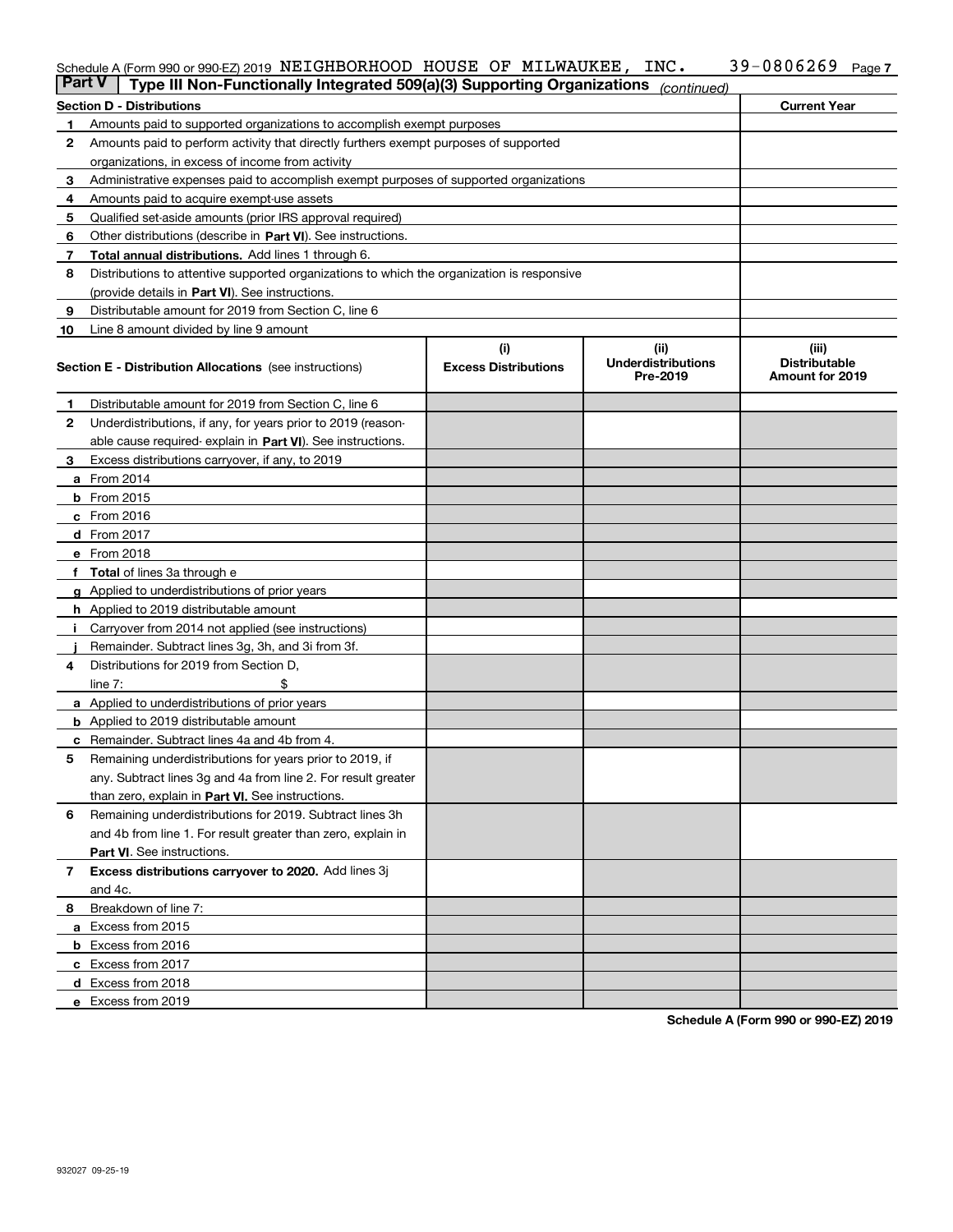|                              | 39-0806269<br>Schedule A (Form 990 or 990-EZ) 2019 NEIGHBORHOOD HOUSE OF MILWAUKEE, INC.<br>Page 8                                                                                                                                                                                               |
|------------------------------|--------------------------------------------------------------------------------------------------------------------------------------------------------------------------------------------------------------------------------------------------------------------------------------------------|
| <b>Part VI</b>               | Supplemental Information. Provide the explanations required by Part II, line 10; Part II, line 17a or 17b; Part III, line 12;                                                                                                                                                                    |
|                              | Part IV, Section A, lines 1, 2, 3b, 3c, 4b, 4c, 5a, 6, 9a, 9b, 9c, 11a, 11b, and 11c; Part IV, Section B, lines 1 and 2; Part IV, Section C,<br>line 1; Part IV, Section D, lines 2 and 3; Part IV, Section E, lines 1c, 2a, 2b, 3a, and 3b; Part V, line 1; Part V, Section B, line 1e; Part V, |
|                              | Section D, lines 5, 6, and 8; and Part V, Section E, lines 2, 5, and 6. Also complete this part for any additional information.                                                                                                                                                                  |
| (See instructions.)          |                                                                                                                                                                                                                                                                                                  |
|                              | SCHEDULE A, PART II, LINE 10, EXPLANATION FOR OTHER INCOME:                                                                                                                                                                                                                                      |
|                              |                                                                                                                                                                                                                                                                                                  |
| GROSS SPECIAL EVENT REVENUE  |                                                                                                                                                                                                                                                                                                  |
| 2015<br><b>AMOUNT:</b><br>\$ | $-1,102.$                                                                                                                                                                                                                                                                                        |
| 2016 AMOUNT:<br>\$           | 34,871.                                                                                                                                                                                                                                                                                          |
| 2017<br><b>AMOUNT:</b><br>\$ | 38,513.                                                                                                                                                                                                                                                                                          |
| 2018 AMOUNT:<br>\$           | 23,779.                                                                                                                                                                                                                                                                                          |
| 2019 AMOUNT: \$              | 12,179.                                                                                                                                                                                                                                                                                          |
|                              |                                                                                                                                                                                                                                                                                                  |
| OTHER INCOME                 |                                                                                                                                                                                                                                                                                                  |
|                              |                                                                                                                                                                                                                                                                                                  |
| 2015<br><b>AMOUNT:</b><br>S. | 12,592.                                                                                                                                                                                                                                                                                          |
| 2016 AMOUNT:<br>\$           | 11,922.                                                                                                                                                                                                                                                                                          |
| 2017<br><b>AMOUNT:</b><br>S. | 58,468.                                                                                                                                                                                                                                                                                          |
| 2018 AMOUNT:<br>S.           | 4,863.                                                                                                                                                                                                                                                                                           |
| 2019 AMOUNT:<br>-\$          | 0.                                                                                                                                                                                                                                                                                               |
|                              |                                                                                                                                                                                                                                                                                                  |
|                              |                                                                                                                                                                                                                                                                                                  |
|                              |                                                                                                                                                                                                                                                                                                  |
|                              |                                                                                                                                                                                                                                                                                                  |
|                              |                                                                                                                                                                                                                                                                                                  |
|                              |                                                                                                                                                                                                                                                                                                  |
|                              |                                                                                                                                                                                                                                                                                                  |
|                              |                                                                                                                                                                                                                                                                                                  |
|                              |                                                                                                                                                                                                                                                                                                  |
|                              |                                                                                                                                                                                                                                                                                                  |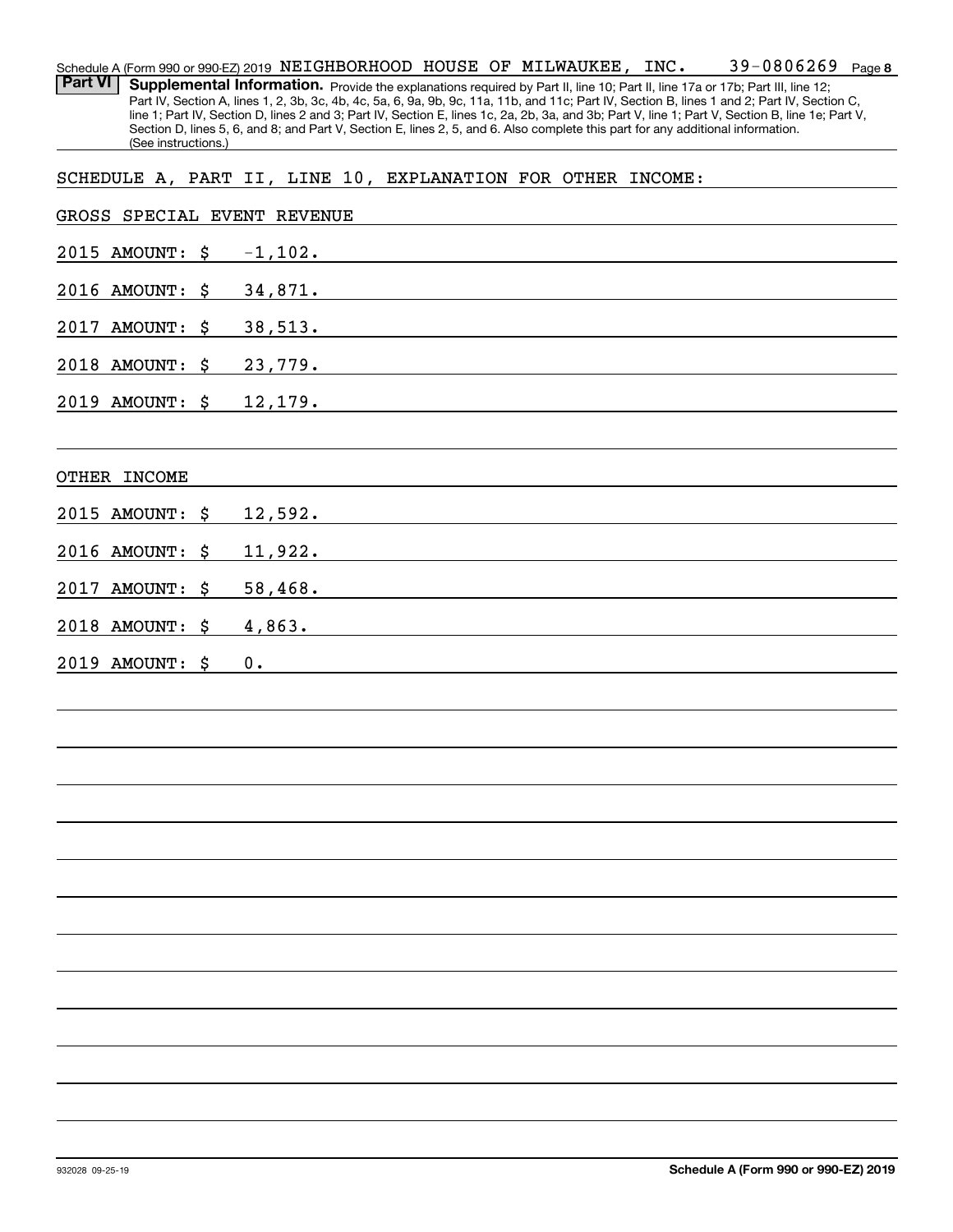| <b>SCHEDULE D</b> |
|-------------------|
|-------------------|

# **SCHEDULE D Supplemental Financial Statements**

(Form 990)<br>
Pepartment of the Treasury<br>
Department of the Treasury<br>
Department of the Treasury<br>
Department of the Treasury<br> **Co to www.irs.gov/Form990 for instructions and the latest information.**<br> **Co to www.irs.gov/Form9** 



Department of the Treasury Internal Revenue Service

| Name of the organization |              |              |     |            |      | <b>Employer identification number</b> |
|--------------------------|--------------|--------------|-----|------------|------|---------------------------------------|
|                          | NETGHBORHOOD | <b>HOUSE</b> | OF. | MTIWAUKEE. | TNC. | 0806269<br>$39 - 0800 \ldots$         |

| Part I          | Notonbonnood hoodd of midwhondd,<br>Organizations Maintaining Donor Advised Funds or Other Similar Funds or Accounts. Complete if the                                                                                         |                                                    |  |  |  |  |  |  |
|-----------------|-------------------------------------------------------------------------------------------------------------------------------------------------------------------------------------------------------------------------------|----------------------------------------------------|--|--|--|--|--|--|
|                 | organization answered "Yes" on Form 990, Part IV, line 6.                                                                                                                                                                     |                                                    |  |  |  |  |  |  |
|                 | (a) Donor advised funds                                                                                                                                                                                                       | (b) Funds and other accounts                       |  |  |  |  |  |  |
| 1.              |                                                                                                                                                                                                                               |                                                    |  |  |  |  |  |  |
| 2               | Aggregate value of contributions to (during year)                                                                                                                                                                             |                                                    |  |  |  |  |  |  |
| з               | Aggregate value of grants from (during year)                                                                                                                                                                                  |                                                    |  |  |  |  |  |  |
| 4               |                                                                                                                                                                                                                               |                                                    |  |  |  |  |  |  |
| 5               | Did the organization inform all donors and donor advisors in writing that the assets held in donor advised funds                                                                                                              |                                                    |  |  |  |  |  |  |
|                 | are the organization's property, subject to the organization's exclusive legal control?                                                                                                                                       | Yes<br>No                                          |  |  |  |  |  |  |
| 6               | Did the organization inform all grantees, donors, and donor advisors in writing that grant funds can be used only                                                                                                             |                                                    |  |  |  |  |  |  |
|                 | for charitable purposes and not for the benefit of the donor or donor advisor, or for any other purpose conferring                                                                                                            |                                                    |  |  |  |  |  |  |
|                 | impermissible private benefit?                                                                                                                                                                                                | Yes<br>No                                          |  |  |  |  |  |  |
| Part II         | Conservation Easements. Complete if the organization answered "Yes" on Form 990, Part IV, line 7.                                                                                                                             |                                                    |  |  |  |  |  |  |
| 1.              | Purpose(s) of conservation easements held by the organization (check all that apply).                                                                                                                                         |                                                    |  |  |  |  |  |  |
|                 | Preservation of land for public use (for example, recreation or education)                                                                                                                                                    | Preservation of a historically important land area |  |  |  |  |  |  |
|                 | Protection of natural habitat                                                                                                                                                                                                 | Preservation of a certified historic structure     |  |  |  |  |  |  |
|                 | Preservation of open space                                                                                                                                                                                                    |                                                    |  |  |  |  |  |  |
| 2               | Complete lines 2a through 2d if the organization held a qualified conservation contribution in the form of a conservation easement on the last                                                                                |                                                    |  |  |  |  |  |  |
|                 | day of the tax year.                                                                                                                                                                                                          | Held at the End of the Tax Year                    |  |  |  |  |  |  |
| a               | Total number of conservation easements                                                                                                                                                                                        | 2a                                                 |  |  |  |  |  |  |
| b               | Total acreage restricted by conservation easements                                                                                                                                                                            | 2b                                                 |  |  |  |  |  |  |
| с               |                                                                                                                                                                                                                               | 2c                                                 |  |  |  |  |  |  |
| d               | Number of conservation easements included in (c) acquired after 7/25/06, and not on a historic structure                                                                                                                      |                                                    |  |  |  |  |  |  |
|                 | listed in the National Register [11, 1200] [12] The National Register [11, 1200] [12] The National Register [11, 1200] [12] The National Register [11, 1200] [12] The National Register [11, 1200] [12] The National Register | 2d                                                 |  |  |  |  |  |  |
| 3.              | Number of conservation easements modified, transferred, released, extinguished, or terminated by the organization during the tax                                                                                              |                                                    |  |  |  |  |  |  |
|                 | $year \blacktriangleright$                                                                                                                                                                                                    |                                                    |  |  |  |  |  |  |
| 4               | Number of states where property subject to conservation easement is located                                                                                                                                                   |                                                    |  |  |  |  |  |  |
| 5               | Does the organization have a written policy regarding the periodic monitoring, inspection, handling of                                                                                                                        |                                                    |  |  |  |  |  |  |
|                 | violations, and enforcement of the conservation easements it holds?                                                                                                                                                           | Yes<br><b>No</b>                                   |  |  |  |  |  |  |
| 6               | Staff and volunteer hours devoted to monitoring, inspecting, handling of violations, and enforcing conservation easements during the year                                                                                     |                                                    |  |  |  |  |  |  |
|                 |                                                                                                                                                                                                                               |                                                    |  |  |  |  |  |  |
| 7               | Amount of expenses incurred in monitoring, inspecting, handling of violations, and enforcing conservation easements during the year                                                                                           |                                                    |  |  |  |  |  |  |
|                 | $\blacktriangleright$ \$                                                                                                                                                                                                      |                                                    |  |  |  |  |  |  |
| 8               | Does each conservation easement reported on line 2(d) above satisfy the requirements of section 170(h)(4)(B)(i)                                                                                                               |                                                    |  |  |  |  |  |  |
|                 | and section $170(h)(4)(B)(ii)?$                                                                                                                                                                                               | Yes<br><b>No</b>                                   |  |  |  |  |  |  |
| 9               | In Part XIII, describe how the organization reports conservation easements in its revenue and expense statement and                                                                                                           |                                                    |  |  |  |  |  |  |
|                 | balance sheet, and include, if applicable, the text of the footnote to the organization's financial statements that describes the                                                                                             |                                                    |  |  |  |  |  |  |
|                 | organization's accounting for conservation easements.                                                                                                                                                                         |                                                    |  |  |  |  |  |  |
| <b>Part III</b> | Organizations Maintaining Collections of Art, Historical Treasures, or Other Similar Assets.                                                                                                                                  |                                                    |  |  |  |  |  |  |
|                 | Complete if the organization answered "Yes" on Form 990, Part IV, line 8.                                                                                                                                                     |                                                    |  |  |  |  |  |  |
|                 | 1a If the organization elected, as permitted under FASB ASC 958, not to report in its revenue statement and balance sheet works                                                                                               |                                                    |  |  |  |  |  |  |
|                 | of art, historical treasures, or other similar assets held for public exhibition, education, or research in furtherance of public                                                                                             |                                                    |  |  |  |  |  |  |
|                 | service, provide in Part XIII the text of the footnote to its financial statements that describes these items.                                                                                                                |                                                    |  |  |  |  |  |  |
|                 | <b>b</b> If the organization elected, as permitted under FASB ASC 958, to report in its revenue statement and balance sheet works of                                                                                          |                                                    |  |  |  |  |  |  |
|                 | art, historical treasures, or other similar assets held for public exhibition, education, or research in furtherance of public service,                                                                                       |                                                    |  |  |  |  |  |  |
|                 | provide the following amounts relating to these items:                                                                                                                                                                        |                                                    |  |  |  |  |  |  |
|                 |                                                                                                                                                                                                                               | $\blacktriangleright$ \$                           |  |  |  |  |  |  |
|                 | (ii) Assets included in Form 990, Part X                                                                                                                                                                                      | $\triangleright$ \$                                |  |  |  |  |  |  |
| $\mathbf{2}$    | If the organization received or held works of art, historical treasures, or other similar assets for financial gain, provide                                                                                                  |                                                    |  |  |  |  |  |  |
|                 | the following amounts required to be reported under FASB ASC 958 relating to these items:                                                                                                                                     |                                                    |  |  |  |  |  |  |
| а               |                                                                                                                                                                                                                               | $\triangleright$ \$                                |  |  |  |  |  |  |
|                 |                                                                                                                                                                                                                               | $\blacktriangleright$ \$                           |  |  |  |  |  |  |

**For Paperwork Reduction Act Notice, see the Instructions for Form 990. Schedule D (Form 990) 2019** LHA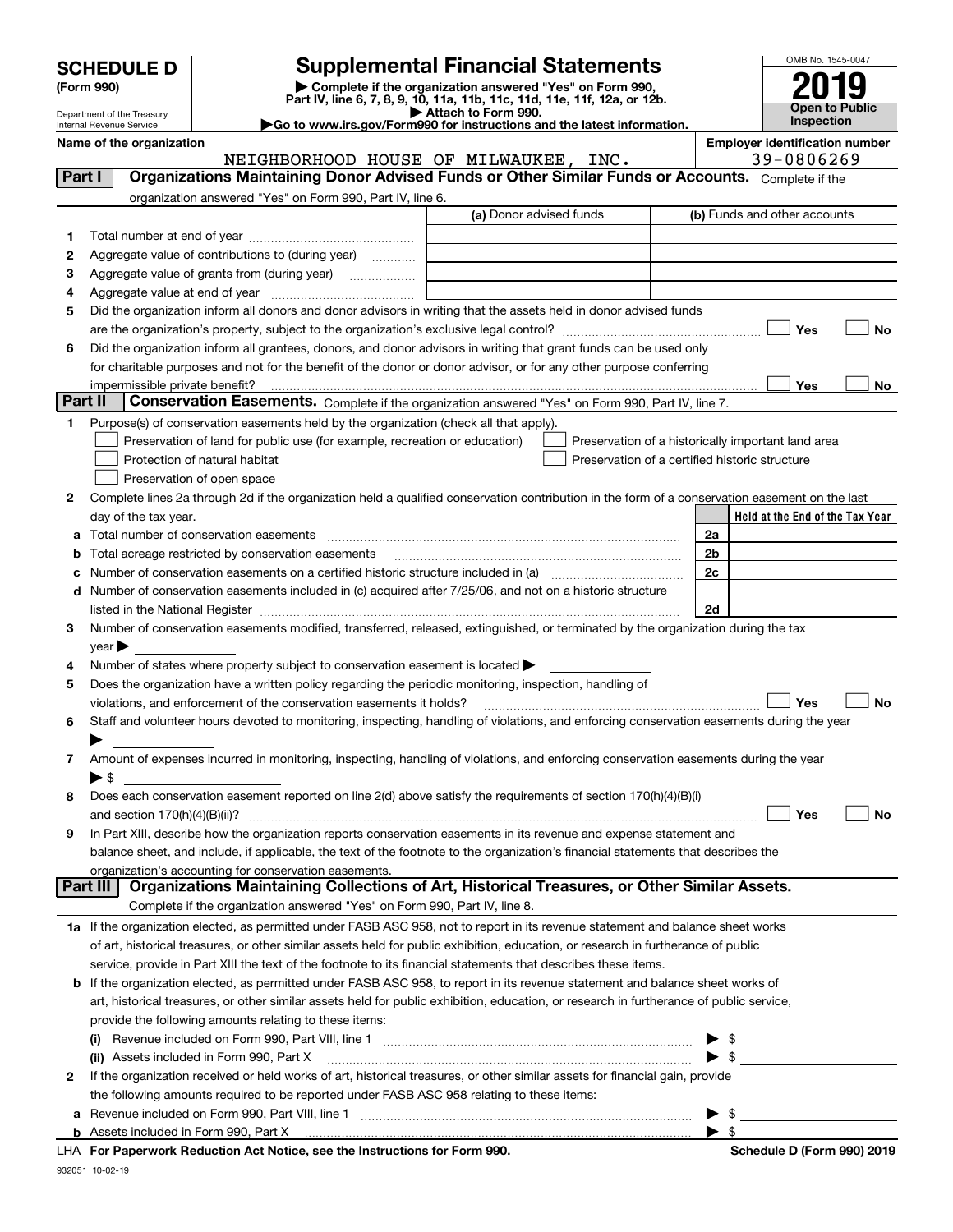|               | Schedule D (Form 990) 2019                                                                                                                                                                                                           | NEIGHBORHOOD HOUSE OF MILWAUKEE, INC.   |   |                                    |                                                         |  |                                 | 39-0806269 |                     |            | Page 2 |
|---------------|--------------------------------------------------------------------------------------------------------------------------------------------------------------------------------------------------------------------------------------|-----------------------------------------|---|------------------------------------|---------------------------------------------------------|--|---------------------------------|------------|---------------------|------------|--------|
| Part III      | Organizations Maintaining Collections of Art, Historical Treasures, or Other Similar Assets (continued)                                                                                                                              |                                         |   |                                    |                                                         |  |                                 |            |                     |            |        |
| 3             | Using the organization's acquisition, accession, and other records, check any of the following that make significant use of its                                                                                                      |                                         |   |                                    |                                                         |  |                                 |            |                     |            |        |
|               | collection items (check all that apply):                                                                                                                                                                                             |                                         |   |                                    |                                                         |  |                                 |            |                     |            |        |
| a             | Public exhibition                                                                                                                                                                                                                    | d                                       |   |                                    | Loan or exchange program                                |  |                                 |            |                     |            |        |
| b             | Scholarly research                                                                                                                                                                                                                   | е                                       |   |                                    |                                                         |  |                                 |            |                     |            |        |
| c             | Preservation for future generations                                                                                                                                                                                                  |                                         |   |                                    |                                                         |  |                                 |            |                     |            |        |
| 4             | Provide a description of the organization's collections and explain how they further the organization's exempt purpose in Part XIII.                                                                                                 |                                         |   |                                    |                                                         |  |                                 |            |                     |            |        |
| 5             | During the year, did the organization solicit or receive donations of art, historical treasures, or other similar assets                                                                                                             |                                         |   |                                    |                                                         |  |                                 |            |                     |            |        |
|               |                                                                                                                                                                                                                                      |                                         |   |                                    |                                                         |  |                                 |            | Yes                 |            | No     |
|               | Part IV<br>Escrow and Custodial Arrangements. Complete if the organization answered "Yes" on Form 990, Part IV, line 9, or                                                                                                           |                                         |   |                                    |                                                         |  |                                 |            |                     |            |        |
|               | reported an amount on Form 990, Part X, line 21.                                                                                                                                                                                     |                                         |   |                                    |                                                         |  |                                 |            |                     |            |        |
|               | 1a Is the organization an agent, trustee, custodian or other intermediary for contributions or other assets not included                                                                                                             |                                         |   |                                    |                                                         |  |                                 |            |                     |            |        |
|               | on Form 990, Part X? [11] matter contracts and contracts and contracts are contracted as a function of the set of the set of the set of the set of the set of the set of the set of the set of the set of the set of the set o       |                                         |   |                                    |                                                         |  |                                 |            | Yes                 |            | No     |
|               | b If "Yes," explain the arrangement in Part XIII and complete the following table:                                                                                                                                                   |                                         |   |                                    |                                                         |  |                                 |            |                     |            |        |
|               |                                                                                                                                                                                                                                      |                                         |   |                                    |                                                         |  |                                 |            | Amount              |            |        |
| c             | Beginning balance <b>contract to the contract of the contract of the contract of the contract of the contract of the contract of the contract of the contract of the contract of the contract of the contract of the contract of</b> |                                         |   |                                    |                                                         |  | 1c                              |            |                     |            |        |
|               | Additions during the year manufactured and an annual contract of the year manufactured and all the year manufactured and all the year manufactured and all the year manufactured and all the year manufactured and all the yea       |                                         |   |                                    |                                                         |  | 1d                              |            |                     |            |        |
|               | Distributions during the year measurements are all the state of the state of the state of the state of the state of the state of the state of the state of the state of the state of the state of the state of the state of th       |                                         |   |                                    |                                                         |  | 1e                              |            |                     |            |        |
|               |                                                                                                                                                                                                                                      |                                         |   |                                    |                                                         |  | 1f                              |            |                     |            |        |
| 2a            | Did the organization include an amount on Form 990, Part X, line 21, for escrow or custodial account liability?                                                                                                                      |                                         |   |                                    |                                                         |  |                                 |            | Yes                 |            | No     |
|               | b If "Yes," explain the arrangement in Part XIII. Check here if the explanation has been provided on Part XIII                                                                                                                       |                                         |   |                                    |                                                         |  |                                 |            |                     |            |        |
| <b>Part V</b> | <b>Endowment Funds.</b> Complete if the organization answered "Yes" on Form 990, Part IV, line 10.                                                                                                                                   |                                         |   |                                    |                                                         |  |                                 |            |                     |            |        |
|               |                                                                                                                                                                                                                                      | (a) Current year                        |   | (b) Prior year                     | (c) Two years back $\vert$ (d) Three years back $\vert$ |  |                                 |            | (e) Four years back |            |        |
| 1a            | Beginning of year balance                                                                                                                                                                                                            |                                         |   |                                    |                                                         |  |                                 |            |                     |            |        |
| b             |                                                                                                                                                                                                                                      |                                         |   |                                    |                                                         |  |                                 |            |                     |            |        |
|               | Net investment earnings, gains, and losses                                                                                                                                                                                           |                                         |   |                                    |                                                         |  |                                 |            |                     |            |        |
| d             |                                                                                                                                                                                                                                      |                                         |   |                                    |                                                         |  |                                 |            |                     |            |        |
|               | e Other expenditures for facilities                                                                                                                                                                                                  |                                         |   |                                    |                                                         |  |                                 |            |                     |            |        |
|               | and programs                                                                                                                                                                                                                         |                                         |   |                                    |                                                         |  |                                 |            |                     |            |        |
|               |                                                                                                                                                                                                                                      |                                         |   |                                    |                                                         |  |                                 |            |                     |            |        |
| g             | End of year balance                                                                                                                                                                                                                  |                                         |   |                                    |                                                         |  |                                 |            |                     |            |        |
| 2             | Provide the estimated percentage of the current year end balance (line 1g, column (a)) held as:                                                                                                                                      |                                         |   |                                    |                                                         |  |                                 |            |                     |            |        |
| а             | Board designated or quasi-endowment                                                                                                                                                                                                  |                                         | % |                                    |                                                         |  |                                 |            |                     |            |        |
| b             | Permanent endowment                                                                                                                                                                                                                  | $\%$                                    |   |                                    |                                                         |  |                                 |            |                     |            |        |
|               | <b>c</b> Term endowment $\blacktriangleright$                                                                                                                                                                                        | %                                       |   |                                    |                                                         |  |                                 |            |                     |            |        |
|               | The percentages on lines 2a, 2b, and 2c should equal 100%.                                                                                                                                                                           |                                         |   |                                    |                                                         |  |                                 |            |                     |            |        |
|               | 3a Are there endowment funds not in the possession of the organization that are held and administered for the organization                                                                                                           |                                         |   |                                    |                                                         |  |                                 |            |                     |            |        |
|               | by:                                                                                                                                                                                                                                  |                                         |   |                                    |                                                         |  |                                 |            |                     | <b>Yes</b> | No     |
|               | (i)                                                                                                                                                                                                                                  |                                         |   |                                    |                                                         |  |                                 |            | 3a(i)               |            |        |
|               |                                                                                                                                                                                                                                      |                                         |   |                                    |                                                         |  |                                 |            | 3a(ii)              |            |        |
|               |                                                                                                                                                                                                                                      |                                         |   |                                    |                                                         |  |                                 |            | 3 <sub>b</sub>      |            |        |
|               | Describe in Part XIII the intended uses of the organization's endowment funds.<br><b>Part VI</b><br>Land, Buildings, and Equipment.                                                                                                  |                                         |   |                                    |                                                         |  |                                 |            |                     |            |        |
|               |                                                                                                                                                                                                                                      |                                         |   |                                    |                                                         |  |                                 |            |                     |            |        |
|               | Complete if the organization answered "Yes" on Form 990, Part IV, line 11a. See Form 990, Part X, line 10.                                                                                                                           |                                         |   |                                    |                                                         |  |                                 |            |                     |            |        |
|               | Description of property                                                                                                                                                                                                              | (a) Cost or other<br>basis (investment) |   | (b) Cost or other<br>basis (other) |                                                         |  | (c) Accumulated<br>depreciation |            | (d) Book value      |            |        |
|               |                                                                                                                                                                                                                                      |                                         |   |                                    | 192,736.                                                |  |                                 |            | 192, 736.           |            |        |
|               |                                                                                                                                                                                                                                      |                                         |   |                                    | 3,438,319.                                              |  | 2,416,770.                      |            | 1,021,549.          |            |        |
|               |                                                                                                                                                                                                                                      |                                         |   |                                    | 194, 162.                                               |  | 165, 560.                       |            |                     | 28,602.    |        |
|               |                                                                                                                                                                                                                                      |                                         |   |                                    | 620,713.                                                |  | 548,344.                        |            |                     | 72, 369.   |        |
|               |                                                                                                                                                                                                                                      |                                         |   |                                    |                                                         |  |                                 |            |                     |            |        |
|               |                                                                                                                                                                                                                                      |                                         |   |                                    |                                                         |  |                                 |            | 1,315,256.          |            |        |
|               |                                                                                                                                                                                                                                      |                                         |   |                                    |                                                         |  |                                 |            |                     |            |        |

**Schedule D (Form 990) 2019**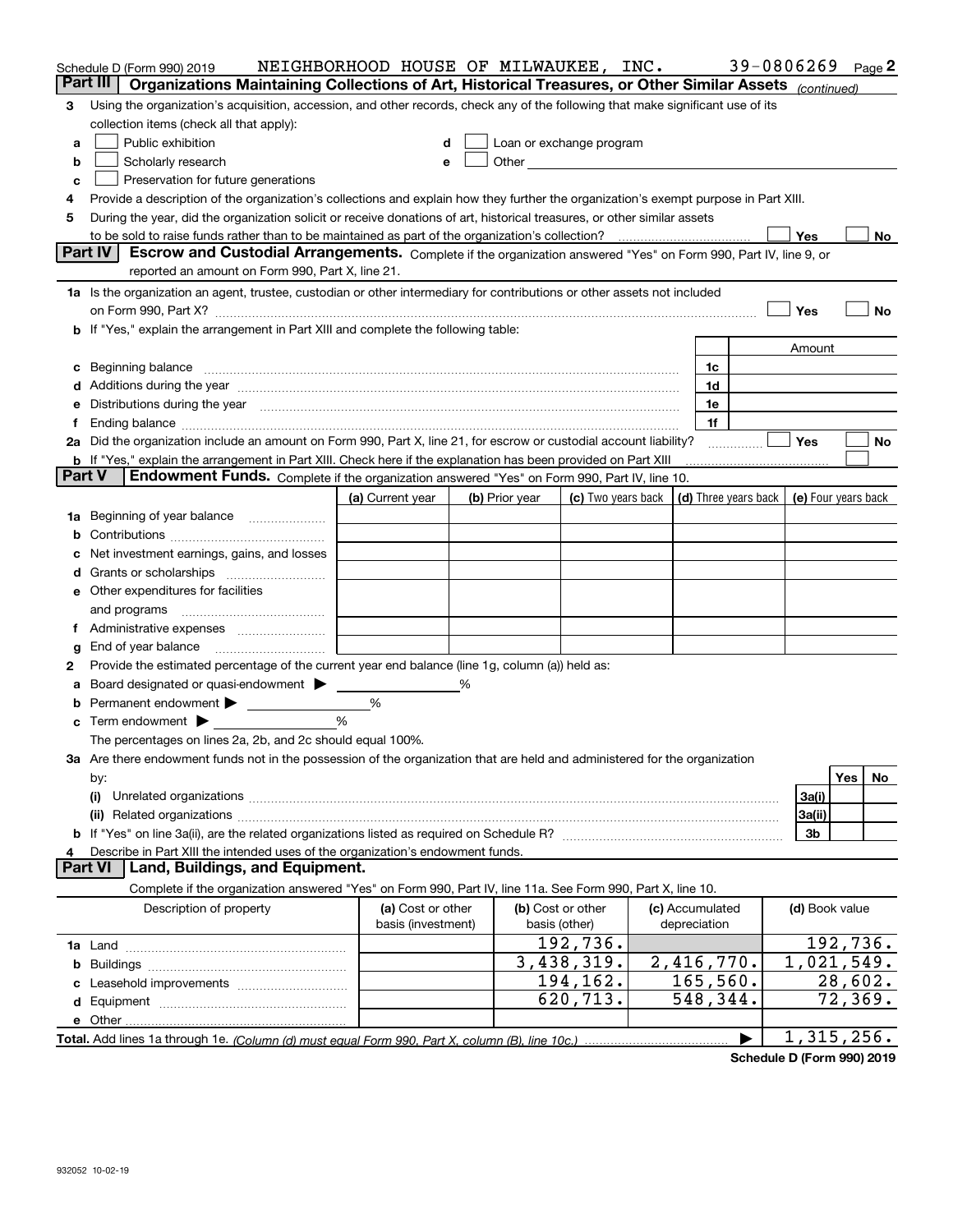| Schedule D (Form 990) 2019                                                                                 | NEIGHBORHOOD HOUSE OF MILWAUKEE, INC. |                                                           | 39-0806269 | Page $3$ |
|------------------------------------------------------------------------------------------------------------|---------------------------------------|-----------------------------------------------------------|------------|----------|
| <b>Investments - Other Securities.</b><br><b>Part VIII</b>                                                 |                                       |                                                           |            |          |
| Complete if the organization answered "Yes" on Form 990, Part IV, line 11b. See Form 990, Part X, line 12. |                                       |                                                           |            |          |
| (a) Description of security or category (including name of security)                                       | (b) Book value                        | (c) Method of valuation: Cost or end-of-year market value |            |          |
| (1) Financial derivatives                                                                                  |                                       |                                                           |            |          |
|                                                                                                            |                                       |                                                           |            |          |
| (3) Other                                                                                                  |                                       |                                                           |            |          |
| <b>BENEFICIAL</b><br>INTEREST<br>(A)                                                                       |                                       |                                                           |            |          |
| GREATER MILWAUKEE<br>(B)                                                                                   |                                       |                                                           |            |          |
| FOUNDATION<br>(C)                                                                                          | 1,148,684.                            | END-OF-YEAR MARKET                                        | VALUE      |          |
| (D)                                                                                                        |                                       |                                                           |            |          |
| (E)                                                                                                        |                                       |                                                           |            |          |
| (F)                                                                                                        |                                       |                                                           |            |          |
| (G)                                                                                                        |                                       |                                                           |            |          |
| (H)                                                                                                        |                                       |                                                           |            |          |
| <b>Total.</b> (Col. (b) must equal Form 990, Part X, col. (B) line 12.) $\blacktriangleright$              | 1,148,684.                            |                                                           |            |          |
| Part VIII Investments - Program Related.                                                                   |                                       |                                                           |            |          |
| Complete if the organization answered "Yes" on Form 990, Part IV, line 11c. See Form 990, Part X, line 13. |                                       |                                                           |            |          |
| (a) Description of investment                                                                              | (b) Book value                        | (c) Method of valuation: Cost or end-of-year market value |            |          |
| (1)                                                                                                        |                                       |                                                           |            |          |
| (2)                                                                                                        |                                       |                                                           |            |          |
| (3)                                                                                                        |                                       |                                                           |            |          |
| (4)                                                                                                        |                                       |                                                           |            |          |
| (5)                                                                                                        |                                       |                                                           |            |          |
| (6)                                                                                                        |                                       |                                                           |            |          |
| (7)                                                                                                        |                                       |                                                           |            |          |
| (8)                                                                                                        |                                       |                                                           |            |          |
| (9)                                                                                                        |                                       |                                                           |            |          |

## **Total.** (Col. (b) must equal Form 990, Part X, col. (B) line 13.)  $\blacktriangleright$

## **Part IX Other Assets.**

Complete if the organization answered "Yes" on Form 990, Part IV, line 11d. See Form 990, Part X, line 15.

| (a) Description                                                                                                   | (b) Book value |
|-------------------------------------------------------------------------------------------------------------------|----------------|
| (1)                                                                                                               |                |
| (2)                                                                                                               |                |
| (3)                                                                                                               |                |
| (4)                                                                                                               |                |
| (5)                                                                                                               |                |
| (6)                                                                                                               |                |
| (7)                                                                                                               |                |
| (8)                                                                                                               |                |
| (9)                                                                                                               |                |
|                                                                                                                   |                |
| <b>Other Liabilities.</b><br>Part X                                                                               |                |
| Complete if the organization answered "Yes" on Form 990, Part IV, line 11e or 11f. See Form 990, Part X, line 25. |                |
| (a) Description of liability<br>1.                                                                                | (b) Book value |
| Federal income taxes<br>(1)                                                                                       |                |
| (2)                                                                                                               |                |
| (3)                                                                                                               |                |
| (4)                                                                                                               |                |
| (5)                                                                                                               |                |

**Total.**  *(Column (b) must equal Form 990, Part X, col. (B) line 25.)* 

**2.**Liability for uncertain tax positions. In Part XIII, provide the text of the footnote to the organization's financial statements that reports the organization's liability for uncertain tax positions under FASB ASC 740. Check here if the text of the footnote has been provided in Part XIII

 $\blacktriangleright$ 

(6)(7)(8)(9)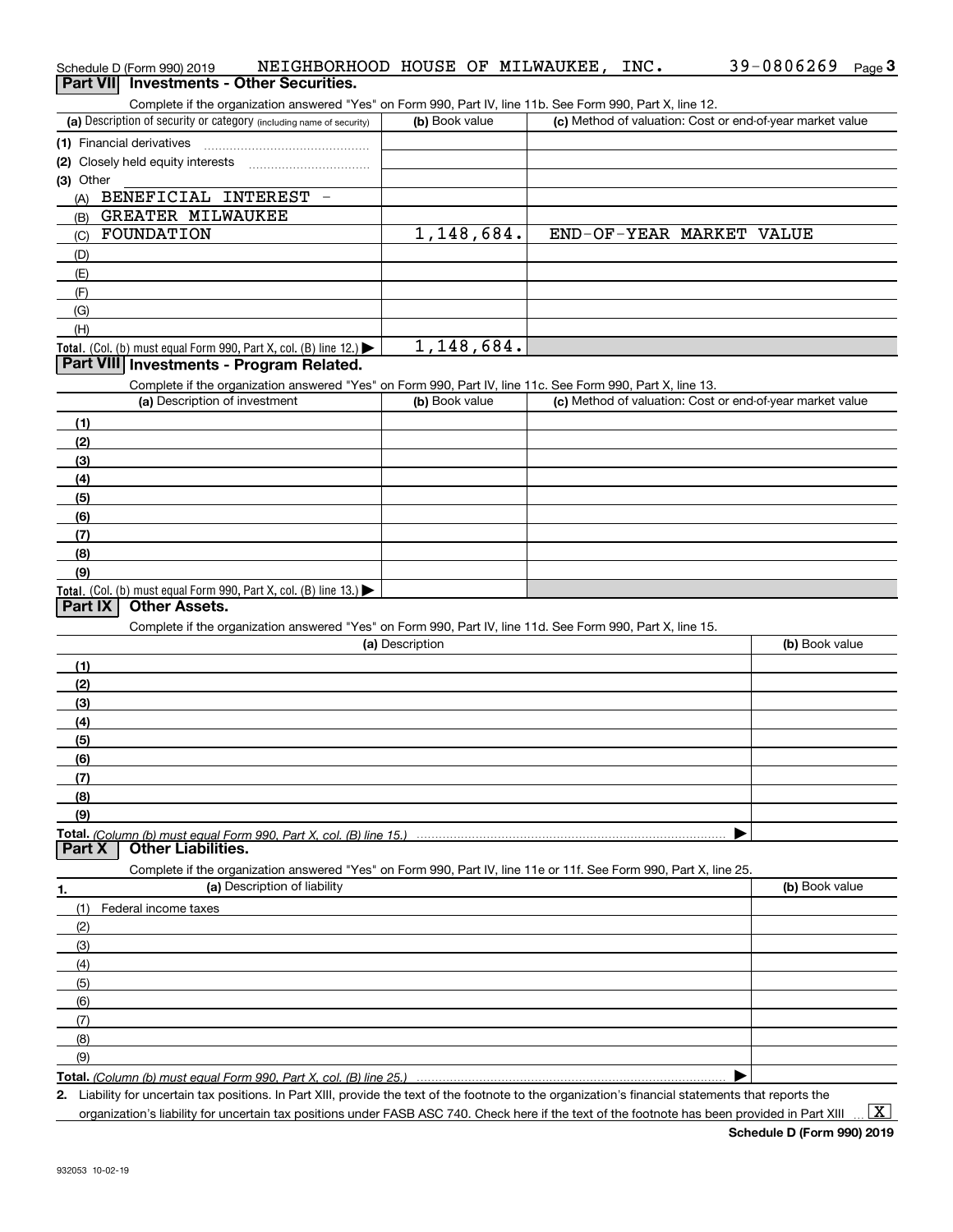|   | 39-0806269<br>NEIGHBORHOOD HOUSE OF MILWAUKEE, INC.<br>Schedule D (Form 990) 2019<br>Page $4$                                                                                                                                 |                |            |                |                         |                |  |
|---|-------------------------------------------------------------------------------------------------------------------------------------------------------------------------------------------------------------------------------|----------------|------------|----------------|-------------------------|----------------|--|
|   | Reconciliation of Revenue per Audited Financial Statements With Revenue per Return.<br><b>Part XI</b>                                                                                                                         |                |            |                |                         |                |  |
|   | Complete if the organization answered "Yes" on Form 990, Part IV, line 12a.                                                                                                                                                   |                |            |                |                         |                |  |
| 1 | Total revenue, gains, and other support per audited financial statements                                                                                                                                                      |                |            | $\blacksquare$ | 2,731,172.              |                |  |
| 2 | Amounts included on line 1 but not on Form 990, Part VIII, line 12:                                                                                                                                                           |                |            |                |                         |                |  |
| a | Net unrealized gains (losses) on investments [11] matter contracts and the unrealized gains (losses) on investments                                                                                                           | 2a             | 26,751.    |                |                         |                |  |
| b |                                                                                                                                                                                                                               | 2 <sub>b</sub> | 23,780.    |                |                         |                |  |
|   |                                                                                                                                                                                                                               | 2c             |            |                |                         |                |  |
| d |                                                                                                                                                                                                                               | 2d             |            |                |                         |                |  |
| e | Add lines 2a through 2d                                                                                                                                                                                                       |                |            | 2e             |                         | 50, 531.       |  |
| 3 |                                                                                                                                                                                                                               |                |            | $\mathbf{3}$   | $\overline{2,680},641.$ |                |  |
| 4 | Amounts included on Form 990, Part VIII, line 12, but not on line 1:                                                                                                                                                          |                |            |                |                         |                |  |
| a |                                                                                                                                                                                                                               | 4a             |            |                |                         |                |  |
|   | Other (Describe in Part XIII.)                                                                                                                                                                                                | 4b             |            |                |                         |                |  |
|   | c Add lines 4a and 4b                                                                                                                                                                                                         |                |            | 4c             |                         | 0.             |  |
|   |                                                                                                                                                                                                                               | 5              | 2,680,641. |                |                         |                |  |
|   | Part XII   Reconciliation of Expenses per Audited Financial Statements With Expenses per Return.                                                                                                                              |                |            |                |                         |                |  |
|   | Complete if the organization answered "Yes" on Form 990, Part IV, line 12a.                                                                                                                                                   |                |            |                |                         |                |  |
| 1 | Total expenses and losses per audited financial statements [11, 11] manuscription control expenses and losses per audited financial statements [11] manuscription of the statements and the statements and the statements and |                |            | $\blacksquare$ | 2,475,304.              |                |  |
| 2 | Amounts included on line 1 but not on Form 990, Part IX, line 25:                                                                                                                                                             |                |            |                |                         |                |  |
| a |                                                                                                                                                                                                                               | 2a             | 23,780.    |                |                         |                |  |
|   |                                                                                                                                                                                                                               | 2 <sub>b</sub> |            |                |                         |                |  |
|   | Other losses                                                                                                                                                                                                                  | 2c             |            |                |                         |                |  |
| d |                                                                                                                                                                                                                               | 2d             |            |                |                         |                |  |
| е |                                                                                                                                                                                                                               |                |            | 2e             |                         | <u>23,780.</u> |  |
| з | Subtract line 2e from line 1 <b>manufacture contract and contract line 2e</b> from line 1                                                                                                                                     |                |            | 3              | 2,451,524.              |                |  |
| 4 | Amounts included on Form 990, Part IX, line 25, but not on line 1:                                                                                                                                                            |                |            |                |                         |                |  |
| a | Investment expenses not included on Form 990, Part VIII, line 7b [1000000000000000000000000000000000                                                                                                                          | 4a             |            |                |                         |                |  |
|   | Other (Describe in Part XIII.)                                                                                                                                                                                                | 4 <sub>b</sub> |            |                |                         |                |  |
|   | Add lines 4a and 4b                                                                                                                                                                                                           |                |            | 4c             |                         | 0.             |  |
| 5 |                                                                                                                                                                                                                               |                |            | 5              | 2,451,524.              |                |  |
|   | Part XIII Supplemental Information.                                                                                                                                                                                           |                |            |                |                         |                |  |
|   |                                                                                                                                                                                                                               |                |            |                |                         |                |  |

Provide the descriptions required for Part II, lines 3, 5, and 9; Part III, lines 1a and 4; Part IV, lines 1b and 2b; Part V, line 4; Part X, line 2; Part XI, lines 2d and 4b; and Part XII, lines 2d and 4b. Also complete this part to provide any additional information.

<u> 1989 - Johann Barbara, martxa amerikan p</u>

PART X, LINE 2:

| THE ORGANIZATION IS EXEMPT FROM INCOME TAX UNDER SECTION 501(C)(3) OF     |
|---------------------------------------------------------------------------|
| INTERNAL REVENUE CODE AND IS CLASSIFIED AS OTHER THAN A PRIVATE           |
| FOUNDATION. MANAGEMENT HAS REVIEWED ALL TAX POSITIONS RECOGNIZED IN       |
| PREVIOUSLY FILED TAX RETURNS AND THOSE EXPECTED TO BE TAKEN IN FUTURE TAX |
| RETURNS. AS OF JUNE 30, 2020, THE ORGANIZATION HAD NO AMOUNTS RELATED TO  |
| UNRECOGNIZED INCOME TAX BENEFITS AND NO AMOUNTS RELATED TO ACCRUED        |
| INTEREST AND PENALTIES. THE ORGANIZATION DOES NOT ANTICIPATE ANY          |
| CHANGES TO UNRECOGNIZED INCOME TAX BENEFITS OVER THE NEXT<br>SIGNIFICANT  |
| YEAR.                                                                     |
|                                                                           |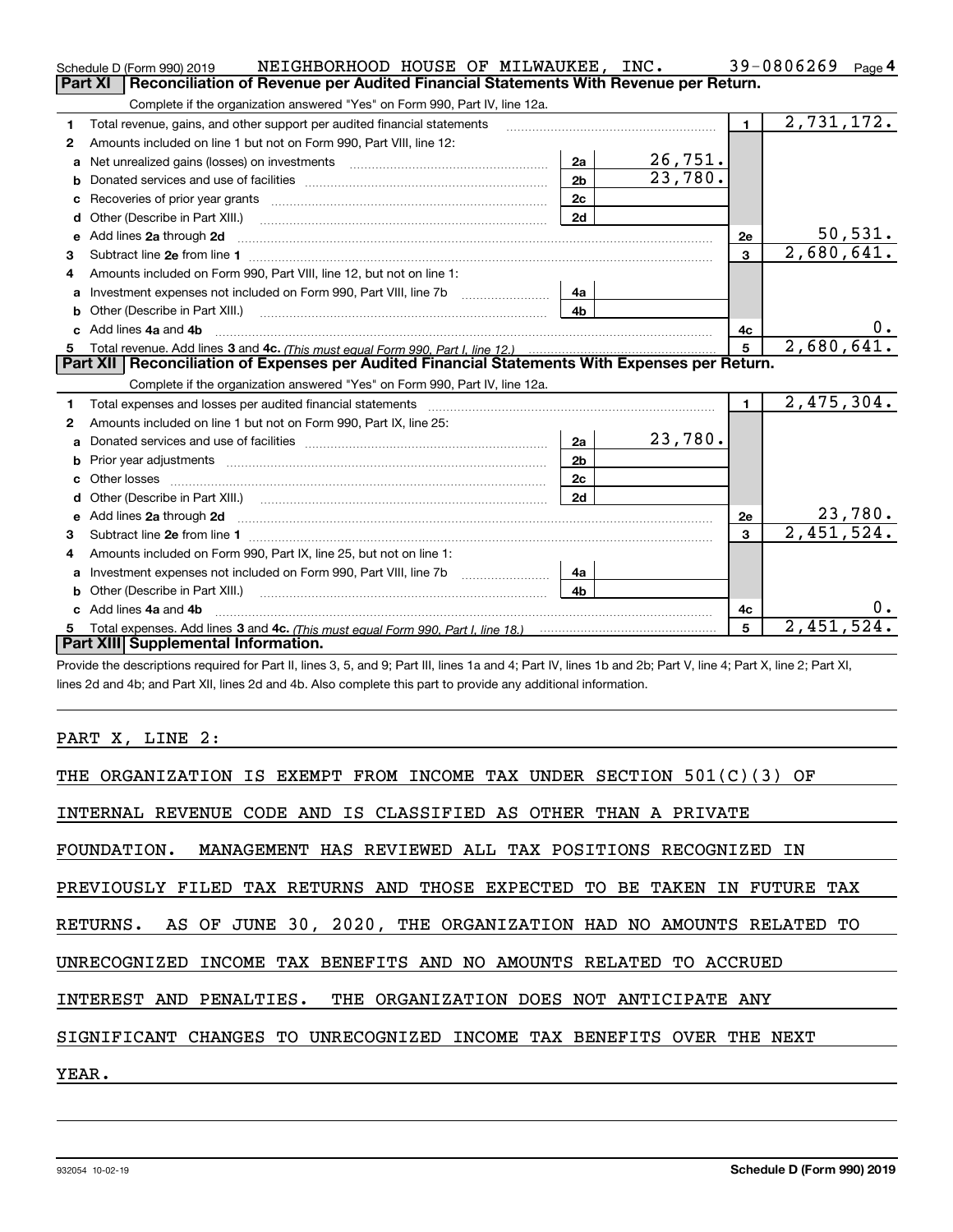|  | Schedule D (Form 990) 2019 NEIGHBORHOOD HOUSE OF MILWAUKEE, INC.<br>Part XIII Supplemental Information (continued) |  |  | 39-0806269 Page 5 |  |
|--|--------------------------------------------------------------------------------------------------------------------|--|--|-------------------|--|
|  |                                                                                                                    |  |  |                   |  |
|  |                                                                                                                    |  |  |                   |  |
|  |                                                                                                                    |  |  |                   |  |
|  |                                                                                                                    |  |  |                   |  |
|  |                                                                                                                    |  |  |                   |  |
|  |                                                                                                                    |  |  |                   |  |
|  |                                                                                                                    |  |  |                   |  |
|  |                                                                                                                    |  |  |                   |  |
|  |                                                                                                                    |  |  |                   |  |
|  |                                                                                                                    |  |  |                   |  |
|  |                                                                                                                    |  |  |                   |  |
|  |                                                                                                                    |  |  |                   |  |
|  |                                                                                                                    |  |  |                   |  |
|  |                                                                                                                    |  |  |                   |  |
|  |                                                                                                                    |  |  |                   |  |
|  |                                                                                                                    |  |  |                   |  |
|  |                                                                                                                    |  |  |                   |  |
|  |                                                                                                                    |  |  |                   |  |
|  |                                                                                                                    |  |  |                   |  |
|  |                                                                                                                    |  |  |                   |  |
|  |                                                                                                                    |  |  |                   |  |
|  |                                                                                                                    |  |  |                   |  |
|  |                                                                                                                    |  |  |                   |  |
|  |                                                                                                                    |  |  |                   |  |
|  |                                                                                                                    |  |  |                   |  |
|  |                                                                                                                    |  |  |                   |  |
|  |                                                                                                                    |  |  |                   |  |
|  |                                                                                                                    |  |  |                   |  |
|  |                                                                                                                    |  |  |                   |  |
|  |                                                                                                                    |  |  |                   |  |
|  |                                                                                                                    |  |  |                   |  |
|  |                                                                                                                    |  |  |                   |  |
|  |                                                                                                                    |  |  |                   |  |
|  |                                                                                                                    |  |  |                   |  |
|  |                                                                                                                    |  |  |                   |  |
|  |                                                                                                                    |  |  |                   |  |
|  |                                                                                                                    |  |  |                   |  |
|  |                                                                                                                    |  |  |                   |  |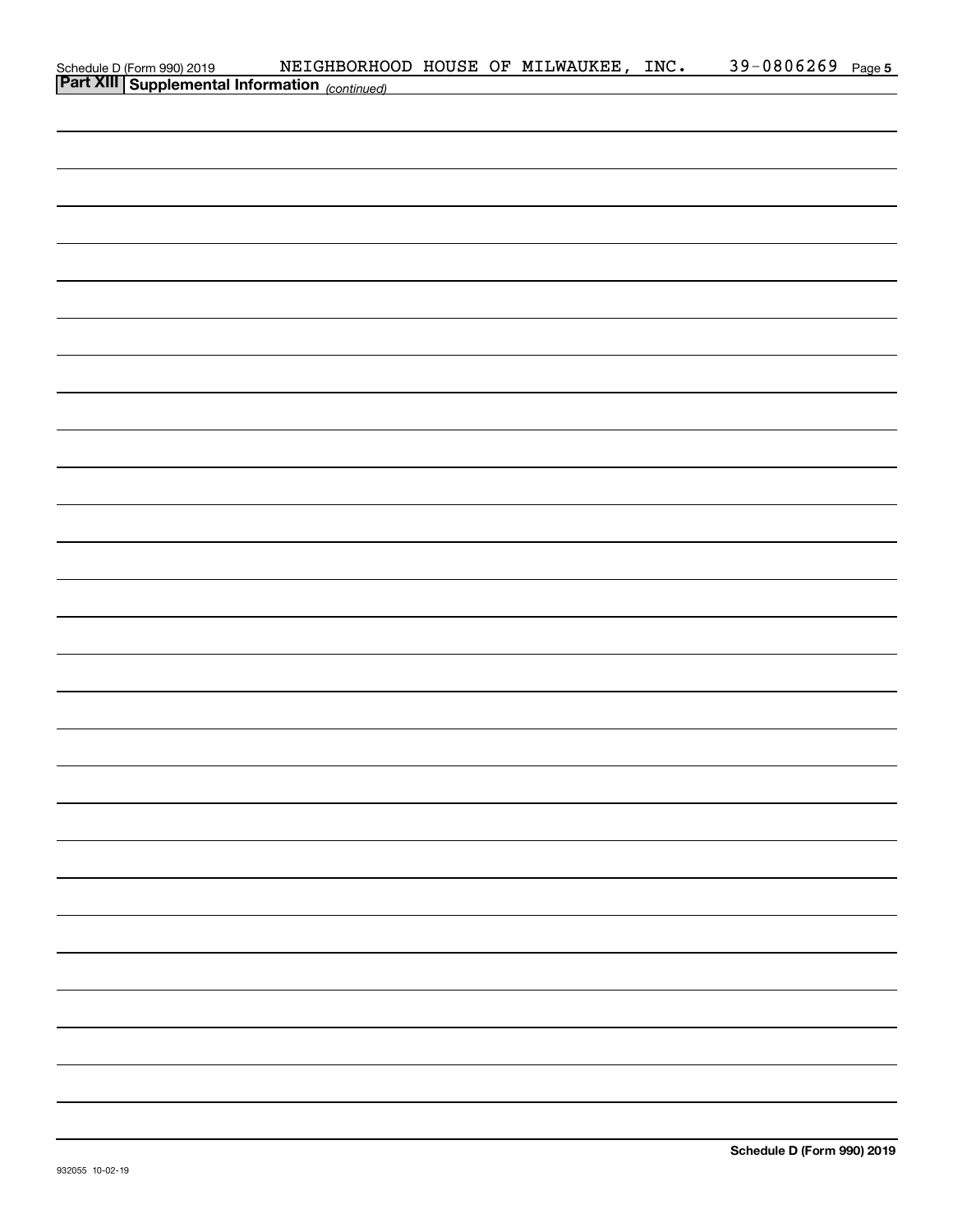| <b>SCHEDULE G</b>                                      |                                                                                                                                                                     | <b>Supplemental Information Regarding Fundraising or Gaming Activities</b>                                                                         |     |                               |                     |  |                                        | OMB No. 1545-0047                     |
|--------------------------------------------------------|---------------------------------------------------------------------------------------------------------------------------------------------------------------------|----------------------------------------------------------------------------------------------------------------------------------------------------|-----|-------------------------------|---------------------|--|----------------------------------------|---------------------------------------|
| (Form 990 or 990-EZ)                                   | Complete if the organization answered "Yes" on Form 990, Part IV, line 17, 18, or 19, or if the<br>organization entered more than \$15,000 on Form 990-EZ, line 6a. |                                                                                                                                                    |     |                               |                     |  |                                        |                                       |
| Department of the Treasury<br>Internal Revenue Service |                                                                                                                                                                     | Attach to Form 990 or Form 990-EZ.                                                                                                                 |     |                               |                     |  |                                        | <b>Open to Public</b><br>Inspection   |
| Name of the organization                               |                                                                                                                                                                     | Go to www.irs.gov/Form990 for instructions and the latest information.                                                                             |     |                               |                     |  |                                        | <b>Employer identification number</b> |
|                                                        | 39-0806269<br>NEIGHBORHOOD HOUSE OF MILWAUKEE, INC.                                                                                                                 |                                                                                                                                                    |     |                               |                     |  |                                        |                                       |
| Part I                                                 |                                                                                                                                                                     | Fundraising Activities. Complete if the organization answered "Yes" on Form 990, Part IV, line 17. Form 990-EZ filers are not                      |     |                               |                     |  |                                        |                                       |
|                                                        | required to complete this part.                                                                                                                                     |                                                                                                                                                    |     |                               |                     |  |                                        |                                       |
|                                                        |                                                                                                                                                                     | 1 Indicate whether the organization raised funds through any of the following activities. Check all that apply.                                    |     |                               |                     |  |                                        |                                       |
| a                                                      | Mail solicitations<br>Solicitation of non-government grants<br>e                                                                                                    |                                                                                                                                                    |     |                               |                     |  |                                        |                                       |
| с                                                      | Internet and email solicitations<br>Solicitation of government grants<br>f<br>b<br>Phone solicitations<br>Special fundraising events                                |                                                                                                                                                    |     |                               |                     |  |                                        |                                       |
| In-person solicitations<br>d                           |                                                                                                                                                                     | g                                                                                                                                                  |     |                               |                     |  |                                        |                                       |
|                                                        |                                                                                                                                                                     | 2 a Did the organization have a written or oral agreement with any individual (including officers, directors, trustees, or                         |     |                               |                     |  |                                        |                                       |
|                                                        |                                                                                                                                                                     | key employees listed in Form 990, Part VII) or entity in connection with professional fundraising services?                                        |     |                               |                     |  | Yes                                    | No                                    |
|                                                        |                                                                                                                                                                     | <b>b</b> If "Yes," list the 10 highest paid individuals or entities (fundraisers) pursuant to agreements under which the fundraiser is to be       |     |                               |                     |  |                                        |                                       |
| compensated at least \$5,000 by the organization.      |                                                                                                                                                                     |                                                                                                                                                    |     |                               |                     |  |                                        |                                       |
| (i) Name and address of individual                     |                                                                                                                                                                     |                                                                                                                                                    |     | (iii) Did<br>fundraiser       | (iv) Gross receipts |  | (v) Amount paid<br>to (or retained by) | (vi) Amount paid                      |
| or entity (fundraiser)                                 |                                                                                                                                                                     | (ii) Activity                                                                                                                                      |     | have custody<br>or control of | from activity       |  | fundraiser                             | to (or retained by)<br>organization   |
|                                                        |                                                                                                                                                                     |                                                                                                                                                    |     | contributions?                |                     |  | listed in col. (i)                     |                                       |
|                                                        |                                                                                                                                                                     |                                                                                                                                                    | Yes | No                            |                     |  |                                        |                                       |
|                                                        |                                                                                                                                                                     |                                                                                                                                                    |     |                               |                     |  |                                        |                                       |
|                                                        |                                                                                                                                                                     |                                                                                                                                                    |     |                               |                     |  |                                        |                                       |
|                                                        |                                                                                                                                                                     |                                                                                                                                                    |     |                               |                     |  |                                        |                                       |
|                                                        |                                                                                                                                                                     |                                                                                                                                                    |     |                               |                     |  |                                        |                                       |
|                                                        |                                                                                                                                                                     |                                                                                                                                                    |     |                               |                     |  |                                        |                                       |
|                                                        |                                                                                                                                                                     |                                                                                                                                                    |     |                               |                     |  |                                        |                                       |
|                                                        |                                                                                                                                                                     |                                                                                                                                                    |     |                               |                     |  |                                        |                                       |
|                                                        |                                                                                                                                                                     |                                                                                                                                                    |     |                               |                     |  |                                        |                                       |
|                                                        |                                                                                                                                                                     |                                                                                                                                                    |     |                               |                     |  |                                        |                                       |
|                                                        |                                                                                                                                                                     |                                                                                                                                                    |     |                               |                     |  |                                        |                                       |
|                                                        |                                                                                                                                                                     |                                                                                                                                                    |     |                               |                     |  |                                        |                                       |
|                                                        |                                                                                                                                                                     |                                                                                                                                                    |     |                               |                     |  |                                        |                                       |
|                                                        |                                                                                                                                                                     |                                                                                                                                                    |     |                               |                     |  |                                        |                                       |
|                                                        |                                                                                                                                                                     |                                                                                                                                                    |     |                               |                     |  |                                        |                                       |
|                                                        |                                                                                                                                                                     |                                                                                                                                                    |     |                               |                     |  |                                        |                                       |
|                                                        |                                                                                                                                                                     |                                                                                                                                                    |     |                               |                     |  |                                        |                                       |
| Total                                                  |                                                                                                                                                                     |                                                                                                                                                    |     |                               |                     |  |                                        |                                       |
|                                                        |                                                                                                                                                                     | 3 List all states in which the organization is registered or licensed to solicit contributions or has been notified it is exempt from registration |     |                               |                     |  |                                        |                                       |
| or licensing.                                          |                                                                                                                                                                     |                                                                                                                                                    |     |                               |                     |  |                                        |                                       |
|                                                        |                                                                                                                                                                     |                                                                                                                                                    |     |                               |                     |  |                                        |                                       |
|                                                        |                                                                                                                                                                     |                                                                                                                                                    |     |                               |                     |  |                                        |                                       |
|                                                        |                                                                                                                                                                     |                                                                                                                                                    |     |                               |                     |  |                                        |                                       |
|                                                        |                                                                                                                                                                     |                                                                                                                                                    |     |                               |                     |  |                                        |                                       |
|                                                        |                                                                                                                                                                     |                                                                                                                                                    |     |                               |                     |  |                                        |                                       |

LHA For Paperwork Reduction Act Notice, see the Instructions for Form 990 or 990-EZ. Schedule G (Form 990 or 990-EZ) 2019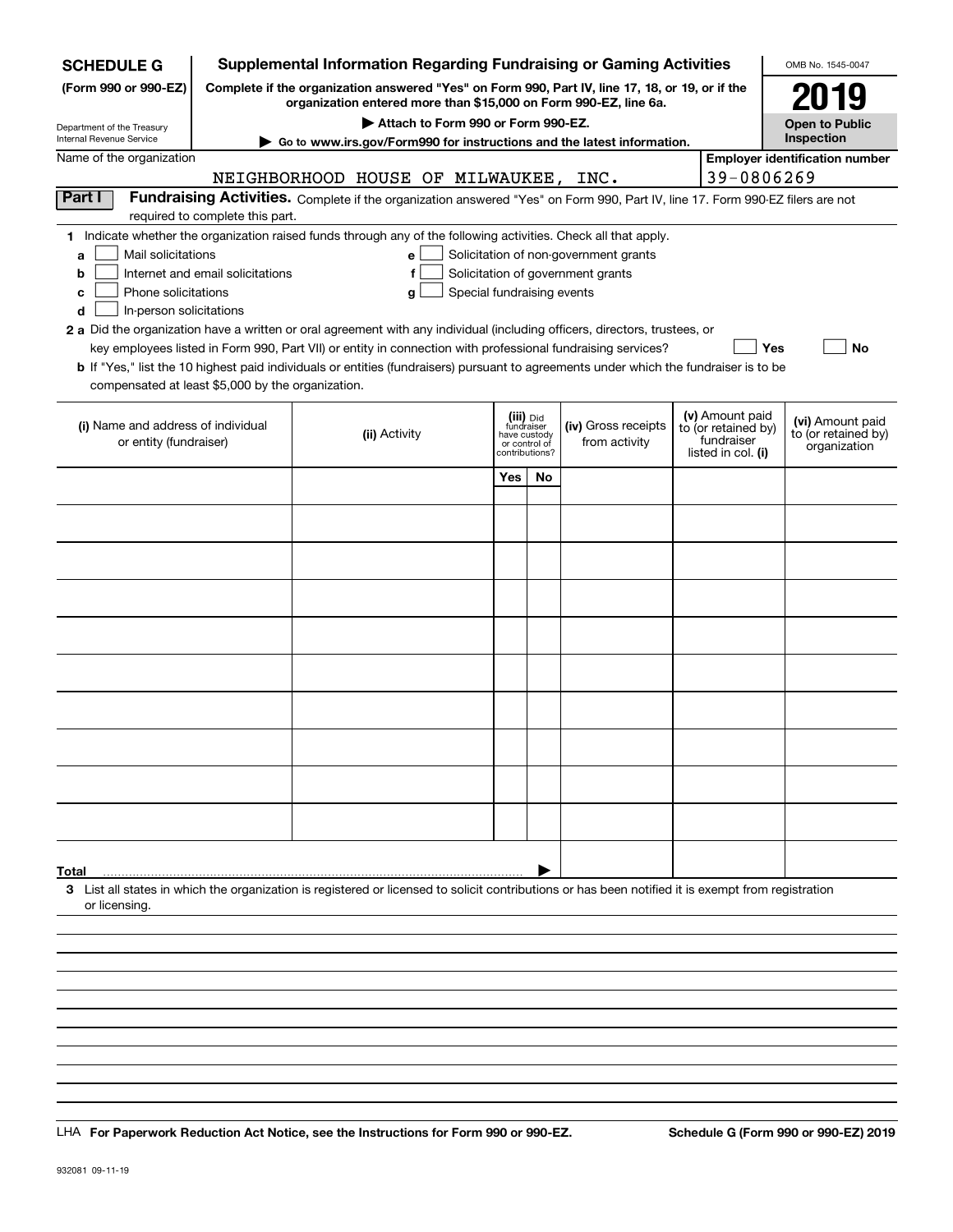**2** Schedule G (Form 990 or 990-EZ) 2019 <code>NEIGHBORHOOD HOUSE OF MILWAUKEE</code> , <code>INC</code> .  $39\text{--}0806269$  <code>Page</code> **Part II** | Fundraising Events. Complete if the organization answered "Yes" on Form 990, Part IV, line 18, or reported more than \$15,000 of fundraising event contributions and gross income on Form 990-EZ, lines 1 and 6b. List events with gross receipts greater than \$5,000.

|                        |                                                                  |                                                                                                          | (a) Event $#1$ | (b) Event #2                                     | (c) Other events   | (d) Total events                                    |  |  |  |
|------------------------|------------------------------------------------------------------|----------------------------------------------------------------------------------------------------------|----------------|--------------------------------------------------|--------------------|-----------------------------------------------------|--|--|--|
|                        |                                                                  |                                                                                                          | GALA           | <b>GOLF OUTING</b>                               | 1                  | (add col. (a) through                               |  |  |  |
|                        |                                                                  |                                                                                                          | (event type)   | (event type)                                     | (total number)     | col. (c)                                            |  |  |  |
|                        |                                                                  |                                                                                                          |                |                                                  |                    |                                                     |  |  |  |
| Revenue                | 1.                                                               |                                                                                                          | 170,511.       | 1,900.                                           | 500.               | <u> 172,911.</u>                                    |  |  |  |
|                        |                                                                  |                                                                                                          | 160,532.       |                                                  |                    | 160,532.                                            |  |  |  |
|                        |                                                                  | 3 Gross income (line 1 minus line 2)                                                                     | 9,979.         | 1,900.                                           | 500.               | 12,379.                                             |  |  |  |
|                        |                                                                  |                                                                                                          |                |                                                  |                    |                                                     |  |  |  |
|                        | 5                                                                |                                                                                                          |                |                                                  |                    |                                                     |  |  |  |
| Direct Expenses        |                                                                  |                                                                                                          |                |                                                  |                    |                                                     |  |  |  |
|                        |                                                                  | 7 Food and beverages                                                                                     | 20,443.        |                                                  |                    | 20,443.                                             |  |  |  |
|                        |                                                                  |                                                                                                          |                |                                                  |                    |                                                     |  |  |  |
|                        | 9                                                                |                                                                                                          | 2,267.         |                                                  | $\overline{275}$ . | 2,542.                                              |  |  |  |
|                        | 10                                                               | Direct expense summary. Add lines 4 through 9 in column (d)                                              |                |                                                  |                    | 22,985.                                             |  |  |  |
|                        |                                                                  | 11 Net income summary. Subtract line 10 from line 3, column (d)                                          |                |                                                  |                    | $-10,606.$                                          |  |  |  |
|                        | Part III                                                         | Gaming. Complete if the organization answered "Yes" on Form 990, Part IV, line 19, or reported more than |                |                                                  |                    |                                                     |  |  |  |
|                        |                                                                  | \$15,000 on Form 990-EZ, line 6a.                                                                        |                |                                                  |                    |                                                     |  |  |  |
|                        |                                                                  |                                                                                                          | (a) Bingo      | (b) Pull tabs/instant<br>bingo/progressive bingo | (c) Other gaming   | (d) Total gaming (add<br>col. (a) through col. (c)) |  |  |  |
| Revenue                |                                                                  |                                                                                                          |                |                                                  |                    |                                                     |  |  |  |
|                        |                                                                  |                                                                                                          |                |                                                  |                    |                                                     |  |  |  |
|                        |                                                                  |                                                                                                          |                |                                                  |                    |                                                     |  |  |  |
|                        |                                                                  |                                                                                                          |                |                                                  |                    |                                                     |  |  |  |
| <b>Direct Expenses</b> | 3                                                                |                                                                                                          |                |                                                  |                    |                                                     |  |  |  |
|                        | 4                                                                |                                                                                                          |                |                                                  |                    |                                                     |  |  |  |
|                        |                                                                  |                                                                                                          |                |                                                  |                    |                                                     |  |  |  |
|                        |                                                                  |                                                                                                          | Yes<br>%       | Yes<br>%                                         | Yes<br>%           |                                                     |  |  |  |
|                        | 6                                                                | Volunteer labor                                                                                          | No             | No                                               | No                 |                                                     |  |  |  |
|                        | Direct expense summary. Add lines 2 through 5 in column (d)<br>7 |                                                                                                          |                |                                                  |                    |                                                     |  |  |  |
|                        |                                                                  |                                                                                                          |                |                                                  |                    |                                                     |  |  |  |
|                        | 8                                                                |                                                                                                          |                |                                                  |                    |                                                     |  |  |  |
|                        |                                                                  | 9 Enter the state(s) in which the organization conducts gaming activities:                               |                |                                                  |                    |                                                     |  |  |  |
|                        |                                                                  |                                                                                                          |                |                                                  |                    | Yes<br>No                                           |  |  |  |
|                        |                                                                  | <b>b</b> If "No," explain:                                                                               |                |                                                  |                    |                                                     |  |  |  |
|                        |                                                                  |                                                                                                          |                |                                                  |                    |                                                     |  |  |  |
|                        |                                                                  |                                                                                                          |                |                                                  |                    |                                                     |  |  |  |
|                        |                                                                  |                                                                                                          |                |                                                  |                    | Yes<br>No                                           |  |  |  |
|                        |                                                                  |                                                                                                          |                |                                                  |                    |                                                     |  |  |  |
|                        |                                                                  |                                                                                                          |                |                                                  |                    |                                                     |  |  |  |
|                        |                                                                  |                                                                                                          |                |                                                  |                    |                                                     |  |  |  |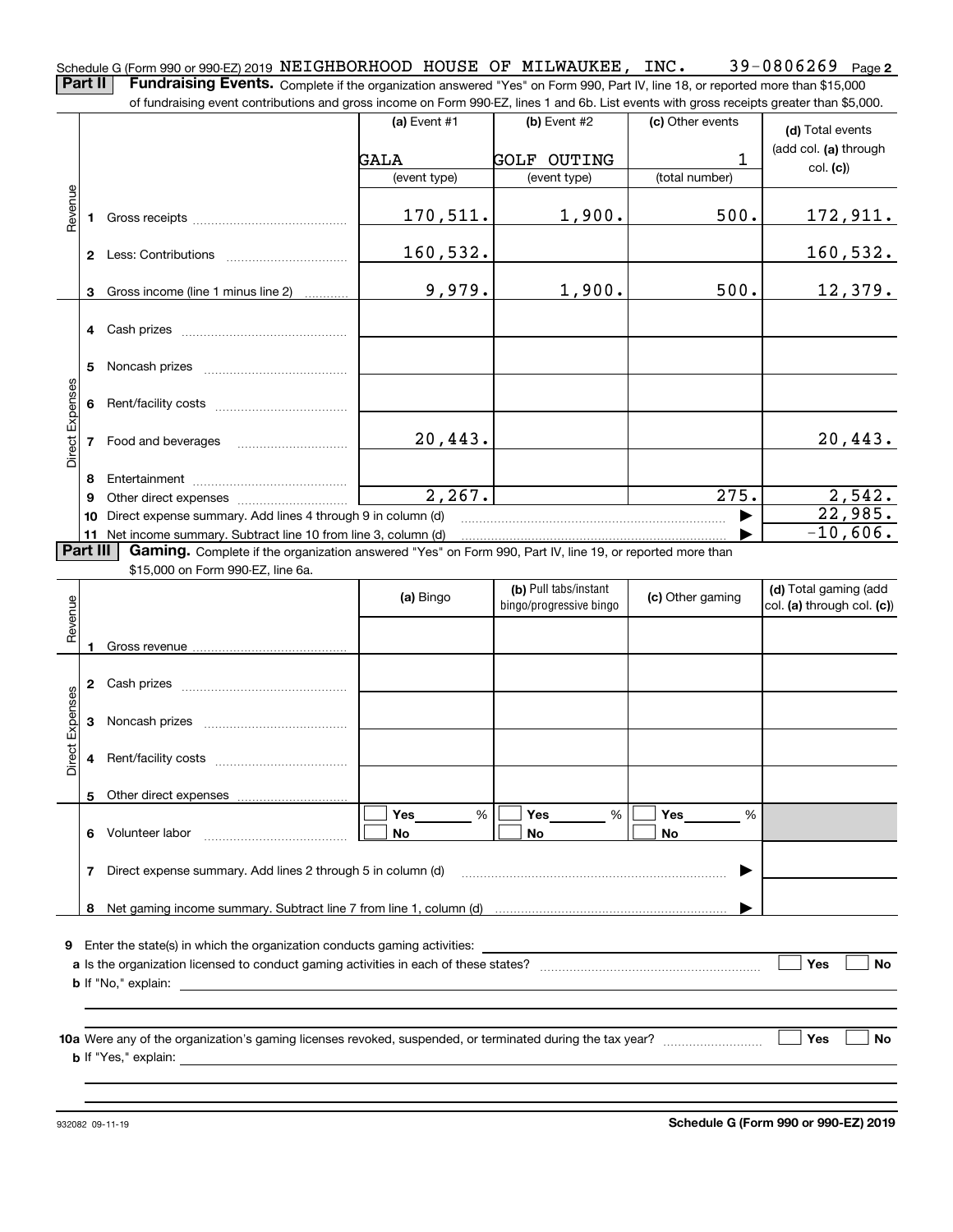| Schedule G (Form 990 or 990-EZ) 2019 NEIGHBORHOOD HOUSE OF MILWAUKEE, INC.                                                                                                                                                                                         | 39-0806269      | Page 3    |
|--------------------------------------------------------------------------------------------------------------------------------------------------------------------------------------------------------------------------------------------------------------------|-----------------|-----------|
|                                                                                                                                                                                                                                                                    | Yes             | No        |
| 12 Is the organization a grantor, beneficiary or trustee of a trust, or a member of a partnership or other entity formed                                                                                                                                           |                 |           |
|                                                                                                                                                                                                                                                                    | Yes             | No        |
| 13 Indicate the percentage of gaming activity conducted in:                                                                                                                                                                                                        |                 |           |
|                                                                                                                                                                                                                                                                    | 13а             | %         |
| <b>b</b> An outside facility <b>contained an according to the contract of the contract of the contract of the contract of the contract of the contract of the contract of the contract of the contract of the contract of the contrac</b>                          | 13 <sub>b</sub> | %         |
| 14 Enter the name and address of the person who prepares the organization's gaming/special events books and records:                                                                                                                                               |                 |           |
| Name $\blacktriangleright$<br><u>state and the state of the state of the state of the state of the state of the state of the state of the state of the state of the state of the state of the state of the state of the state of the state of the state of the</u> |                 |           |
| <u> 1989 - Johann Harry Harry Harry Harry Harry Harry Harry Harry Harry Harry Harry Harry Harry Harry Harry Harry</u><br>Address $\blacktriangleright$                                                                                                             |                 |           |
| 15a Does the organization have a contract with a third party from whom the organization receives gaming revenue?                                                                                                                                                   | Yes             | No        |
|                                                                                                                                                                                                                                                                    |                 |           |
|                                                                                                                                                                                                                                                                    |                 |           |
| c If "Yes," enter name and address of the third party:                                                                                                                                                                                                             |                 |           |
|                                                                                                                                                                                                                                                                    |                 |           |
| Name $\blacktriangleright$                                                                                                                                                                                                                                         |                 |           |
|                                                                                                                                                                                                                                                                    |                 |           |
| Address $\blacktriangleright$                                                                                                                                                                                                                                      |                 |           |
| 16 Gaming manager information:                                                                                                                                                                                                                                     |                 |           |
| <u> 1989 - Johann Barbara, marka a shekara tsa 1989 - An tsa 1989 - An tsa 1989 - An tsa 1989 - An tsa 1989 - An</u><br>Name $\blacktriangleright$                                                                                                                 |                 |           |
| Gaming manager compensation > \$                                                                                                                                                                                                                                   |                 |           |
|                                                                                                                                                                                                                                                                    |                 |           |
| Description of services provided states and the contract of the contract of the contract of the contract of the contract of the contract of the contract of the contract of the contract of the contract of the contract of th                                     |                 |           |
|                                                                                                                                                                                                                                                                    |                 |           |
|                                                                                                                                                                                                                                                                    |                 |           |
| Director/officer<br>Employee<br>Independent contractor                                                                                                                                                                                                             |                 |           |
|                                                                                                                                                                                                                                                                    |                 |           |
| <b>17</b> Mandatory distributions:                                                                                                                                                                                                                                 |                 |           |
| a Is the organization required under state law to make charitable distributions from the gaming proceeds to                                                                                                                                                        |                 |           |
| retain the state gaming license?                                                                                                                                                                                                                                   | Yes $\lfloor$   | <b>No</b> |
| <b>b</b> Enter the amount of distributions required under state law to be distributed to other exempt organizations or spent in the                                                                                                                                |                 |           |
| organization's own exempt activities during the tax year $\triangleright$ \$<br> Part IV                                                                                                                                                                           |                 |           |
| Supplemental Information. Provide the explanations required by Part I, line 2b, columns (iii) and (v); and Part III, lines 9, 9b, 10b,                                                                                                                             |                 |           |
| 15b, 15c, 16, and 17b, as applicable. Also provide any additional information. See instructions.                                                                                                                                                                   |                 |           |
|                                                                                                                                                                                                                                                                    |                 |           |
|                                                                                                                                                                                                                                                                    |                 |           |
|                                                                                                                                                                                                                                                                    |                 |           |
|                                                                                                                                                                                                                                                                    |                 |           |
|                                                                                                                                                                                                                                                                    |                 |           |
|                                                                                                                                                                                                                                                                    |                 |           |
|                                                                                                                                                                                                                                                                    |                 |           |
|                                                                                                                                                                                                                                                                    |                 |           |
|                                                                                                                                                                                                                                                                    |                 |           |
|                                                                                                                                                                                                                                                                    |                 |           |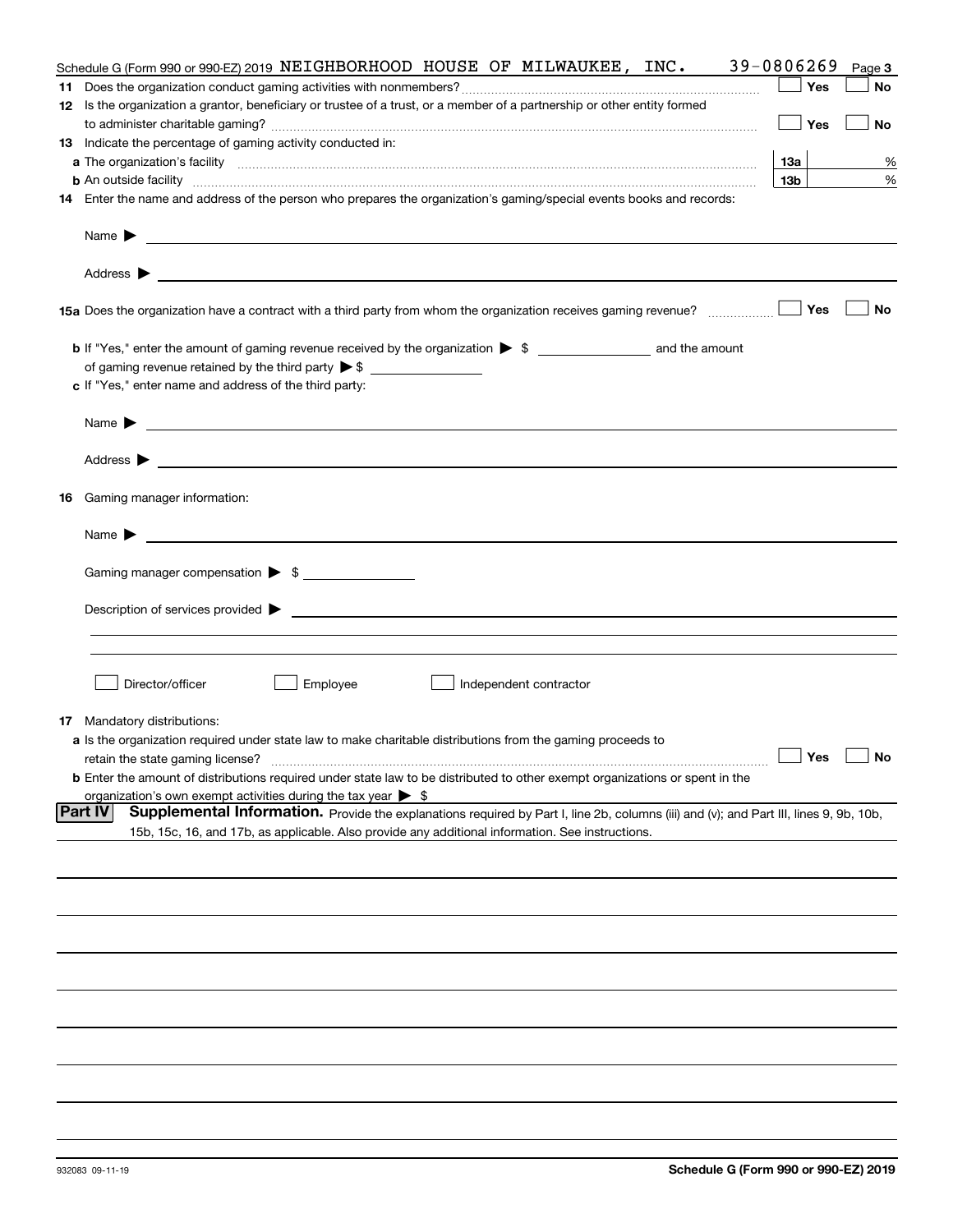|                                            | NEIGHBORHOOD HOUSE OF MILWAUKEE, INC. |  |  | 39-0806269 Page 4 |  |
|--------------------------------------------|---------------------------------------|--|--|-------------------|--|
| Schedule G (Form 990 or 990-EZ) NEIGHBORHO |                                       |  |  |                   |  |
|                                            |                                       |  |  |                   |  |
|                                            |                                       |  |  |                   |  |
|                                            |                                       |  |  |                   |  |
|                                            |                                       |  |  |                   |  |
|                                            |                                       |  |  |                   |  |
|                                            |                                       |  |  |                   |  |
|                                            |                                       |  |  |                   |  |
|                                            |                                       |  |  |                   |  |
|                                            |                                       |  |  |                   |  |
|                                            |                                       |  |  |                   |  |
|                                            |                                       |  |  |                   |  |
|                                            |                                       |  |  |                   |  |
|                                            |                                       |  |  |                   |  |
|                                            |                                       |  |  |                   |  |
|                                            |                                       |  |  |                   |  |
|                                            |                                       |  |  |                   |  |
|                                            |                                       |  |  |                   |  |
|                                            |                                       |  |  |                   |  |
|                                            |                                       |  |  |                   |  |
|                                            |                                       |  |  |                   |  |
|                                            |                                       |  |  |                   |  |
|                                            |                                       |  |  |                   |  |
|                                            |                                       |  |  |                   |  |
|                                            |                                       |  |  |                   |  |
|                                            |                                       |  |  |                   |  |
|                                            |                                       |  |  |                   |  |
|                                            |                                       |  |  |                   |  |
|                                            |                                       |  |  |                   |  |
|                                            |                                       |  |  |                   |  |
|                                            |                                       |  |  |                   |  |
|                                            |                                       |  |  |                   |  |
|                                            |                                       |  |  |                   |  |
|                                            |                                       |  |  |                   |  |
|                                            |                                       |  |  |                   |  |
|                                            |                                       |  |  |                   |  |
|                                            |                                       |  |  |                   |  |
|                                            |                                       |  |  |                   |  |
|                                            |                                       |  |  |                   |  |
|                                            |                                       |  |  |                   |  |
|                                            |                                       |  |  |                   |  |
|                                            |                                       |  |  |                   |  |
|                                            |                                       |  |  |                   |  |
|                                            |                                       |  |  |                   |  |
|                                            |                                       |  |  |                   |  |
|                                            |                                       |  |  |                   |  |
|                                            |                                       |  |  |                   |  |
|                                            |                                       |  |  |                   |  |
|                                            |                                       |  |  |                   |  |
|                                            |                                       |  |  |                   |  |
|                                            |                                       |  |  |                   |  |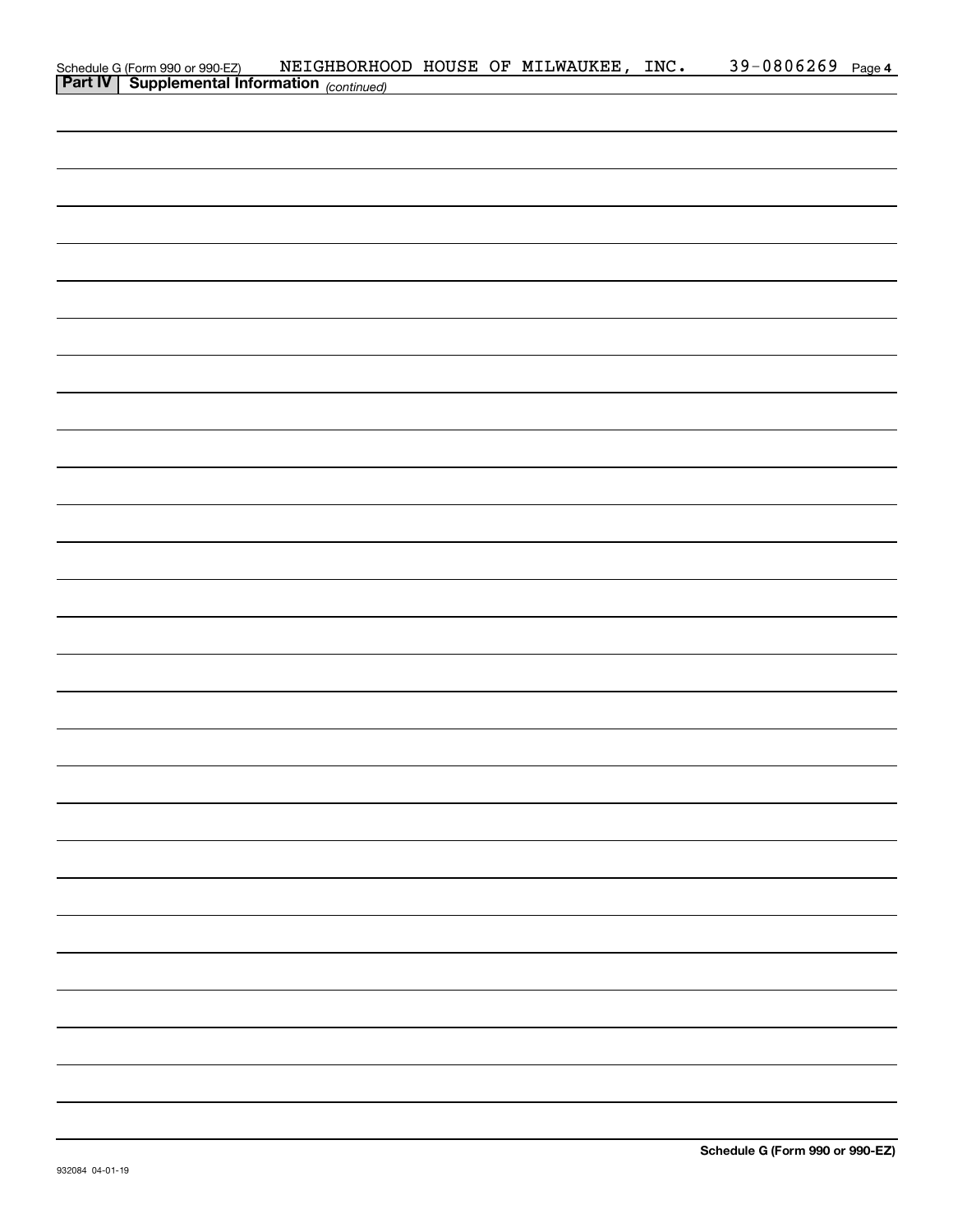**(Form 990 or 990-EZ)**

Department of the Treasury Internal Revenue Service Name of the organization

**SCHEDULE O Supplemental Information to Form 990 or 990-EZ**

**Complete to provide information for responses to specific questions on Form 990 or 990-EZ or to provide any additional information. | Attach to Form 990 or 990-EZ. | Go to www.irs.gov/Form990 for the latest information.**

OMB No. 1545-0047 **Open to Public Inspection2019**

NEIGHBORHOOD HOUSE OF MILWAUKEE, INC. 39-0806269

**Employer identification number**

FORM 990, PART I, LINE 1, DESCRIPTION OF ORGANIZATION MISSION:

FOUNDED IN 1945, NEIGHBORHOOD HOUSE IS A FULL-SERVICE COMMUNITY CENTER

IN THE SETTLEMENT HOUSE TRADITION, SERVING NEARLY 2,400 PARTICIPANTS

LAST YEAR. PER OUR PROUD TRADITION, WE SERVED INDIVIDUALS AND THEIR

FAMILIES AT ALL STAGES OF LIFE, REGARDLESS OF INCOME OR BACKGROUND.

THAT SERVICE NUMBER WAS FOR A FISCAL YEAR SEVERELY AFFECTED BY THE

COVID-19 PANDEMIC, WHICH HAD NEIGHBORHOOD HOUSE COMPLETELY CLOSED FOR A

2 1/2 MONTH PERIOD, FOLLOWED BY A MONTH OF RESTRICTED PROGRAMMING.

FORM 990, PART III, LINE 1, DESCRIPTION OF ORGANIZATION MISSION:

SCHOOL AND SUMMER CAMP FOR YOUTH AND TEENS, ADULT EDUCATION FOR

REFUGEES, PARENTING SUPPORT, AND DIVERSE COMMUNITY ACTIVITIES. AT THE

CLOSE OF LAST FISCAL YEAR, WE WERE ALSO POISED TO OPEN A BRAND NEW

NEIGHBORHOOD HOUSE FOOD PANTRY PROGRAM, INTENDED TO REPLACE A LONGTIME,

NEARBY PANTRY THAT CLOSED SUDDENLY IN LAST WINTER. OUR NEW PANTRY

OPENED SUCCESSFULLY ON JULY 23, 2020, THREE WEEKS INTO THE NEW YEAR,

AND HAS BEEN IN HIGH DEMAND SINCE.

FORM 990, PART III, LINE 4A, PROGRAM SERVICE ACCOMPLISHMENTS:

PLACING IT IN THE TOP 10% OF UNITED WAY'S MORE THAN 220 AREA PROGRAMS.

FORM 990, PART III, LINE 4B, PROGRAM SERVICE ACCOMPLISHMENTS:

LOCATION AND ALSO AT OUR MAIN FACILITY ON RICHARDSON PLACE. IN

ADDITION, WE SUSTAINED OUR PARTNERSHIP WITH THE SOUTHEAST ASIAN

LITERACY PROGRAM (SEAL) OVER THE LAST YEAR. THE LINK BROUGHT 40-60

BURMESE YOUTH TO NEIGHBORHOOD HOUSE TWICE A WEEK FOR HOMEWORK HELP,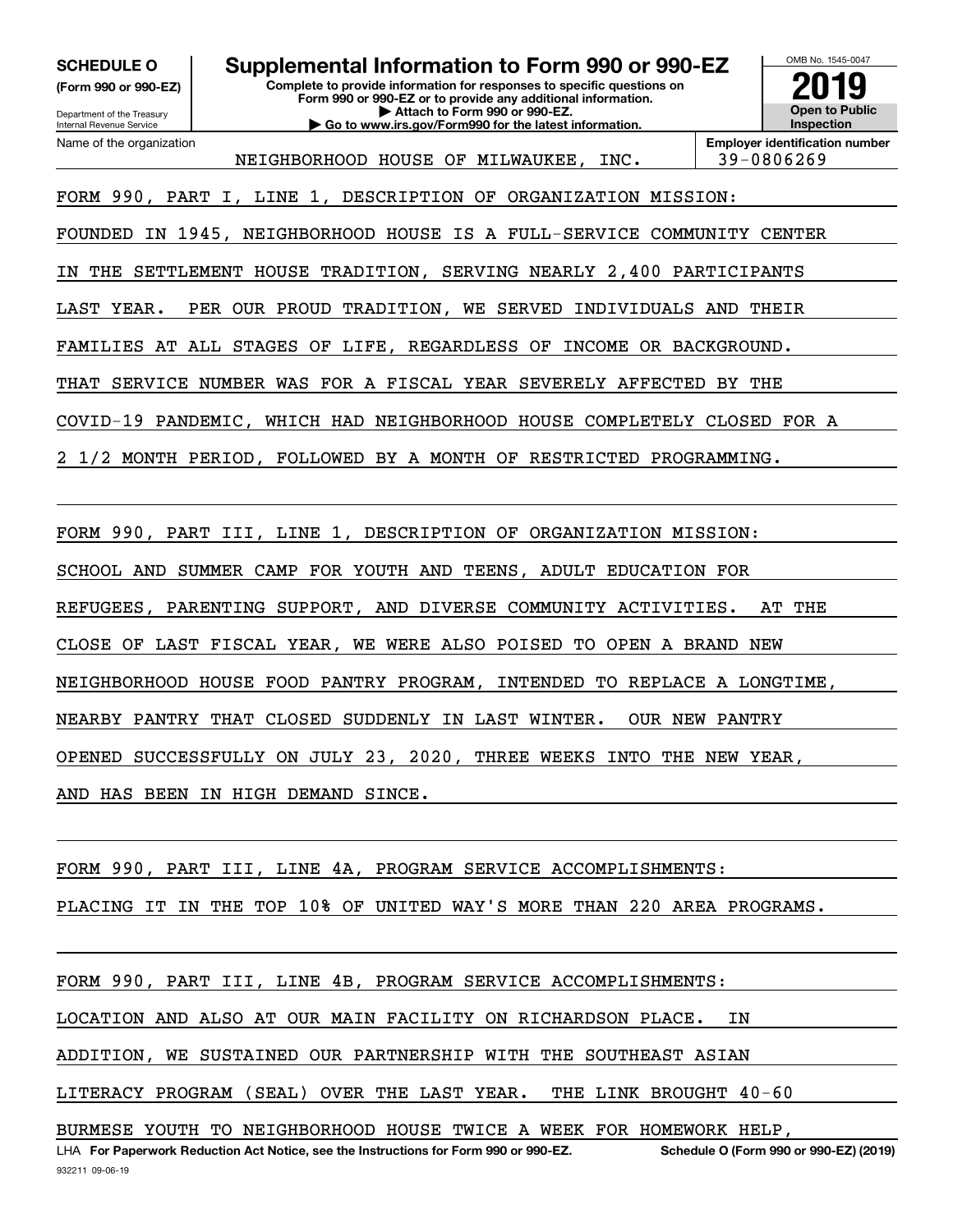| Schedule O (Form 990 or 990-EZ) (2019)                                  | Page 2                                              |  |  |  |  |
|-------------------------------------------------------------------------|-----------------------------------------------------|--|--|--|--|
| Name of the organization<br>NEIGHBORHOOD HOUSE OF MILWAUKEE, INC.       | <b>Employer identification number</b><br>39-0806269 |  |  |  |  |
| ENGLISH CLASSES, AND MENTORING. FINALLY, WE WERE THE LEAD AGENCY IN A   |                                                     |  |  |  |  |
| NUMBER OF REFUGEE EFFORTS IN 2019/2020, INCLUDING HOSTING REGIONAL      |                                                     |  |  |  |  |
| MEETINGS OF STATEWIDE AND LOCAL REFUGEE-SERVING AGENCIES.               |                                                     |  |  |  |  |
|                                                                         |                                                     |  |  |  |  |
| FORM 990, PART III, LINE 4C, PROGRAM SERVICE ACCOMPLISHMENTS:           |                                                     |  |  |  |  |
| MILWAUKEE FACILITIES AND AT OUR 90-ACRE NATURE CENTER NEAR NEOSHO, WI.  |                                                     |  |  |  |  |
| THE COMMUNITY SERVICES PROGRAM ALSO OFFERS AREA RESIDENTS A DIVERSE     |                                                     |  |  |  |  |
| VARIETY OF FAMILY ADVENTURE, HEALTH AND SOCIAL PROGRAMS, BOTH IN OUR    |                                                     |  |  |  |  |
| OWN NH LOCATIONS BUT ALSO AT AREA MUSEUMS, PARKS, BUSINESSES AND        |                                                     |  |  |  |  |
| VISITOR ATTRACTIONS.                                                    |                                                     |  |  |  |  |
|                                                                         |                                                     |  |  |  |  |
| FORM 990, PART III, LINE 4D, OTHER PROGRAM SERVICES:                    |                                                     |  |  |  |  |
| YOUTH AND TEENS PROGRAMS:                                               |                                                     |  |  |  |  |
| OUR YOUTH AND TEEN AFTER SCHOOL AND SUMMER CAMP PROGRAMS SERVED 385     |                                                     |  |  |  |  |
| YOUTH IN 2019/2020, DOWN FROM PRIOR YEAR LEVELS, DUE IN PARTICULAR TO   |                                                     |  |  |  |  |
| OUR COVID-19 SHUT-DOWN AND PHRASED RAMP-UP. AGE-APPROPRIATE ACTIVITIES  |                                                     |  |  |  |  |
| ARE ORGANIZED AROUND A GROUP STRUCTURE AND ARE DESIGNED TO DEVELOP A    |                                                     |  |  |  |  |
| STRONG SENSE OF SELF, AS WELL AS PROVIDE A BALANCE OF SOCIAL AND        |                                                     |  |  |  |  |
| ACADEMIC SKILL PREPARATION. NEIGHBORHOOD HOUSE ALSO OPERATES THE SAFE   |                                                     |  |  |  |  |
| PLACE AFTERSCHOOL AND SUMMER CAMP PROGRAMS AT ALBERT STORY ELEMENTARY   |                                                     |  |  |  |  |
| SCHOOL, IN COOPERATION WITH THE MILWAUKEE PUBLIC SCHOOLS.               | OUR STORY                                           |  |  |  |  |
| SCHOOL PROGRAM SERVED 47 CHILDREN AND YOUTH LAST YEAR.                  |                                                     |  |  |  |  |
| OUR OLDER YOUTH PROGRAM, CALLED TEENS ON THE MOVE, PROMOTES POSITIVE    |                                                     |  |  |  |  |
| BEHAVIORS FOR YOUTH 13-19 YEARS OF AGE. TEENS PARTICIPATE IN HOMEWORK   |                                                     |  |  |  |  |
| HELP, ORGANIZED SPORTS, TEEN LEADERSHIP AND ENRICHMENT ACTIVITIES AND   |                                                     |  |  |  |  |
| YOUTH EMPLOYMENT AND CAREER DEVELOPMENT WORKSHOPS. BOTH THE SCHOOL-AGED |                                                     |  |  |  |  |
| AND TEEN PROGRAMS OF NEIGHBORHOOD HOUSE OFFERED A FULL-DAY, TEN-WEEK    |                                                     |  |  |  |  |
| SUMMER CAMP PROGRAM THAT OFFERED AGE-APPROPRIATE ACTIVITIES ARE         |                                                     |  |  |  |  |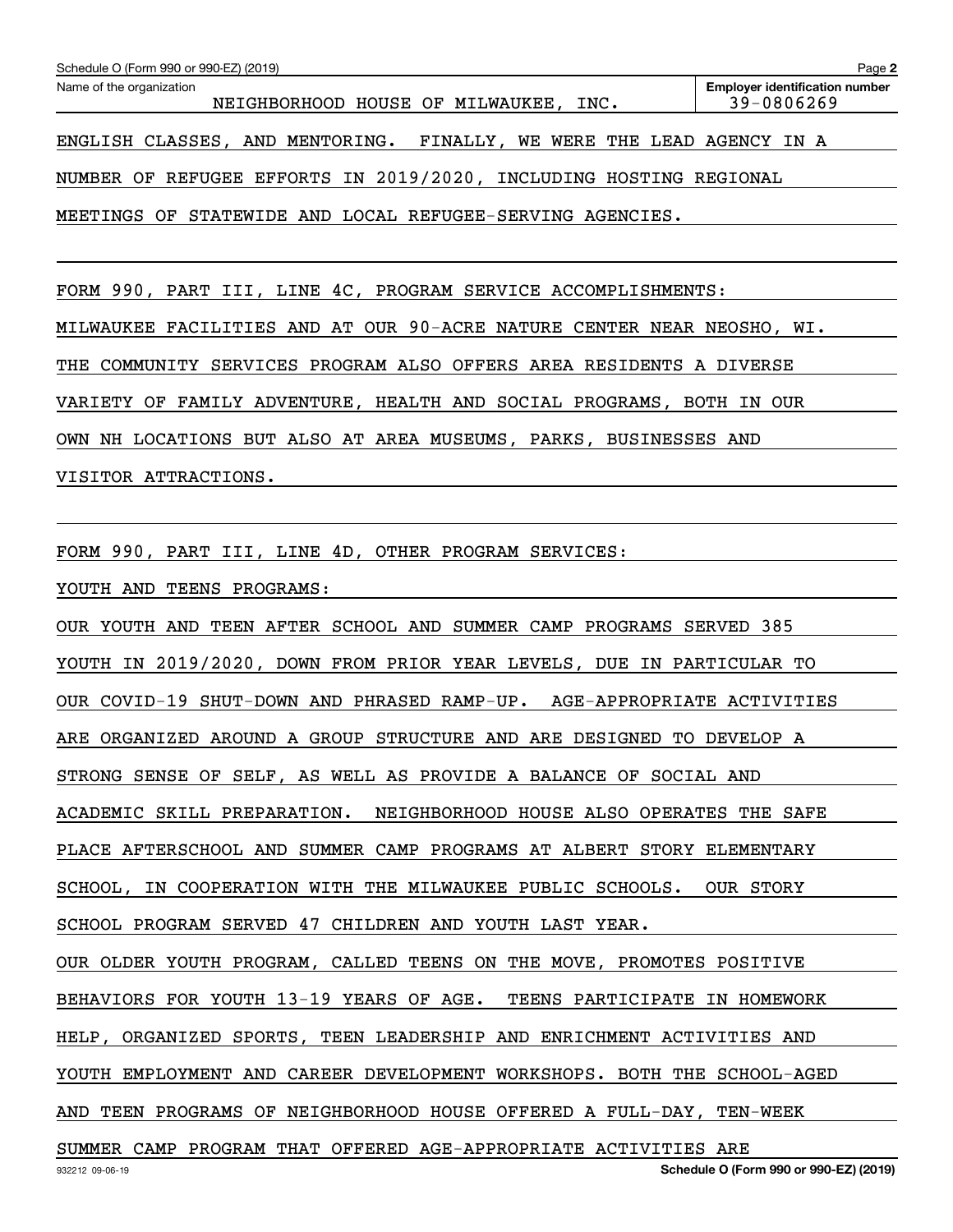|                                                                                                             | Page 2                                              |
|-------------------------------------------------------------------------------------------------------------|-----------------------------------------------------|
| Schedule O (Form 990 or 990-EZ) (2019)<br>Name of the organization<br>NEIGHBORHOOD HOUSE OF MILWAUKEE, INC. | <b>Emplover identification number</b><br>39-0806269 |
| ORGANIZED AROUND A GROUP STRUCTURE AND ARE DESIGNED TO DEVELOP A STRONG                                     |                                                     |
| SENSE OF SELF, AS WELL AS SOCIAL AND ACADEMIC SKILLS.                                                       | LAST YEAR,<br>THE                                   |
| UNITED WAY OF GREATER MILWAUKEE AND WAUKESHA COUNTY RATED OUR                                               |                                                     |
| NEIGHBORHOOD HOUSE TEEN PROGRAM AS "EXCEEDS EXPECTATIONS", PLACING IT                                       |                                                     |
| THE TOP 10% OF UNITED WAY'S MORE THAN 220 AREA PROGRAMS.<br>ΙN                                              |                                                     |
| INCLUDING GRANTS OF \$0.<br>EXPENSES $$157,258$ .<br>REVENUE $$1,455.$                                      |                                                     |
| FORM 990, PART VI, SECTION A, LINE 1:                                                                       |                                                     |
| 1A EXPLANATION - THE EXECUTIVE COMMITTEE IS COMMISSIONED BY AND<br>LINE                                     |                                                     |
| ACCOUNTABLE TO THE BOARD OF DIRECTORS OF NEIGHBORHOOD HOUSE OF MILWAUKEE TO                                 |                                                     |
| THE BOARD OF DIRECTORS WHEN THE BOARD IS NOT IN<br>TAKE ACTION ON BEHALF OF                                 |                                                     |
| SESSION, SUBJECT TO THE LIMITATIONS DECRIBED IN THE EXECUIVE COMMITTEE                                      |                                                     |
| COMMISSION DOCUMENTS.                                                                                       |                                                     |
|                                                                                                             |                                                     |
| FORM 990, PART VI, SECTION B, LINE 11B:                                                                     |                                                     |
| AFTER RECEIVING THE 990 FROM RITZ HOLMAN, THE DOCUMENTS ARE REVIEWED BY                                     |                                                     |
| MANAGEMENT. IT IS THEN EMAILED TO FINANCE AND EXECUTIVE COMMITTEE MEMBERS.                                  |                                                     |
| DURING THE DECEMBER BOARD MEETING ALL BOARD MEMBERS ARE EMAILED A COPY.                                     |                                                     |
| FORM 990, PART VI, SECTION B, LINE 12C:                                                                     |                                                     |
| THE CONFLICT OF INTEREST POLICY WAS ADDED TO NEW BOARD MEMBERS WELCOME                                      |                                                     |
| FOLDER. THEY ARE REQUIRED TO READ OVER, SIGN, AND RETURN ASAP.                                              |                                                     |
| FORM 990, PART VI, SECTION B, LINE 15A:                                                                     |                                                     |
| THE EXECUTIVE DIRECTOR'S WAGES ARE DETERMINED BY THE BOARD OF DIRECTORS.                                    |                                                     |

THE COMPENSATION FOR THE POSITION UPON HIRE WAS BASED ON COMPARABLE MARKET

DATA. ANY CHANGES ARE BASED ON MERIT WITHIN BUDGET LIMITATIONS. THE

ORGANIZATION HAS NOT HIRED A CEO OR OTHER KEY EMPLOYEE.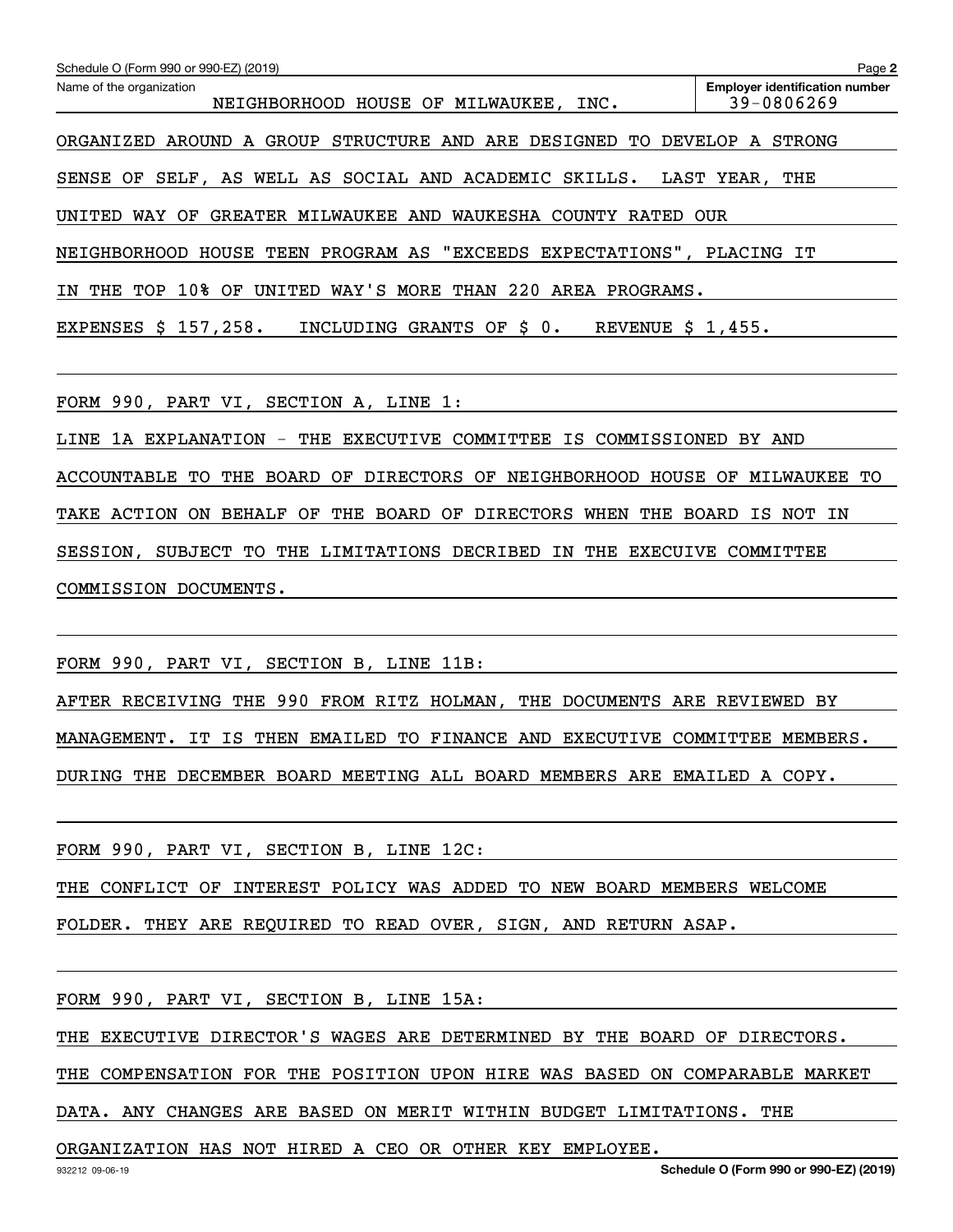| <b>Employer identification number</b><br>Name of the organization<br>39-0806269<br>NEIGHBORHOOD HOUSE OF MILWAUKEE, INC.<br>FORM 990, PART VI, SECTION C, LINE 19:<br>AVAILABLE UPON REQUEST. | Schedule O (Form 990 or 990-EZ) (2019) | Page 2 |
|-----------------------------------------------------------------------------------------------------------------------------------------------------------------------------------------------|----------------------------------------|--------|
|                                                                                                                                                                                               |                                        |        |
|                                                                                                                                                                                               |                                        |        |
|                                                                                                                                                                                               |                                        |        |
|                                                                                                                                                                                               |                                        |        |
|                                                                                                                                                                                               |                                        |        |
|                                                                                                                                                                                               |                                        |        |
|                                                                                                                                                                                               |                                        |        |
|                                                                                                                                                                                               |                                        |        |
|                                                                                                                                                                                               |                                        |        |
|                                                                                                                                                                                               |                                        |        |
|                                                                                                                                                                                               |                                        |        |
|                                                                                                                                                                                               |                                        |        |
|                                                                                                                                                                                               |                                        |        |
|                                                                                                                                                                                               |                                        |        |
|                                                                                                                                                                                               |                                        |        |
|                                                                                                                                                                                               |                                        |        |
|                                                                                                                                                                                               |                                        |        |
|                                                                                                                                                                                               |                                        |        |
|                                                                                                                                                                                               |                                        |        |
|                                                                                                                                                                                               |                                        |        |
|                                                                                                                                                                                               |                                        |        |
|                                                                                                                                                                                               |                                        |        |
|                                                                                                                                                                                               |                                        |        |
|                                                                                                                                                                                               |                                        |        |
|                                                                                                                                                                                               |                                        |        |
|                                                                                                                                                                                               |                                        |        |
|                                                                                                                                                                                               |                                        |        |